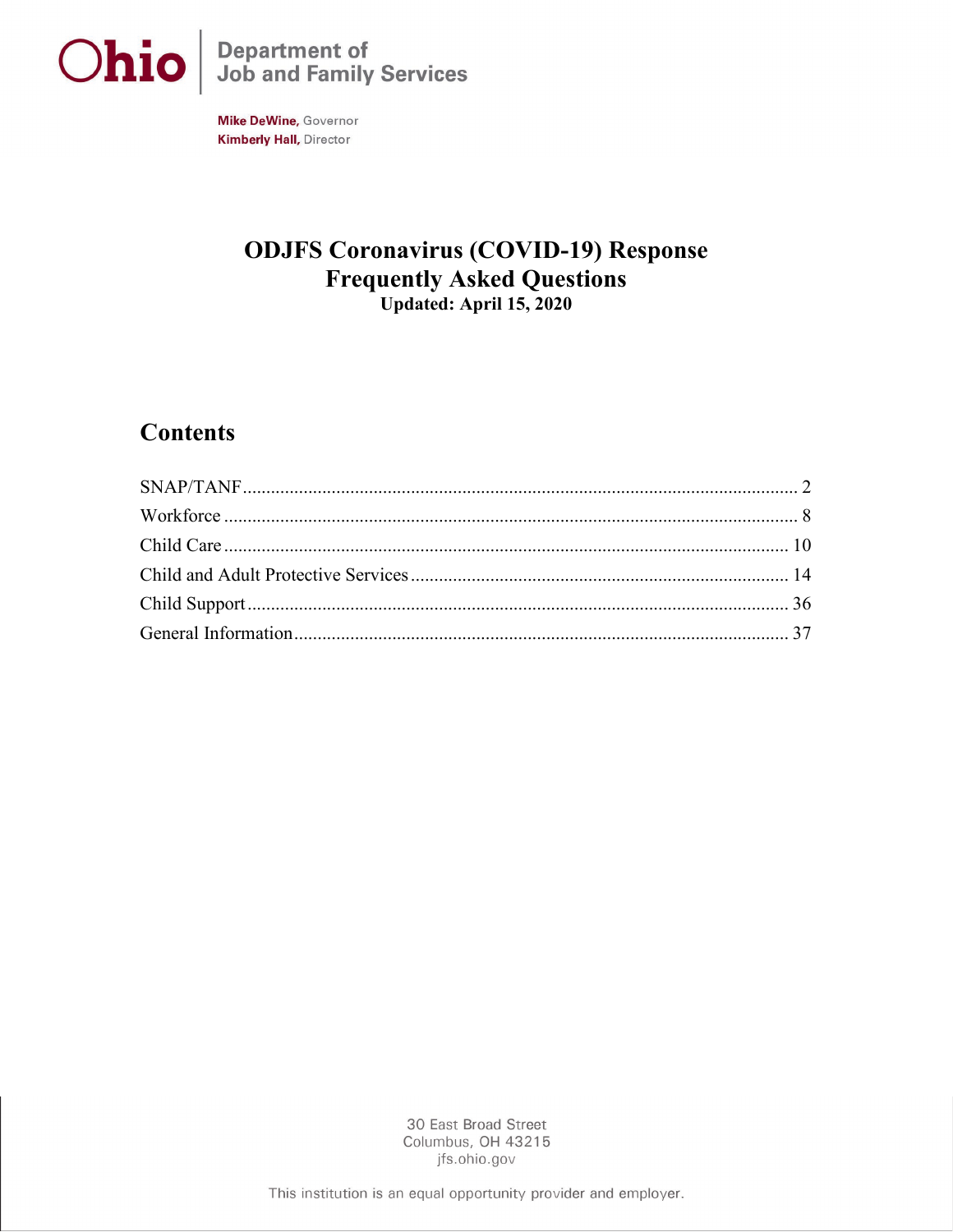# **SNAP/TANF**

### **Q1. Will TANF work participation and other requirements be relaxed in light of the social distancing measures?**

**A.** HHS-ACF has released the following guidance: "We are facing a national public health and economic emergency of unprecedented proportions. We want grantees to keep their focus on addressing the crisis and protecting the health and safety of the people they serve and the public at large. To help states and tribes do this, we have looked closely at our authority to grant reasonable cause exceptions to grantees that face a penalty for failing the FY 2020 work participation rates due to the COVID-19 emergency. A reasonable cause exception means the grantee would not face a financial penalty. While ACF has no authority to waive the work participation rate requirement itself, it does have authority to grant relief from the resulting penalty in the face of natural disasters and other calamities. ACF will exercise this authority to the maximum extent possible. For more information, grantees should refer to 45 CFR §§ 262.5 and 286.225 for the regulations on reasonable cause applicable to states and tribes, respectively."

ACF also said that it is not expanding or changing what counts for work participation during the pandemic. They suggest providing online approaches for participants to engage in work activities virtually, such as online trainings and job search and work readiness activities to keep them engaged without needing to go to a training site.

Additionally, good cause should be granted to participants who cannot go to work or training activities because, for example, they are ill, caring for a child whose school or day care is closed due to the pandemic, or because the work or training site is closed.

Please note that any potential reasonable cause relief would likely be applied only to months during the COVID-19 emergency, not the entire federal fiscal year 2020.

## **Q2. Is ODJFS taking steps to help food-insecure and homeless individuals – for example, by paying for food delivery for SNAP recipients?**

**A.** Federal rules prohibit SNAP benefits from being used for food delivery. However, ODJFS learned on March 30 that retailers are no longer required to submit waiver requests to offer online grocery shopping and curbside pickup for SNAP recipients. If the grocery store has a wireless mobile POS device, they can allow curbside service, and SNAP recipients can pay with their EBT card.

If the store does not have a mobile POS device, recipients still can order food online and go into the store to pay and pick up their groceries. Retailers also have the option to process manual vouchers at curbside. FNS approved these options to align with social distancing mandates during the pandemic. Grocers cannot accept the EBT card number over the phone.

In addition, the federal Families First Coronavirus Response Act, signed into law on March 18, provides supplemental funding and/or flexibilities for several food assistance programs, including funding for foodbanks and emergency SNAP assistance for households with children who are missing free or reduced-price meals at school because of coronavirus-related school closings.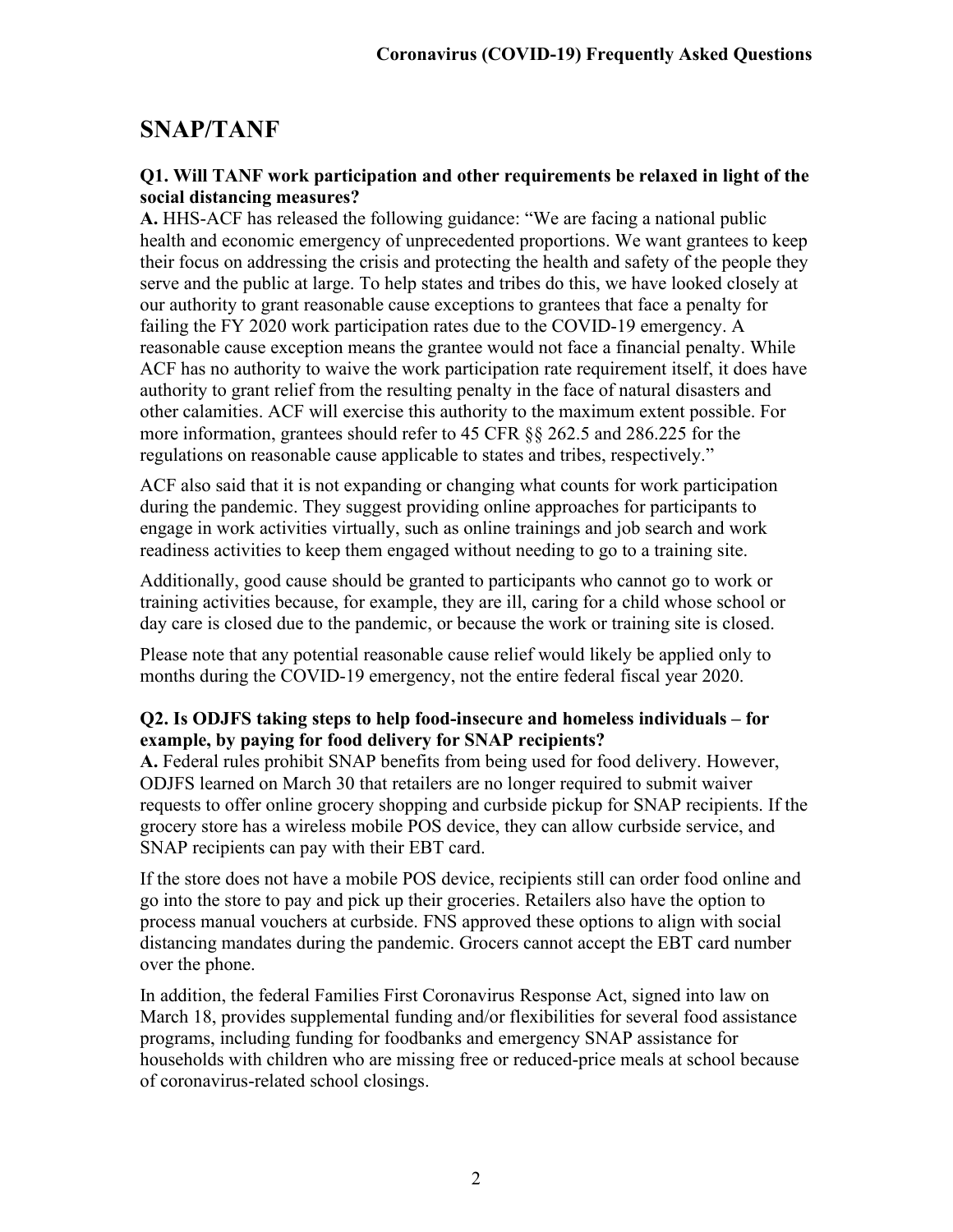### **Q3. Is there any talk of suspending SNAP recertifications or interim reports?**

**A.** ODJFS has submitted waiver requests to FNS regarding various requirements, including recertifications, reporting requirements, and verifications. We have been approved to extend recertifications due in March, April, and May 2020 for six months. We also have been approved to adjust the interim report due dates for March, April, and May 2020. For additional information, see the Food Action Change Transmittal No. 66, which was made available in [eManuals](http://emanuals.jfs.ohio.gov/index.stm) on March 24.

#### **Q4. Indiana has temporarily waived the State Plan requirement that prohibits prepackaging/pre-bagging of TEFAP commodities. Is Ohio going to follow suit?**

**A.** Ohio already allows the pre-packaging of TEFAP commodities. We encourage choice model pantries to eliminate waste, but we don't specifically restrict this option. A waiver is not necessary for this in Ohio.

Ohio also now allows self-attestation for identity and income and verbal consent instead of signatures. The foodbanks/pantries are required to note on applications "COVID-19 2020." In addition, ODJFS received approval to waive our TEFAP income limit to 230% of the FPL.

#### **Q5. Will ODJFS consider providing a one-time TANF supplement for foster and kinship parents, TANF child-only cases, and food assistance groups with children in the household?**

**A.** We are exploring that recommendation. In addition, to ensure county agencies can address local needs, we are utilizing the \$10 million that was allocated for TANF Summer Youth Employment and broadening the scope of services that it can be used for. This funding was made available on March 20. It can be used for TANF Summer Youth Employment AND/OR any other Prevention, Retention, and Contingency service deemed necessary. For example, county agencies could provide a COVID-19 2020 Response payment to eligible families. Family Assistance Letter #183-A provides additional guidance.

#### **Q6. Because of school closures and the May 1 start date for the TANF Summer Youth Employment Program, some counties may have difficulty recruiting youth to participate. Recruitment also would require additional meetings between the local agencies, participants, and the employers. Would ODJFS considering permitting counties to redirect these TANF funds to services and supports related to alleviating burdens on families/caregivers as a result of school closure.**

**A.** County agencies may amend their PRC plans now to provide additional supports. See the response to Q5, above.

#### **Q7. If resources are available, can a one-time supplement be provided to all SNAP recipients?**

**A.** The federal Families First Coronavirus Response Act, signed into law on March 18, provides supplemental funding and/or flexibilities for several food assistance programs, including funding for foodbanks and emergency SNAP assistance for households with children who are missing free or reduced-price meals at school because of coronavirusrelated school closings.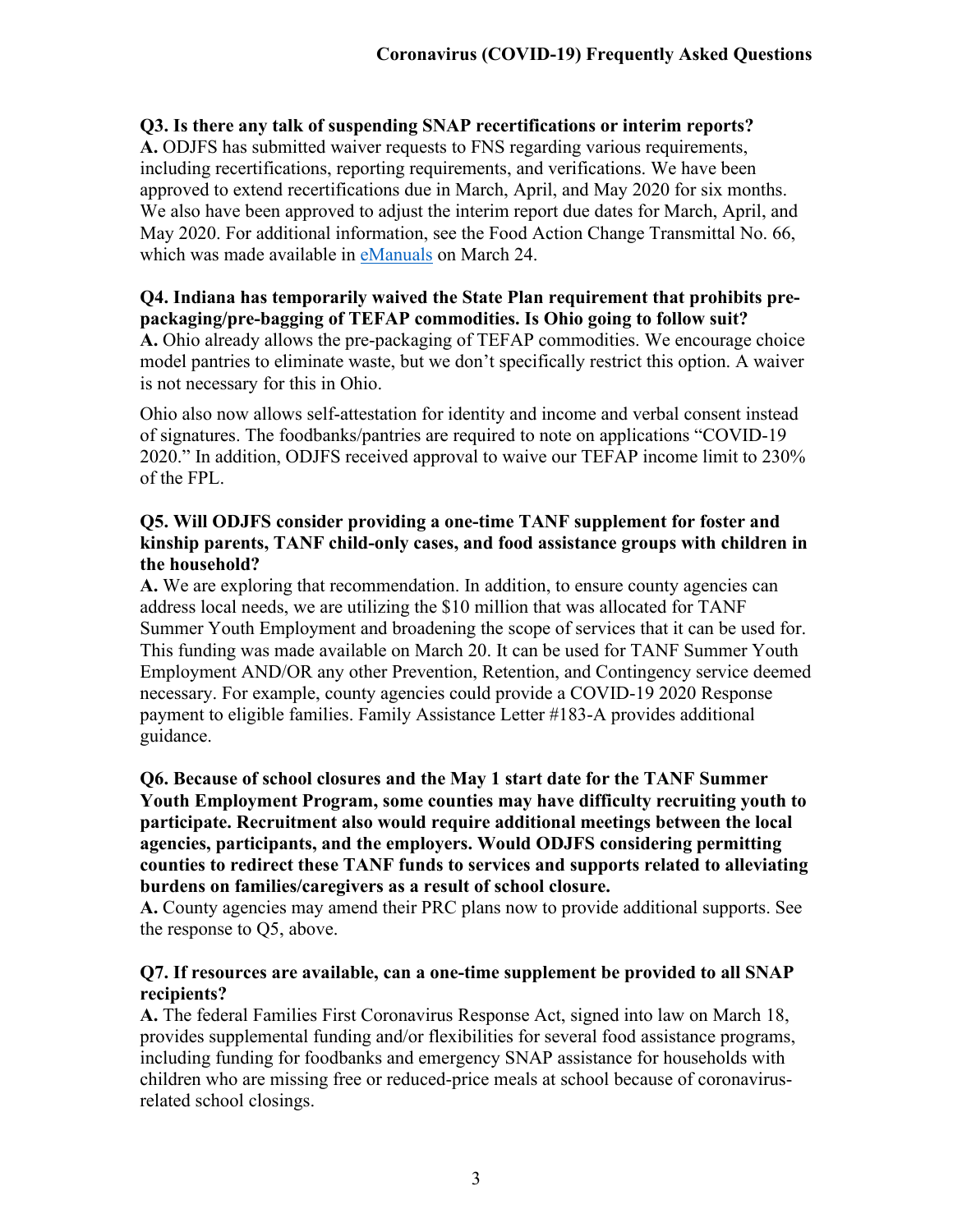The federal legislation requires states to submit a waiver request for additional benefits. ODJFS sought a waiver and was approved to provide households with a supplement to bring their benefit up to the maximum allotment for their household size. Households already receiving the maximum allotment will not receive a supplement. The supplements are only for March and April 2020.

*Update:* On April 8, the Office of Family Assistance successfully issued the March mass supplements to ensure that all SNAP households received the maximum allotments. This provided an additional benefit to more than 450,000 households, totaling more than \$80 million. We also are planning for April's supplement and expect it to be generated around April 25. We will provide updates as we get closer to that date.

#### **Q8. Can the state extend hours of operation for Ohio Benefits and EDMS?**

**A.** Ohio Benefits, EDMS, and the IVR have been available 6 a.m. to 11 p.m. daily since March 23. Utilizing Ohio Benefits, the state is working on new approaches to help Ohio's 88 counties prepare by:

- **Enabling county workers to handle inbound and outbound County Shared Services calls for their group or metro area from any remote location.** For county workers who already have a Surface Pro or laptop and a phone, the state is working to provide them with the capability to work remotely. The state also is attempting to secure additional hardware, as well as identifying other viable options.
- **Establishing a round-robin Statewide Hub for routing calls from groups or metros significantly impacted by COVID-19.** The state is working to establish a new set of round-robin call queues to handle calls from affected groups or metros across Ohio. However, counties will not be guaranteed to receive and work cases from their county, group, or metro. Affected counties without SNAP/TANF queues can have queues established and can utilize either their own queue, the statewide hub, or their normal business processes. Affected counties with local long-term care (LTC) contact centers can re-route their LTC calls to the enterprise call center number to be handled in the CSS Medicaid queues.
- **Providing remote access to other solutions, such as IVR, EDMS, and Ohio Benefits.**

As of March 27, ODJFS and the Ohio Department of Medicaid are requiring county agencies without continuity of operations plans to participate in Shared Services and the IVR to ensure continuity of operations. The Governor has tasked us with ensuring that services can be continued for all Ohio citizens during the emergency, regardless of where they live. This change is imperative to ensure that everyone has a consistent pathway to assistance.

#### **Q9. Could SNAP recipients be allowed to use their EBT cards for non-allowable items, such as cleaning supplies and at currently prohibited locations, such as restaurants and food delivery services?**

**A.** We continue to explore all options but have not received guidance from FNS on this. At the moment, federal rules prohibit online grocery shopping, and federal rules do not allow for non-food items. PRC funds could be deployed for this purpose.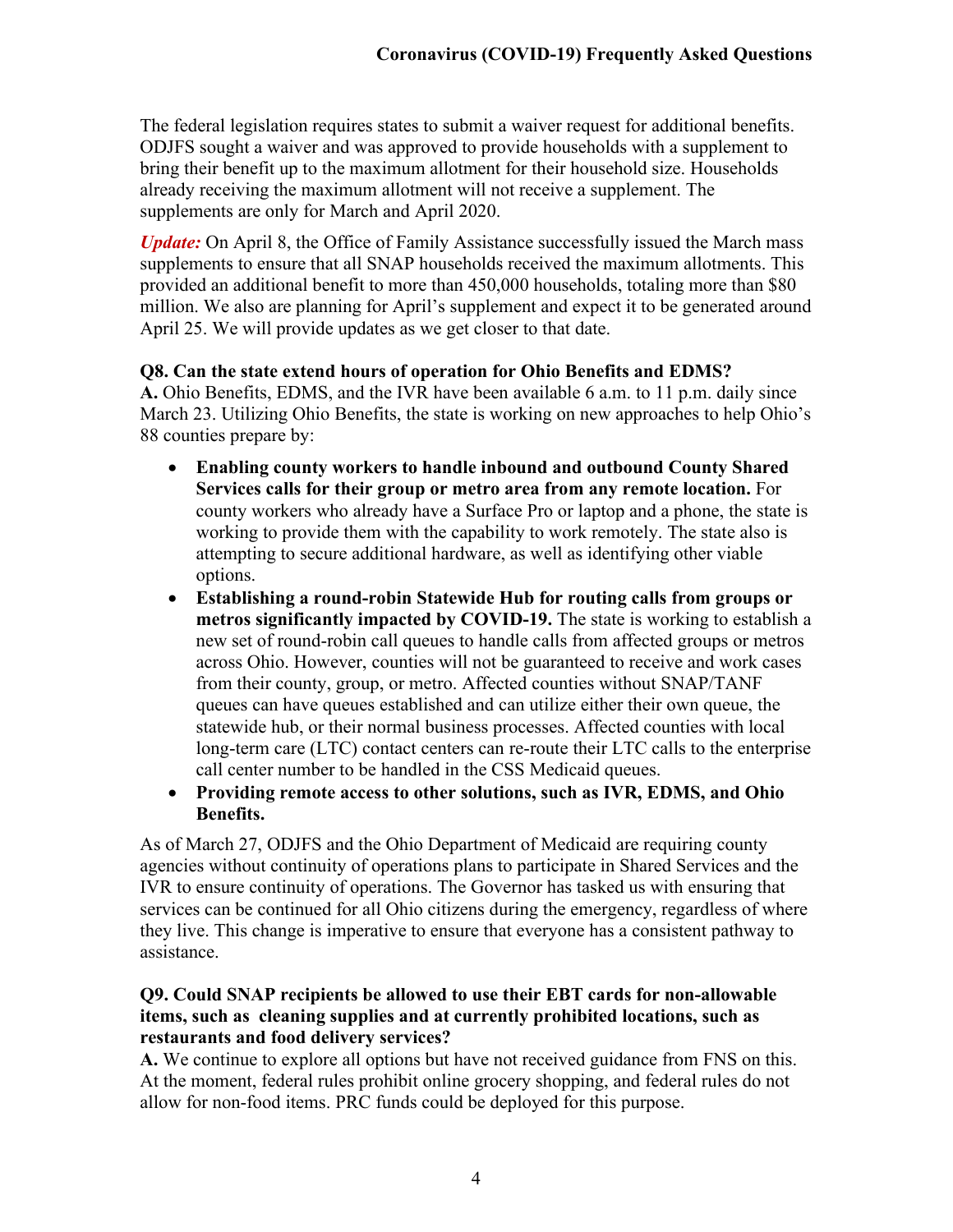## **Q10. Is anything being done to provide more help to Ohioans through the Commodity Supplemental Food Program?**

**A.** Ohio is using an automated system to order food more quickly. Clients do not have to touch paper or sign an application form; they can verbally agree to the program's eligibility requirements. ODJFS will maintain the annual assessment and require signature only at reauthorization. Monthly pick-up confirmation can be noted by the distributing entity. Ohio amended its Commodity Supplemental Food Program State Plan to add language that allows distributing staff to note the signature of a participant or proxy through their verbal attestation during an emergency event.

## **Q11. Will the ABAWD waiver still take effect?**

**A.** Late on March 13, we received notification that there was an injunction on the April 1, 2020, ABAWD waiver changes. The state is working to ensure that Ohio-waived counties are identified correctly in Ohio Benefits as they were before the April 2020 changes. We started the update process that night, prior to the injunction. We immediately worked with the vendor to stop the process and change the counties back to waived.

We want to remind counties of flexibility articulated in the recent FNS guidance regarding how to determine whether a good cause exists for a SNAP Employment and Training or ABAWD participant to be exempted from work requirements:

"…whether it is appropriate to determine that circumstances beyond the individual's control provide good cause for the individual to not meet the work requirements. Applying good cause would allow households that do not meet the ABAWD work requirements or mandatory employment and training (E&T) requirements to continue receiving SNAP benefits."

The federal Families First Coronavirus Response Act, signed into law on March 18, suspends federal work and work training requirements for SNAP during the public health emergency declaration, beginning the first full month after the bill was enacted and terminated at the end of the first full month after the declaration is lifted. Receipt of SNAP benefits during the health emergency would not be counted toward time limits.

In addition, states that have issued an emergency or disaster declaration for COVID-19 may receive emergency allotments for SNAP households, up to the maximum monthly allotment. Issuance methods and application and reporting requirements may be adjusted. USDA must make state requests and USDA responses, as well as any guidance on state flexibilities, publicly available online.

#### **Q12. Will ODJFS be issuing guidance on changes to verification requirements for SNAP?**

**A.** In consultation with the ODJFS Office of Fiscal and Monitoring Services, the Office of Family Assistance is providing the following guidance within the parameters of current federal rules in response to the COVID-19 pandemic:

County agencies should maximize the use of verifications through online databases/interfaces and third-party electronic data (i.e., The Work Number). When this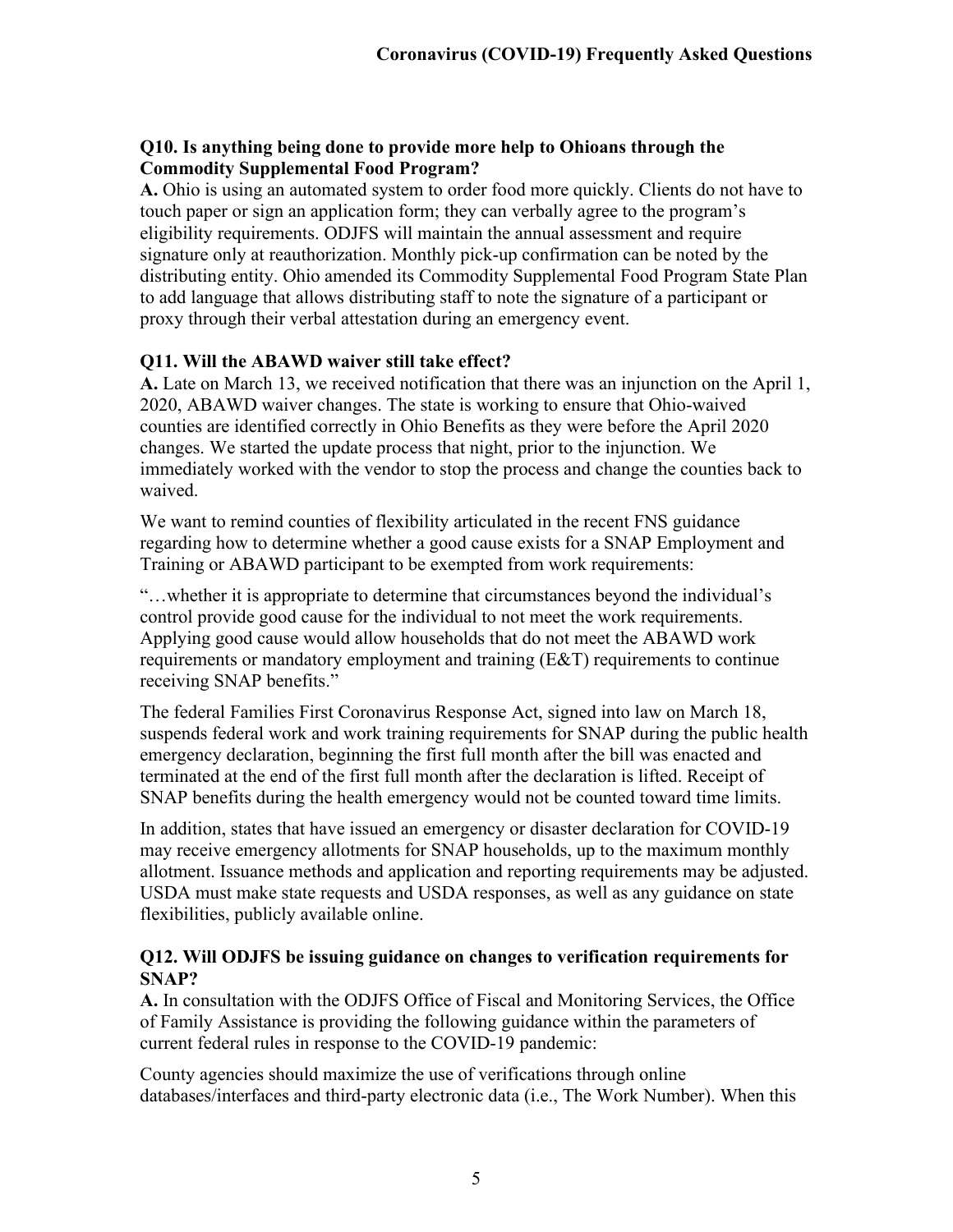documentary evidence is unavailable, the county agency should attempt a collateral contact. In order to sustain a QC review and be re-verified, journal notes would need to contain specific details about the collateral contact, including date and time of contact, name of person the case worker spoke to, phone number, and information given. For example, "Spoke with Landlord, [insert name of landlord] on March 16, 2020, at 2 p.m. [insert landlord name], [insert phone number] confirmed rent in the amount of \$500 for the [insert name] family for the duration of the lease, which ends June 30, 2020."

Lastly, when collateral contact verification is unavailable, a county agency may accept a client statement. When using a client statement, journal notes will need to reflect that documentary and collateral contacts were unavailable.

Further, FNS recently issued a policy clarification regarding the use of income and employment information from third-party payroll sources, such as The Work Number. For employment reported by the household, county agencies may use the information obtained through The Work Number without further verification if it matches the household's statement and is not questionable. If questionable, county agencies should attempt a collateral contact. If the collateral contact is unsuccessful, county agencies can accept a client statement.

#### **Q13. Will ODJFS be issuing guidance on changes to verification requirements for SNAP?**

**A.** A communication was sent on March 23. We will continue to communicate as other approvals come in.

#### **Q14. Will the message about SNAP recertifications be recorded on the statewide IVR?**

**A.** Yes, we worked with the vendor to get the message uploaded by March 24.

#### **Q15. When will the SNAP recertification waivers be approved so we can stop taking those calls on Shared Services?**

**A.** We worked with the vendor to get the message uploaded by March 24.

#### **Q16. If we expend all of our TANF Summer Youth Allocations, can the ceiling excess be covered with TANF Regular?**

**A.** Agencies can move their TANF Summer Youth ceiling excess to TANF Regular. However, additional funding for TANF Summer Youth will be coming soon. Because of this, agencies should delay making decisions regarding the TANF Summer Youth ceiling excess at the moment.

#### **Q17. Can we use other funding sources, specifically Title XX, to provide assistance to non-TANF eligible clients?**

**A.** Yes, as long as it is in your Title XX plan.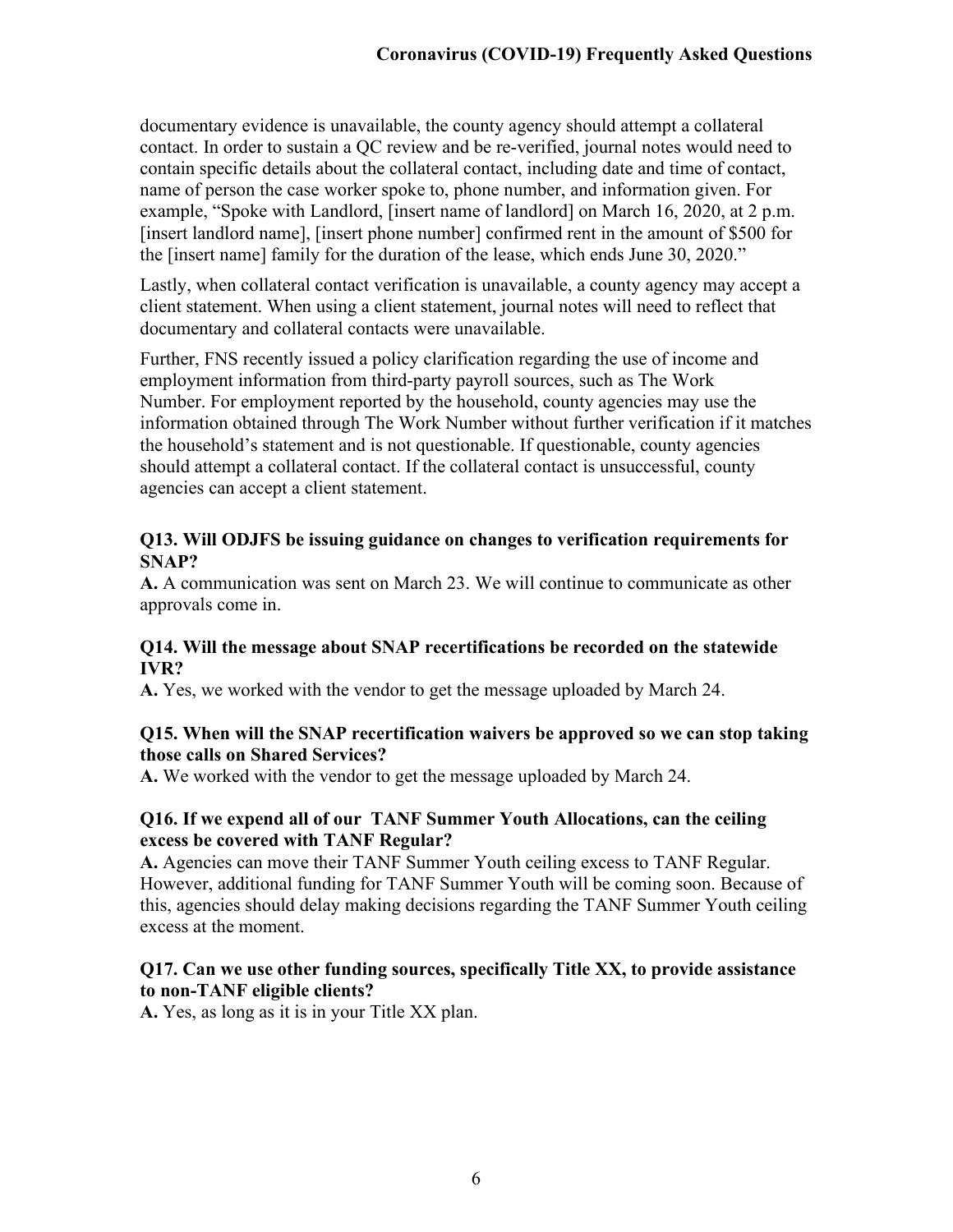### **Q18. May we use verbal self-attestation or electronic signature to determine eligibility for Title XX?**

**A.** Verbal or electronic self-attestation is allowable for Title XX services instead of a signed form to verify eligibility for the duration of this pandemic emergency.

- If verbal attestation is used, the grantee/provider must ask each question on the form and indicate the answer, initial each section of the form, and sign the forms to record the information. If an applicant is not eligible, the grantee/provider must indicate such on the form.
- If electronic verification is used, the grantee/provider must ask each question on the form and indicate the answer, initial each section of the form, and sign the forms to record the information. If an applicant is not eligible, the grantee/provider must indicate that on the form.

Mailed applications/verifications will remain allowable. The grantee/provider may mail the form to the applicant, and the applicant can return the form by mail.

When the emergency period ends, all grantees will have 60 days to revise all verbal and electronic applications and get signed signatures for applicants who were served during this emergency. ODJFS will reserve the right to withhold future payments if these forms are not properly completed after the crisis has ended. Grantees/providers must inform applicants of this process and, therefore, must agree to sign the eligibility verification documents after the emergency.

*Update:* During the COVID-19 pandemic:

- If verbal attestation is used, the county agency must ask each question on the form and indicate the answer, initial each section of the form, and sign the form to record the information.
- If an online application is used, the county agency may accept a client's signature through electronic means.

## **Q19. Will the SNAP supplements be issued directly by the state to recipients' accounts?**

**A.** Yes. If the recipient did not receive the maximum allotment for their assistance group for March, they will receive a supplement for the difference, deposited to their SNAP accounts. If they did receive the maximum allotment for their assistance group for March, they will not receive any additional assistance.

Any applications approved for March benefits after the March supplement file was run will require workers to approve a supplement (the difference between the ongoing eligibility allotment and the maximum allotment) with a manual EDBC. The supplement has to be requested on a different day than the original save and accept, preferably the next day if possible.

# **Q20. Has Ohio applied to operate a Disaster Household Distribution Program?**

**A.** Yes. On April 7, ODJFS received FNS approval to operate a Disaster Household Distribution Program from April 7-30. This program will be operated through the state's network of 13 food banks and more than 2,800 distribution sites. It will provide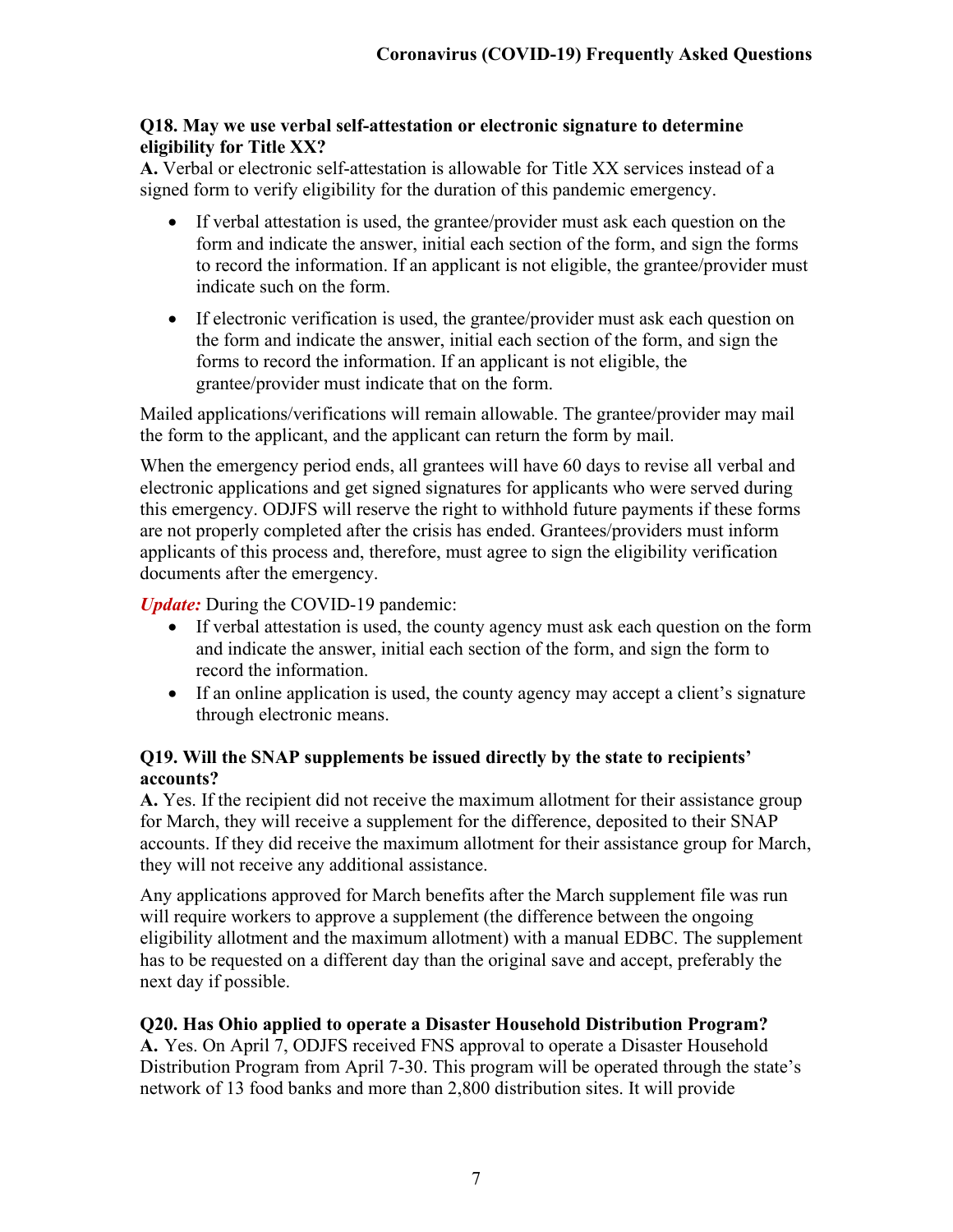prepackaged boxes of food for families, in some cases through drive-by pickup. The boxes may include canned meats, vegetables, fruits, soups, and tomato sauce; dried and canned beans; rice and pasta; nuts; cereal; juice; shelf-stable milk; fresh apples, oranges, and potatoes; and eggs. Frozen meats and perishables also may be included, depending on the availability of appropriate storage facilities.

#### *New:* **Q21. My staff has reported that we have had some SNAP recipients whose March supplements were intercepted due to an existing overpayment in recoupment. However, some recoupment cases received their supplements. It appears to be a timing issue and whether Ohio Benefits looks at it as a change or a supplement.**

**A.** We reviewed this and discovered no problems. We also provided a job aid explaining how county workers should process manual supplemental requests and what to do if the system forces an overpayment offset. If you have case-specific questions, please email the Ohio Benefits Help Desk at OB-IMS  $HELPDESK@ifs.ohio.gov.$  We will be happy to review and walk you through appropriate steps.

## *New:* **Q22. Will the additional \$600 in weekly federal unemployment stimulus payments count as income for SNAP recipients?**

**A.** Yes. The U.S. Department of Agriculture released guidance on April 11 stating that the additional \$600 payments will count as income for determining SNAP eligibility and benefits.

# <span id="page-7-0"></span>**Workforce / Unemployment**

**Q1. Could the state please consider allowing OWF applicants/CCMEP participants in some counties to be referred to their OhioMeansJobs centers or other county JFS agencies for the CCMEP application, assessment, and IOP signing, to complete the eligibility requirements for cash assistance? Currently, OWF cash eligibility requirements are not met until the CCMEP IOP is signed for TANF work-eligible individuals under the age of 24.**

**A.** ODJFS is reviewing possible alternatives, but at this time the eligibility requirements have not changed. We will provide updates as they come.

#### **Q2. Could the state please consider waiving CCMEP and the TANF work participation requirements attached to the program during the state of emergency, to ensure that customers are not driven to many different case management staff and to delay any adverse action?**

**A.** We understand your concerns. All states are faced with this issue, and the Governor has expressed his intention to seek broad flexibility at the federal level during this time. We are working with the administration on this and will provide updates as they come. Regarding TANF work participation requirements, please see Q1 under "SNAP/TANF."

#### **Q3. When work-eligible applicants under age 24 apply for OWF cash assistance, could the state consider approving them if all other eligibility requirements are met?**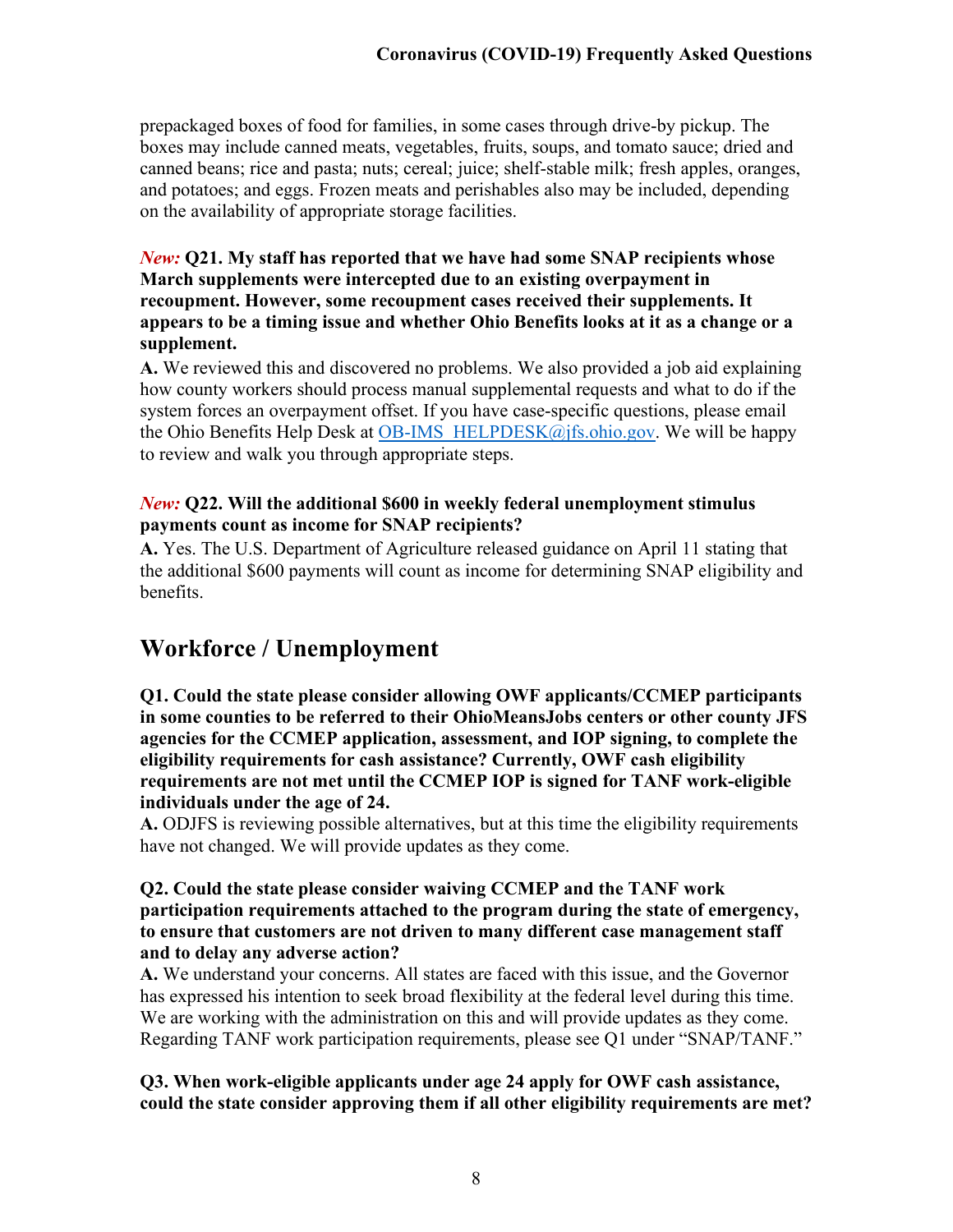#### **Referrals to CCMEP case managers could be made at redetermination or at a later date, as determined by ODJFS.**

**A.** ODJFS is reviewing possible alternatives, but at this time the eligibility requirements have not changed. We will provide updates as they come.

#### **Q4. At some point, can ODJFS communicate plans to address the high volume of unemployment claims and related activity that is likely to occur?**

**A.** Yes. We have received a record number of initial jobless claims – the most in one month since the early '80s – and also a high volume of calls. This unprecedented surge has resulted in slow processing times due to high claims activity. As a result, we have been working hard to add capacity and address performance issues. We also have transitioned many staff to claims intake, processing, and customer service, including many employees from our Office of Workforce Development.

On March 20, we emailed all county agency and workforce directors a ["How to Help](http://jfs.ohio.gov/ocomm/pdf/How-to-Help-Unemployment-Claimants.pdf)  [Unemployment Claimants"](http://jfs.ohio.gov/ocomm/pdf/How-to-Help-Unemployment-Claimants.pdf) document, and we are grateful for all offers of help that we have received.

We also created a single mass-layoff number  $-2000180 -$  to speed application processing for Ohioans who were laid off as a result of COVID-19. Claimants can apply without this number, but they may receive notices that they are required to seek work. In fact, COVID-affected claimants are not required to seek work. We are advising them to ignore these notices; their benefits will not be impacted if they do not seek work.

Finally, we post frequent system updates and tips for claimants on [Facebook](https://www.facebook.com/pages/Ohio-Department-of-Job-and-Family-Services/202612083112272) and [Twitter.](https://twitter.com/OhioJFS)

Our PIN reset line is now open 7 a.m. to 7 p.m. weekdays, 9 a.m. to 5 p.m. on Saturdays, and 9 a.m. to 1 p.m. on Sundays. Those calling for other matters can receive assistance during normal business hours.

**Q5. Can ODJFS explore waiving the requirements for unemployment claimants to register with OhioMeansJobs.com within two weeks of filing an initial claim? A.** This requirement has been waived.

#### **Q6. If employees are laid off as a result of COVID-19 and if remote work is not an option for them, will they be eligible for unemployment compensation?**

**A.** An executive order issued by Governor DeWine expands flexibility for Ohioans to receive unemployment benefits during Ohio's emergency declaration period. Unemployment benefits are available for eligible individuals who are requested by a medical professional, local health authority, or employer to be isolated or quarantined as a consequence of COVID-19, even if they are not actually diagnosed with COVID-19.

*Update:* The federal Pandemic Unemployment Assistance program will provide up to 39 weeks of benefits to individuals who have been partially or totally unemployed due to COVID-19, including many who historically have not qualified for unemployment benefits, such as self-employed workers, 1099 tax filers, those who didn't earn at least \$269 during the base period. The benefit amount will be similar to traditional unemployment benefits, plus an additional \$600.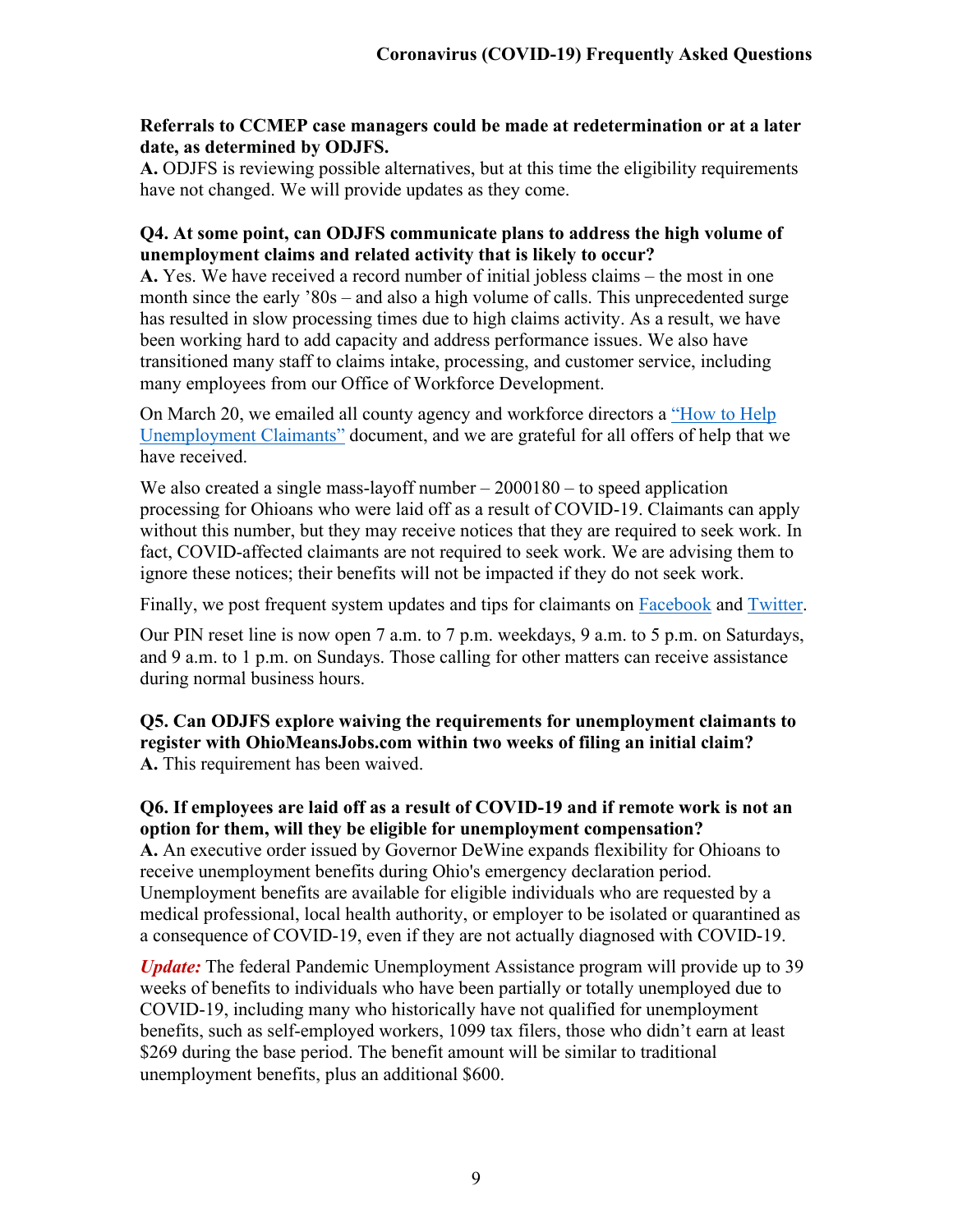ODJFS is reviewing DOL's guidance on this program and engaging with a vendor to build the solution. The new system will be separate from the system we have now for "regular" unemployment claims. Ohioans who think they may be eligible for this program will need to apply through the new system after it is built. All benefits will be retroactive for those eligible. We expect it to launch mid-May.

#### **Q7. What exactly does the Governor's executive order regarding unemployment authorize?**

**A.** Essentially, the order broadens state policy to clarify that individuals who are quarantined are considered to be unemployed. This also applies to companies that determine they need to temporarily shut down. We don't want to penalize employers by increasing their future taxes so the cost of the benefits will be mutualized over time, and we will waive penalties for late filing and payment for the duration of the emergency.

#### **Q8. How can Ohioans apply for unemployment benefits?**

**A.** Ohioans can file online 24 hours a day, seven days a week, at [unemployment.ohio.gov.](http://unemployment.ohio.gov/) We encourage people to file online, if possible. However, those without internet access or who need assistance may file by phone at (877) OHIO-JOB (1- 877-644-6562) or TTY at (888) 642-8203, Monday through Friday 7 a.m. - 7 p.m., 9 a.m. to 5 p.m. on Saturdays and 9 a.m. to 1 p.m. on Sundays.

<span id="page-9-0"></span>**Q9. When you call in to the system, you have to enter your Social Security number, driver's license, date of birth, and listen to a recording about the debit card before you are told there is high call volume and the call is disconnected. Can you identify that there is high call volume immediately and ask the claimant to call back later? A.** We are actively analyzing our call tree and on-hold messages to improve the customer experience.

# **Q10. Can you remove the security question from the PIN reset?**

**A.** We are actively evaluating that, as well.

## **Q11. When you mentioned training staff on how to respond to basic unemployment questions, did you mean state staff or county staff?**

**A.** Right now, we are training ODJFS staff who normally work in other areas to assist with unemployment customer service.

#### **Q12. Will the jobs posted at <b>coronavirus.ohio.gov/jobsearch** cross over into **[OhioMeansJobs.com?](http://www.coronavirus.ohio.gov/jobsearch%20cross%20over%20into%20OhioMeansJobs.com)**

**A.** There will likely be some overlap, but for jobs in demand as a result of the pandemic, please encourage your clients to visit [coronavirus.ohio.gov/jobsearch.](http://www.coronavirus.ohio.gov/jobsearch)

**Q13. Workers who make less than \$269 a week are ineligible for unemployment benefits. After they are laid off, they apply for but are denied unemployment benefits because they earned less than \$269 a week. They cannot appeal that denial because they cannot open the Notice of Eligibility to file an appeal. Can ODJFS either amend the system to allow individuals below \$269 a week to be able to apply or correct the Notice of Eligibility so that an appeal could be filed?**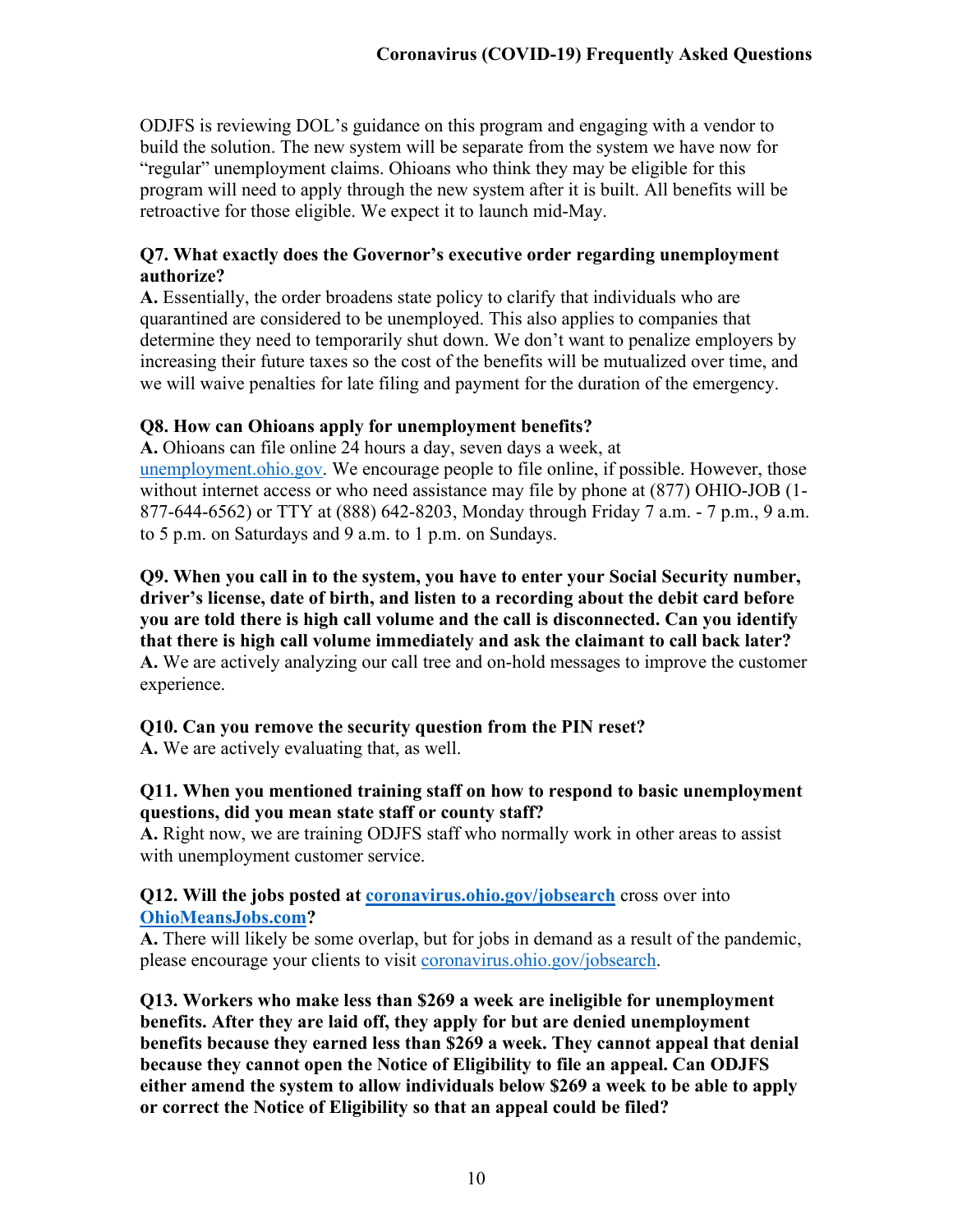**A.** Because of the high claims volume, our system has sometimes generated correspondence notices before the items can actually be viewed. This is a known issue, and we are working to resolve it. We sincerely apologize for any confusion as we work to adapt our existing systems to new programs. Eventually, all notices can be opened, and claimants can appeal any decisions they disagree with.

In addition, it's possible these individuals may be eligible for the new federal Pandemic Unemployment Assistance Program, which will provide up to 39 weeks of benefits to self-employed workers, 1099 tax filers, and some other individuals who previously were not eligible for unemployment benefits. The benefit amount will be similar to traditional unemployment benefits, plus an additional \$600. The program's effective date is Jan. 27 through Dec. 31. We are reviewing DOL's guidance on this program and engaging with a vendor to build the solution. The new system will be separate and apart from the system we have now for "regular" unemployment claims. Ohioans who think they may be eligible for this program will need to apply through the new system after it's built. We expect it to be available by mid-May.

# **Q14. Is it possible to have the unemployment Q&A updated to reflect that both local libraries and OMJ centers may be closed or have reduced hours?**

**A.** Yes, we have made that update.

*New:* **Q15. Does the county-level unemployment data at [ohiolmi.com](http://www.ohiolmi.com/) separate COVID-19 claimants from regular filers?**

**A.** No, it does not.

#### *New:* **Q16. If a reimbursing employer has a current full-time employee who filed for unemployment benefits based on part-time work conducted on the side, for a different employer, would that employee be eligible for unemployment benefits? If so, would the reimbursing employer be liable to pay those benefits, even if this employee continues to work for the reimbursing employer full-time?**

**A.** The individual may be eligible for unemployment benefits, depending on their total weekly earnings. Unemployment benefits are designed to be a partial replacement of earnings rather than a total compensation for lost wages. If earnings for the week are 20% or less of the claimant's weekly benefit amount, then the full weekly amount may be payable. Earnings over 20% of the weekly benefit amount will reduce the payment dollar for dollar. If the weekly earnings are equal to or greater than the weekly benefit amount, then no benefit will be payable.

If the person qualifies for benefits, then yes, traditionally the reimbursing employer would be liable to pay a proportional share of them, even if the employee is still working for the reimbursing employer full-time. However, Section 2103 of the federal CARES Act authorizes federal funding/reimbursement for reimbursing employers. We are awaiting DOL guidance on this program and will share more information as soon as we have it.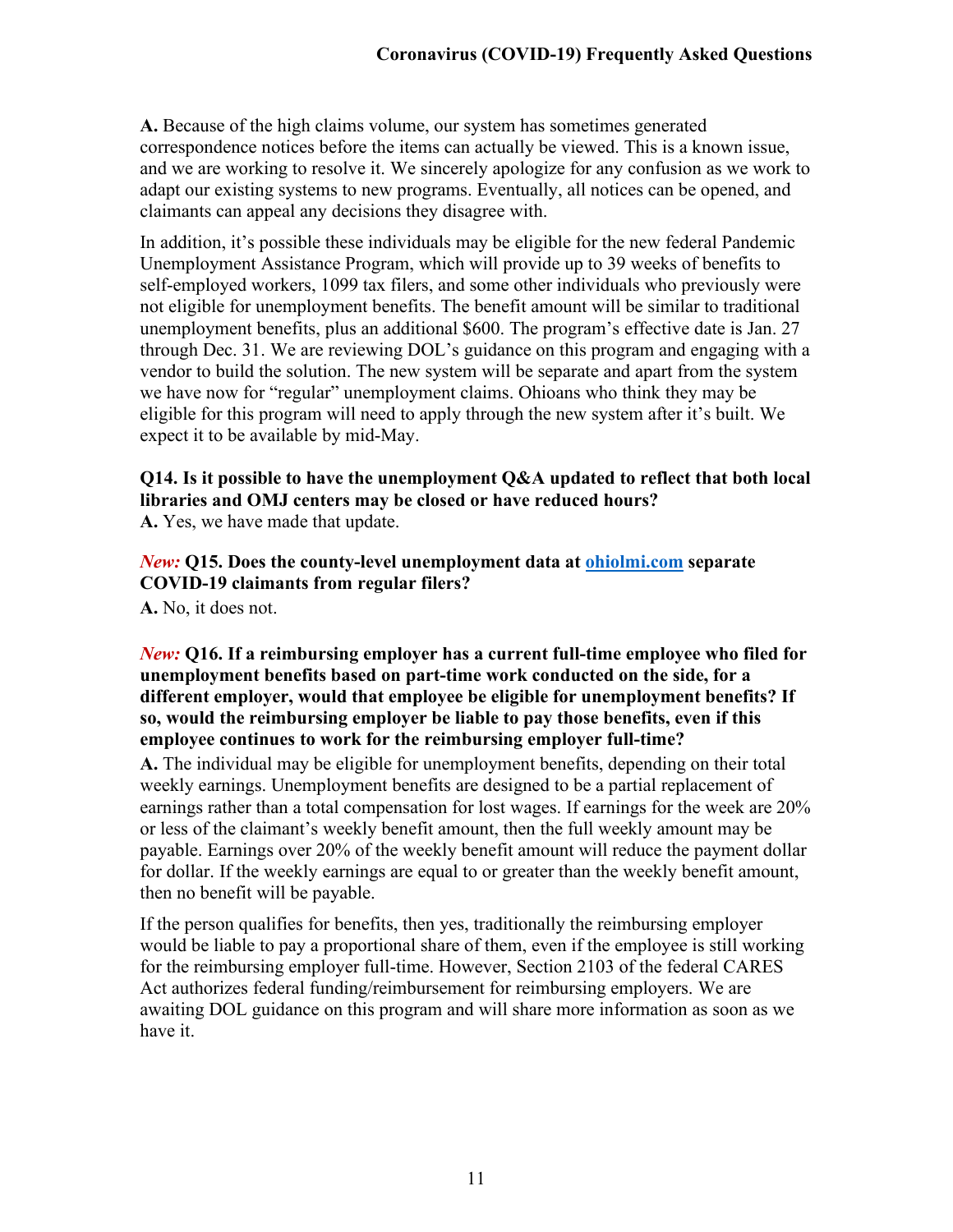# **Child Care**

#### **Q1. If a school is closed due to the virus, can child care providers use the "school out of session" attendance designation in the Time, Attendance, and Payment system? Can county agencies adjust the maximum number of hours of a child's PFCC authorization?**

**A.** Yes. The school-out-of-session button should be used for any child care provided to a school-age child on days when school was closed, prior to March 29. After March 29, pandemic child care programs should not use the TAP system to track attendance.

#### **Q2. Will children be allowed more PFCC absent days if they are quarantined? Will programs receive some type of reimbursement if a town is quarantined and they cannot operate?**

**A.** On March 13, Ohio Administrative Code (OAC) Rule 5101:2-16-10 was revised to increase the allowable absent days from 10 to 20 during each six-month period. Per Ohio Revised Code Section 5104.32, starting on March 29, all licensed programs with agreements to provide Publicly Funded Child Care (PFCC) will receive a flat weekly payment until the executive order is lifted and normal child care can resume. More details are available at [jfs.ohio.gov/cdc/CoronavirusAndChildcare.](http://jfs.ohio.gov/cdc/CoronavirusAndChildcare/)

### **Q3. Can organizations that provide training to child care providers offer that training online or via videoconference instead of in person? If not, could the training be delayed?**

**A.** Child Care already allows online training for most courses, with the exception of CPR training.

# **Q4. What bleach water guidelines should child care programs follow? The ODJFS recommendation is 1/4 cup of bleach and 1 gallon of water for a strong bleach solution and 1 tablespoon bleach and 1 gallon of water for a weak bleach solution. The CDC recommendation is 1/3 cup bleach and 1 gallon of water for a strong solution and 4 teaspoons of bleach and 1 gallon of water a weak bleach solution.**

**A.** The Ohio Administrative Code states that providers must use a commercial product registered by the U.S. Environmental Protection Agency as a sanitizer and to follow the manufacturer's instructions. Providers following the CDC guidance would be considered in compliance with the Ohio Administrative Code.

# **Q5. Because of school closures, can the limits for the number of children that child care providers are allowed to care for be temporarily waived or increased?**

**A.** Starting on Thursday, March 26, through at least April 30, all operating child care programs in Ohio must have temporary pandemic child care licenses. Approved providers are listed at [jfs.ohio.gov.cdc,](http://jfs.ohio.gov/CDC/) under the "Family Pandemic Child Care Information" button. We also now have a button on this page for child care providers. The pandemic child care licenses allow no more than six children to a space at any given time. Family child care home providers can care for no more than six children, with no more than three under age 2.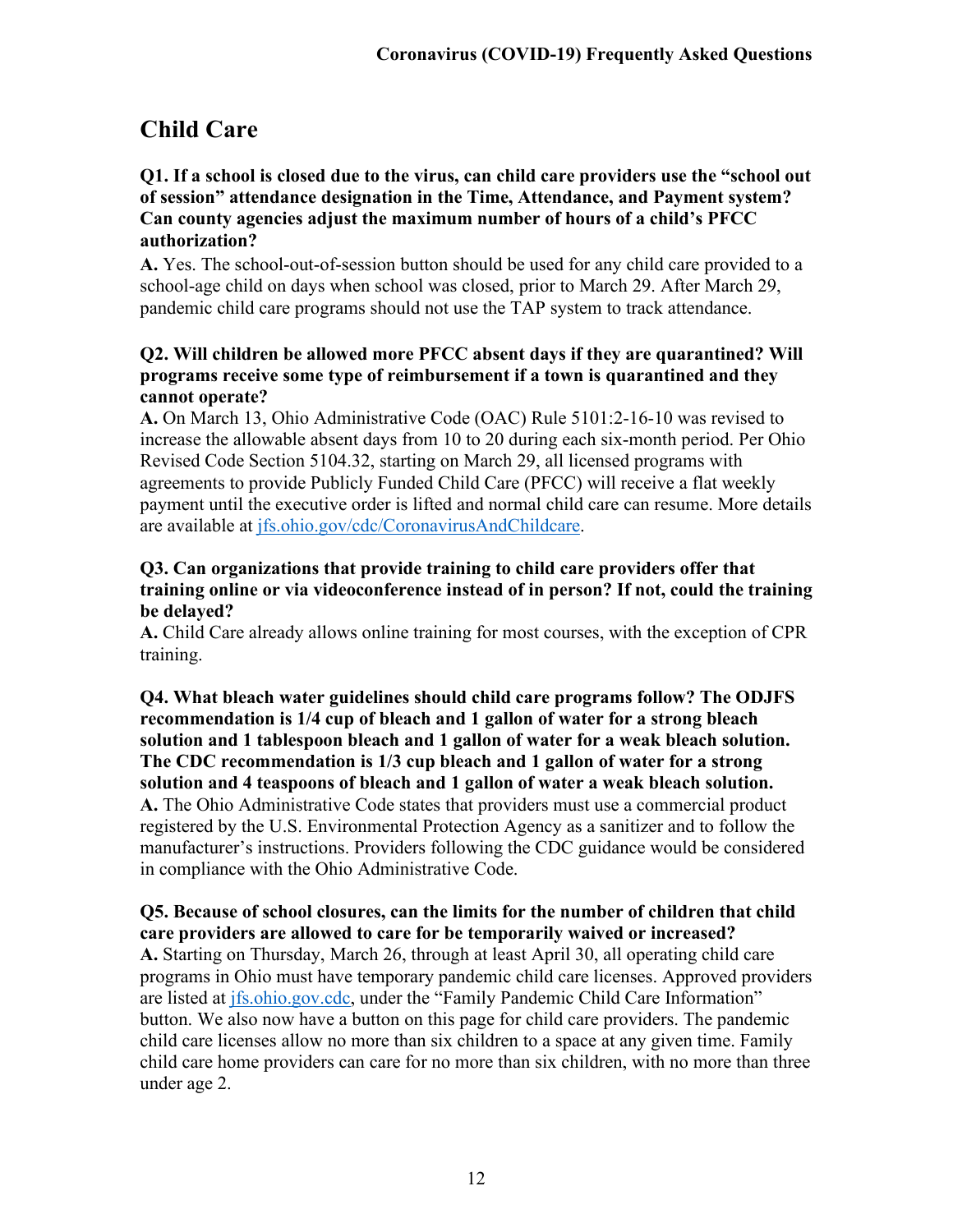## **Q6. Will ODJFS consider a six-month automatic extension of eligibility for PFCC benefits?**

**A.** Effective March 30, per Child Care Manual Procedure Letter 139, eligibility extensions of six months will be implemented for caretakers receiving PFCC benefits that are scheduled to end in March, April, or May. ODJFS will systematically extend all applicable eligibility periods, and the Child Care Information Data System (CCIDS) will automatically send notices to caretakers and providers advising them of their new eligibility end dates. No action by county agencies is necessary regarding changing eligibility end dates, removing termination dates, or sending notices regarding eligibility extensions.

#### **Q7. Will ODJFS consider providing payments for up to 21 catastrophe days in the case of COVID-19-related closures (similar to holidays and professional development days)?**

**A.** On March 13, OAC Rule 5101:2-16-10 was revised to allow PFCC providers to bill for 21 pandemic days per fiscal year. A pandemic day means a day in which the provider would normally have provided care for enrolled children but was closed because of the COVID-19 pandemic. The value of a pandemic day is based on a child's authorized hours for care. Pandemic days can be used for days the program was closed between March 13 and 25, 2020.

#### **Q8. Will ODJFS consider a six-month extension of the SUTQ deadline?**

**A.** Per Amended Substitute House Bill 197, the deadline for programs providing PFCC to be Step Up To Quality (SUTQ) rated has been extended to September 1, 2020. This means that any program providing PFCC has until September 1, 2020, to become SUTQ rated. Unrated programs with provider agreement will be able to continue providing PFCC after July 1.

We are making system change to extend by six months the expiration dates for renewals and the anniversary dates for annual reports. This means that no program will have a renewal or annual report due before October. During this time, all ratings will remain what they were on March 26. We are not completing initial Step Up To Quality registrations, desk reviews, annual reports, or onsite verification visits at this time.

#### **Q9. Will front-line county agency and workforce staff be considered "essential employees" and able to use the temporary pandemic child care centers?**

**A.** The following professionals without alternate care are being prioritized for enrollment in pandemic child care programs:

- 1. Hospital and clinic staff
- 2. Dentists
- 3. Pharmacy staff
- 4. Nursing home, elder care, and home health care workers
- 5. Psychologists
- 6. Psychiatrists
- 7. Mental health counselors
- 8. Developmental disability aides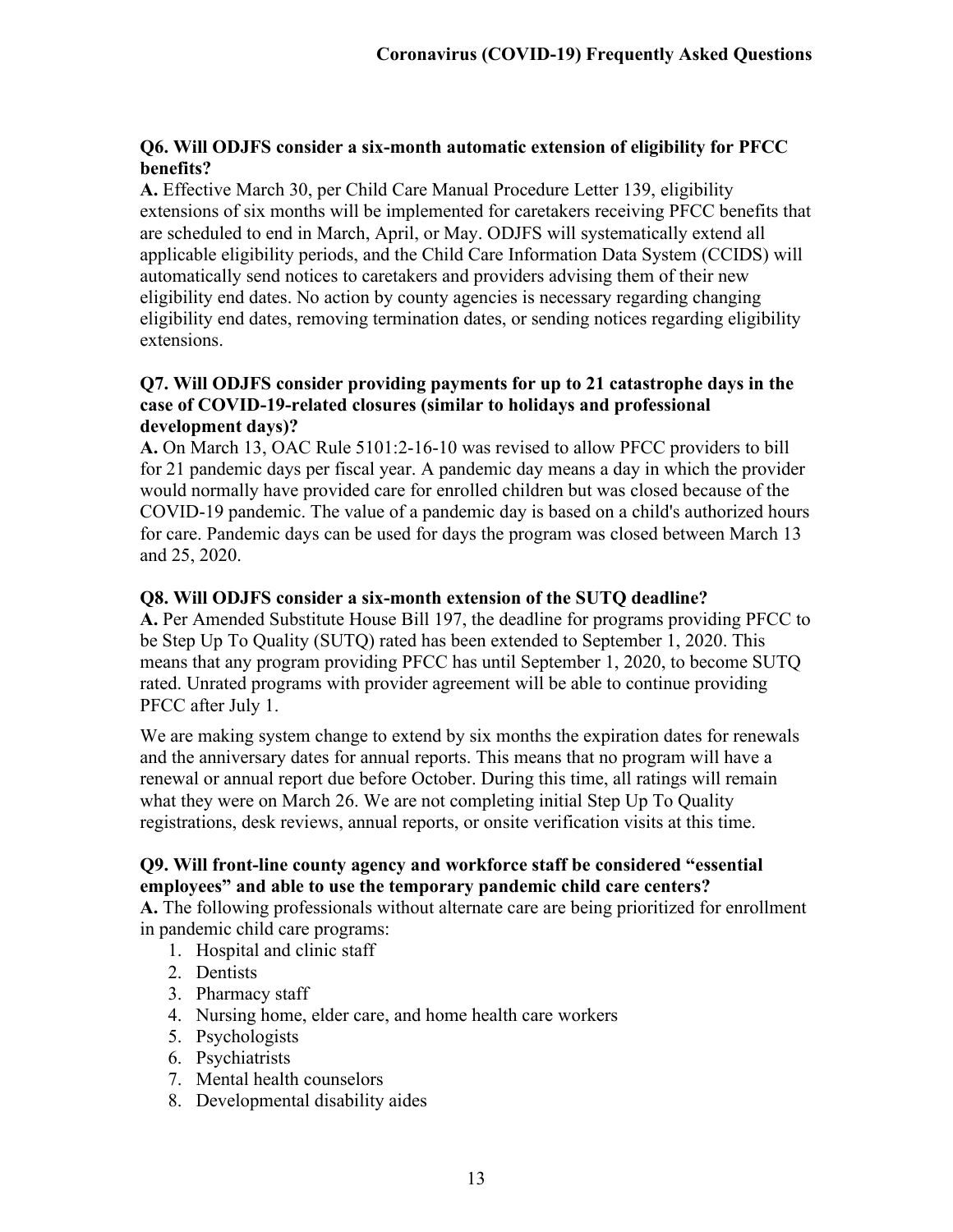- 9. First responders (police, fire, and EMT)
- 10. Direct service workers, including child care, children services, public assistance, and adult protective services professionals.

Note that the pandemic child care programs are available only for essential employees who are not working from home. For more information, please see the "Pandemic Child Care Information" buttons for families and providers at *jfs.ohio.gov.cdc.* 

## **Q10. Can you clarify the responsibilities of county child care licensing staff as it relates to pandemic care? We have received differing guidance.**

**A.** County agencies should continue initial eligibility determinations for temporary pandemic licensed programs and for regular licensed programs that did not apply to be pandemic programs or that got denied for a pandemic license. County agencies also should investigate complaints for pandemic family child care homes and continue to make recommendations for revocation for currently licensed family child care providers, if appropriate.

## **Q11. When pandemic child care centers close, do they tell ODJFS, and are they taken off the list?**

**A.** Yes, they do, and we do take them off our public-facing list, which is updated once each day. Programs should email ODJFS childcare@jfs.ohio.gov to request closure of their pandemic license.

# <span id="page-13-0"></span>**Child and Adult Protective Services**

## **Q1. Will information be provided for foster parents, child care providers, or other substitute caregivers?**

**A.** We encourage you to remind foster parents, child care providers, and other substitute caregivers to visit [coronavirus.ohio.gov](https://coronavirus.ohio.gov/wps/portal/gov/covid-19/) for up-to-date information and more specific guidance. They also can call the Ohio Department of Health hotline at 1-833-4-ASK-ODH (1-833-427-5634) 7 days a week from 9 a.m. to 8 p.m. In addition, please see this [Message on COVID-19 from the](http://jfs.ohio.gov/ocomm/pdf/Childrens-Bureau-COVID-19.pdf) Children's Bureau.

# **Q2. Will visitation protocols be changed for child and adult protective services?**

On March 18, Dr. Jerry Milner, associate commissioner of the U.S. Department of Health and Human Services, Administration for Children and Families (ACF) Children's Bureau, provided practice guidance to states. Here are some highlights:

- **Caseworker Visits**: The monthly caseworker visit requirement remains in place, but ACF is modifying its policy to permit visits to be conducted by videoconferencing in these current extraordinary circumstances.
- **Child and Family Services Review Program Improvement Plans:** States and ACF may jointly renegotiate the terms and conditions of the PIP in accordance with the requirements of 45 CFR 1355.35(e)(4). Ohio will be asking for an extension.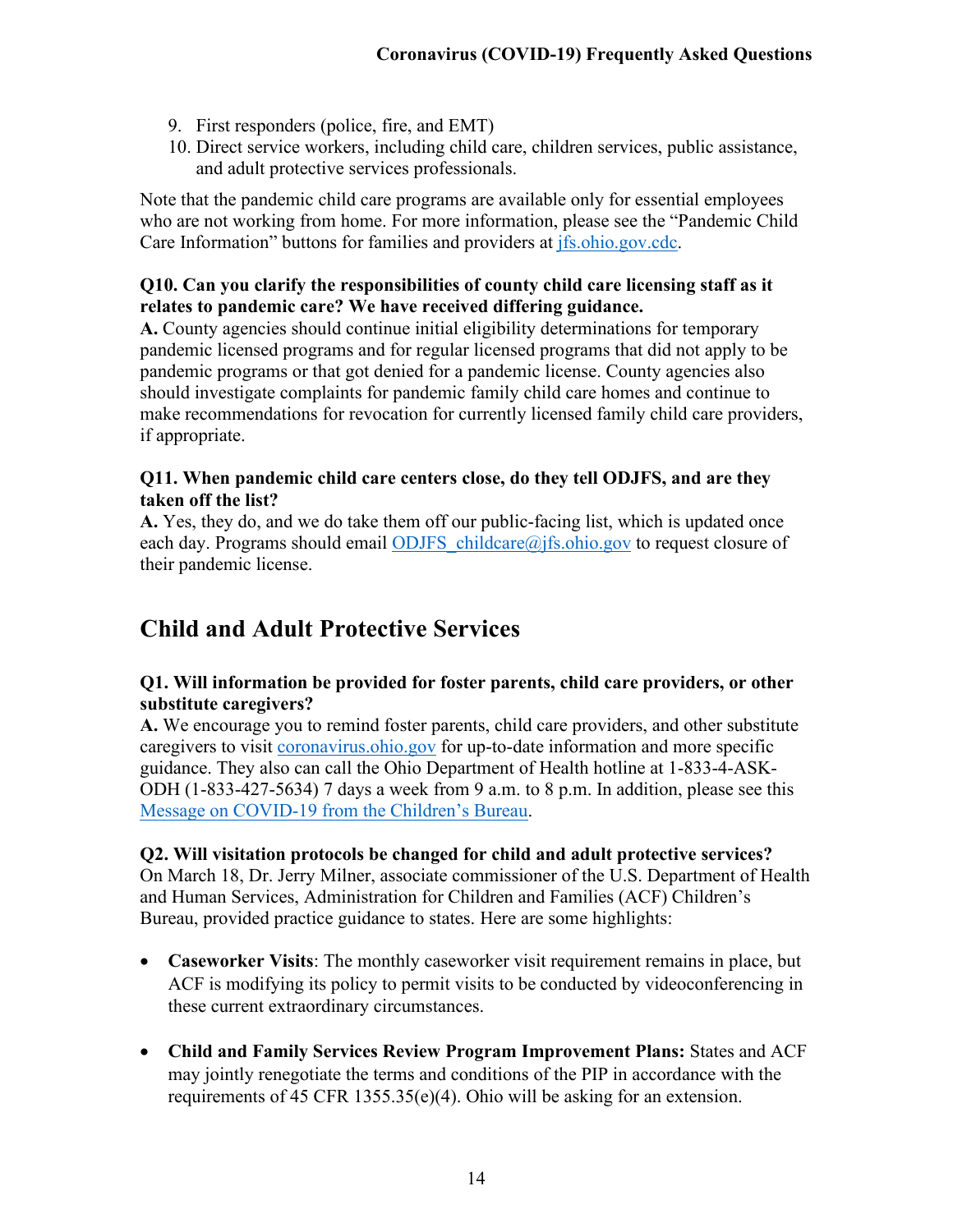• **Other Legislative and Regulatory Flexibility:** Although periodic reviews and permanency hearings are important protections for children in foster care, ACF has explained that the case review requirements are not a Title IV-E eligibility requirement. Therefore, delays in conducting these activities will not adversely affect a child's eligibility for title IV-E.

This guidance pertains to both public and private entities. ODJFS recommends documenting any of the above actions that are contrary to current rule in the SACWIS Activity Log as relative to COVID-19. For more information, please see this [Message on](http://jfs.ohio.gov/ocomm/pdf/Childrens-Bureau-COVID-19.pdf)  [COVID-19 from the Children's Bureau.](http://jfs.ohio.gov/ocomm/pdf/Childrens-Bureau-COVID-19.pdf)

Prior to the [Stay at Home Order,](http://jfs.ohio.gov/ocomm/pdf/Directors-Order-Stay-at-Home.pdf) some residential centers were already limiting visitors and offering telecommunication options. For example, one facility communicated that they were taking extra precautions for caseworker visits and requiring all visits to be scheduled in advance. That facility provided the following guidance:

- *Caseworkers will also have to be checked in by our nursing department before visiting your client. They will be checking and asking the following questions:*
	- o *Temperature greater than or equal to 100.4 (WE WILL CHECK YOUR TEMP)*
	- o *Cough*
	- o *Shortness of Breath*
	- o *Runny Nose*
	- o *Any Recent Travel out of state/ country*
- *If you are found to have any of these symptoms, please follow your agencies guidelines to send another representative in your place.*
- *We have designated areas to accommodate your visits.*
- *We apologize for the any inconvenience and thank you for your cooperation in keeping our client's health and well-being a priority.*

#### **Q3. Are there any alternatives or waivers that county PCSAs can invoke regarding out-of-state visits, particularly those that involve staff flying to another state?**

**A.** When an Ohio PCSA (or PCPA) places a child in an out-of-state placement, those placements must go through the ICPC approval process. The ICPC requires authorities at either the local agency (if the child was placed in a foster home) or residential facility in the state in which the child was placed to conduct the monitoring/visiting. There is no requirement for Ohio PCSA staff to travel to other states to personally conduct monitoring, visits, or face-to-face contact with children placed out-of-state. Although many PCSAs continue to conduct their own visitation and monitoring of children out of state as a best practice, that is not required.

**Q4. In light of the crisis, can the rules for the Kinship Child Care Program and PRC programs be loosened so that counties would have the discretion to use their PRC and kinship programs to address caregivers' emergent needs, such as access to food, child care, and other basic needs.**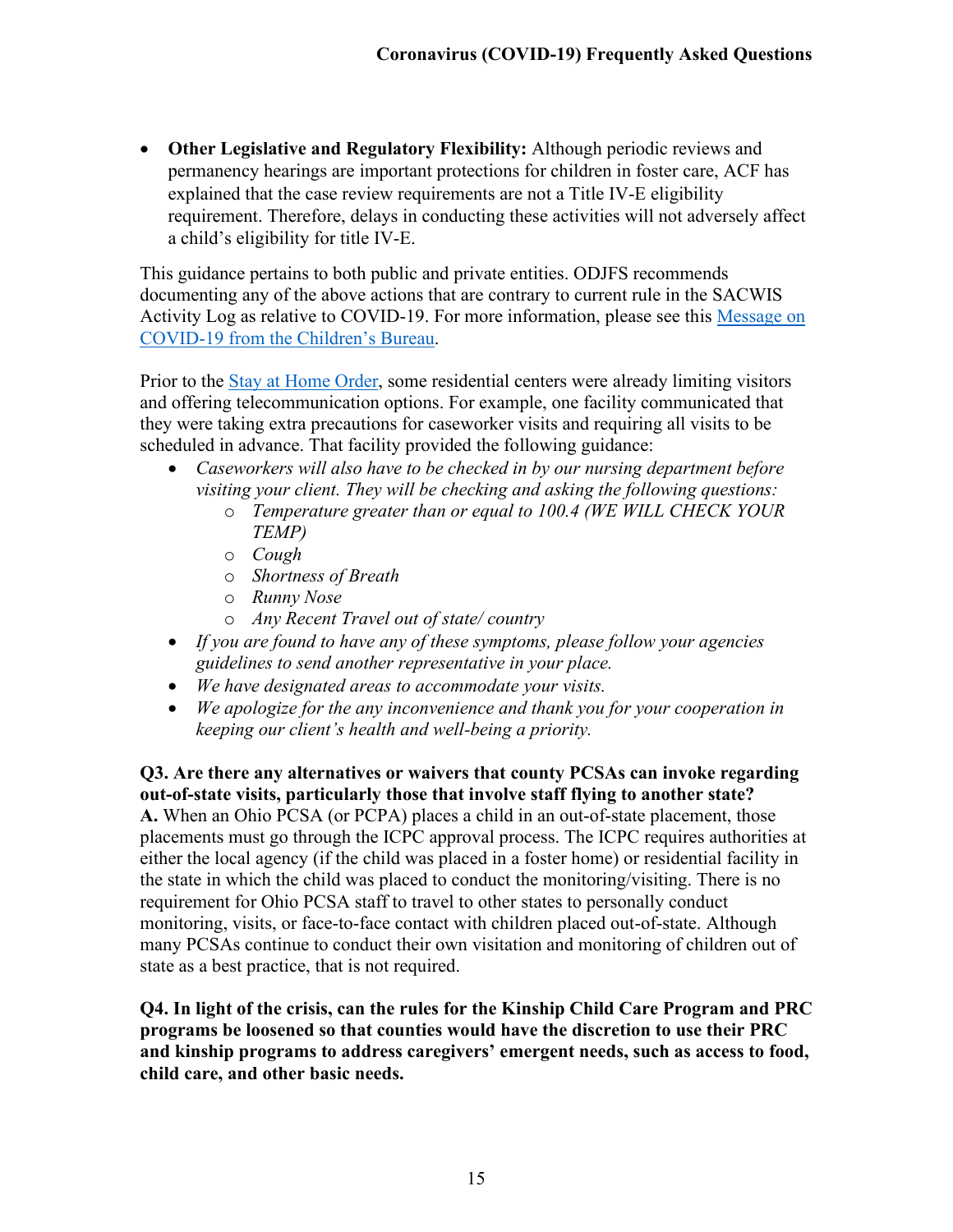**A.** To ensure county agencies can address local needs, we are going to utilize the \$10 million that was allocated for TANF Summer Youth Employment and broaden the scope of services for which it can be utilized. ODJFS will allocate the \$10 million to all county agencies as soon as possible. The funds can be used for TANF Summer Youth Employment AND/OR any other Prevention, Retention, and Contingency service deemed necessary. Examples: County agencies could provide a COVID 2020 payment to eligible families.

**Q5. Are there any special protections county APS workers should take to help prevent the potential spread to vulnerable adults who are potential victims of elder abuse, neglect, or exploitation? Should special protective gear (i.e. masks, gowns) be considered? Is ODJFS able to work with ODH on recommendations or should counties consult with their local health departments? Additionally, counties would likely need access to the necessary health supplies, and most retail establishments are currently sold out. Any assistance in securing these items would be appreciated. A.** At this time, we are exploring all options. We also have provided guidance to county APS staff to help them prepare for and conduct home visits. In addition, we encourage county agencies and local workforce development boards to work closely with their county health departments. For local contact information, visit [https://odh.ohio.gov/wps/portal/gov/odh/find-local-health-districts.](https://odh.ohio.gov/wps/portal/gov/odh/find-local-health-districts)

**Q6. What should caseworkers do if a family is referred to an agency and has someone in the home who is sick with the virus? During the initial call, can caseworkers ask if anyone in the house is exhibiting symptoms? Can county agencies get guidance from the health department about in-home visits? A.** Please see the [COVID-19 Home Visiting Screening Flowchart.](http://jfs.ohio.gov/ocomm/pdf/COVID-19-visit-flowchart.pdf)

## **Q7. What should county agencies do if staff contract COVID-19? What if staff can't come to work due to child care issues related to school closures? Can we allow staff to work from home? If so, under what circumstances?**

**A.** Staff who are ill should not report to work. County agencies should use their own executive-level discretion to make these decisions and adjust caseworker activities as necessary on a case-by-case basis and document those decisions.

## **Q8. Can training for new workers and foster parents be suspended? What if a foster parent's license is about to lapse?**

**A.** We are exploring whether training for new workers and foster parents can be suspended. For foster parents whose certificate is about the lapse, each agency should follow their a good cause policy (5101:2-5-13) regarding a foster caregiver's failure to complete the required training hours. The policy must include what constitutes a good cause, including a documented illness, critical emergencies, and lack of accessible training programs. It must also include procedures for developing a scheduled corrective action plan. If the foster caregiver complies with the policy, ODJFS may renew the certificate. If an agency has questions about its policy or regarding a specific situation, they should contact their foster care licensing specialist.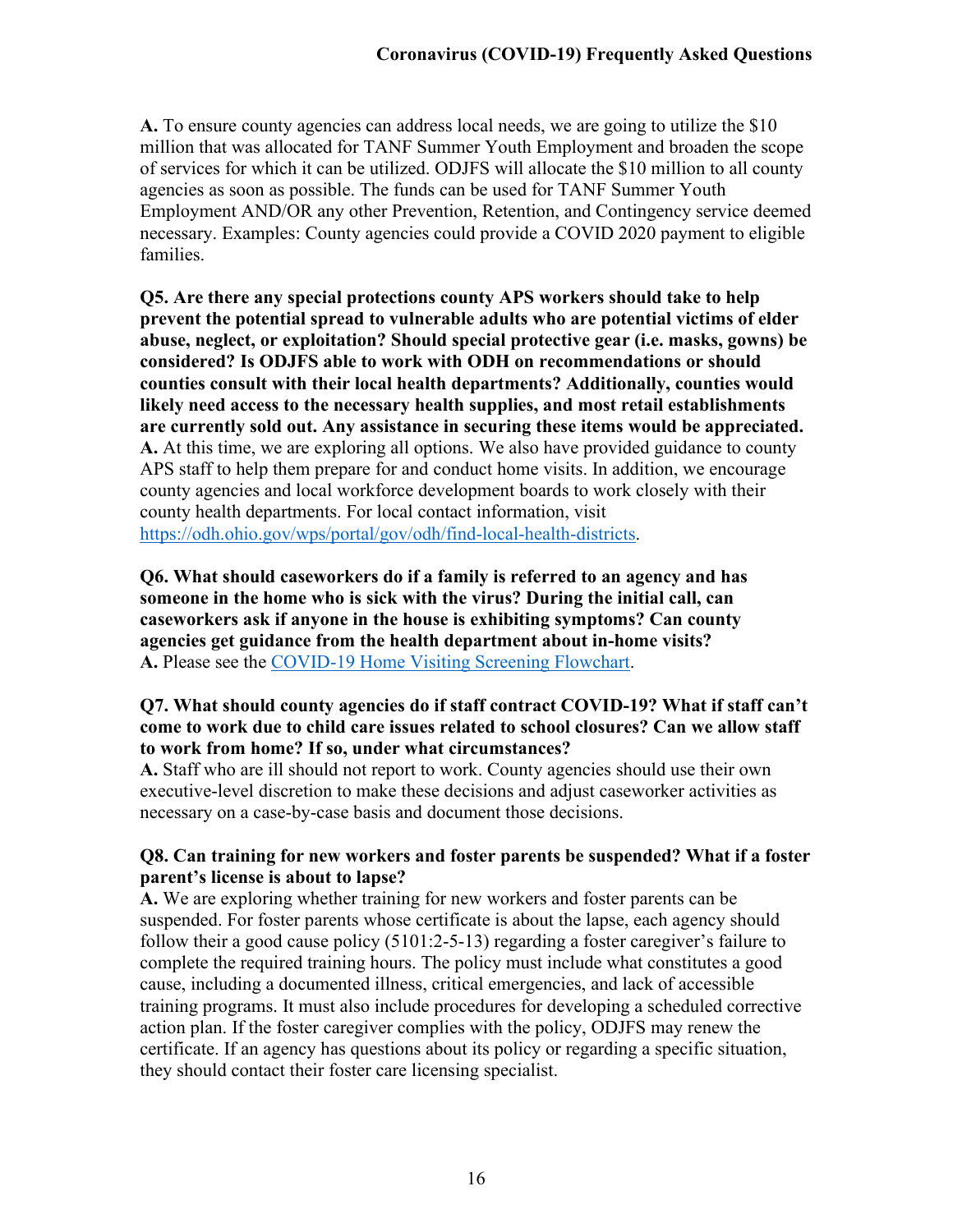#### **Q9. What is ODJFS doing to help emancipated young adults affected by college and university closures?**

**A.** We have reached out to the colleges to confirm that housing is still available to any student who does not have alternative housing. We are working with our Bridges vendor and regional teams to help youth in the program who have housing and other needs. We have reached out to PCSAs regarding post-emancipation services and supports. We also have been in close contact with Foster Care to Success. They are reaching out to students individually and report that all young adults contacted currently have a place to go. Another concern is wage loss for students with campus jobs. We are exploring whether the affected youth might be eligible for CCMEP.

## **Q10: Are licensed adoption assessors able to conduct post-placement visits via video to best protect children, families, and staff from potential exposure?**

**A:** Agencies should make these decisions on a case-by-case basis after assessing immediate health and safety concerns. If the child is assessed to be safe in the adoptive home, the agency may consider reduced visits or alternatives to in-person visits, for example by using video technology. Agencies are encouraged to contact the probate court that will finalize the adoption to discuss any alternative visitation plan and its impact on finalization.

#### **Q11. A foster or residential agency is working on completing all required employee background checks per FCASPL 347 but has an employee who is hospitalized. What should the agency do to complete the background check requirement of an alleged perpetrator search when they are not able to obtain a signed a consent form or the other required documentation?**

**A.** When the employee is out of the hospital and has returned to work, the employee can complete/sign/submit the necessary documents to return to work.

#### **Q12. Do PCSA staff qualify as essential service workers? If they do, are there funds available to help offset their unexpected child care expenses? Is it possible to get a list of the new temporary childcare providers in our area?**

**A.** Yes, they do qualify as essential service workers. Currently, financial assistance is available only for families in the Publicly Funded Child Care program. For information about pandemic child care options, please visit<http://jfs.ohio.gov/CDC/> and click on the "Family Pandemic Child Care Information" button.

#### **Q13. Does the ACF guidance saying teleconferencing is acceptable for monthly caseworker visits apply to phone calls to parents and other case plan participants? Will we be counted out on a review if we call or conference our parents during this unprecedented time?**

**A.** No, counties will not be "counted out" for required in-person visits during the emergency declaration period. While it is imperative that caseworkers continue to ensure the safety and well-being of children, this must be balanced against the health and safety of caseworkers, the children they are serving, and all individuals they come into contact with. The monthly caseworker visit requirement remains in place, but the Practice [Considerations Memo](http://jfs.ohio.gov/ocomm/pdf/Children-Services-Practices-Consideration-Memo-2020-03-16.pdf) sent by Director Hall on March 16 was intended to provide PCSAs with the ability to determine alternative/creative methods of contact with children, adults,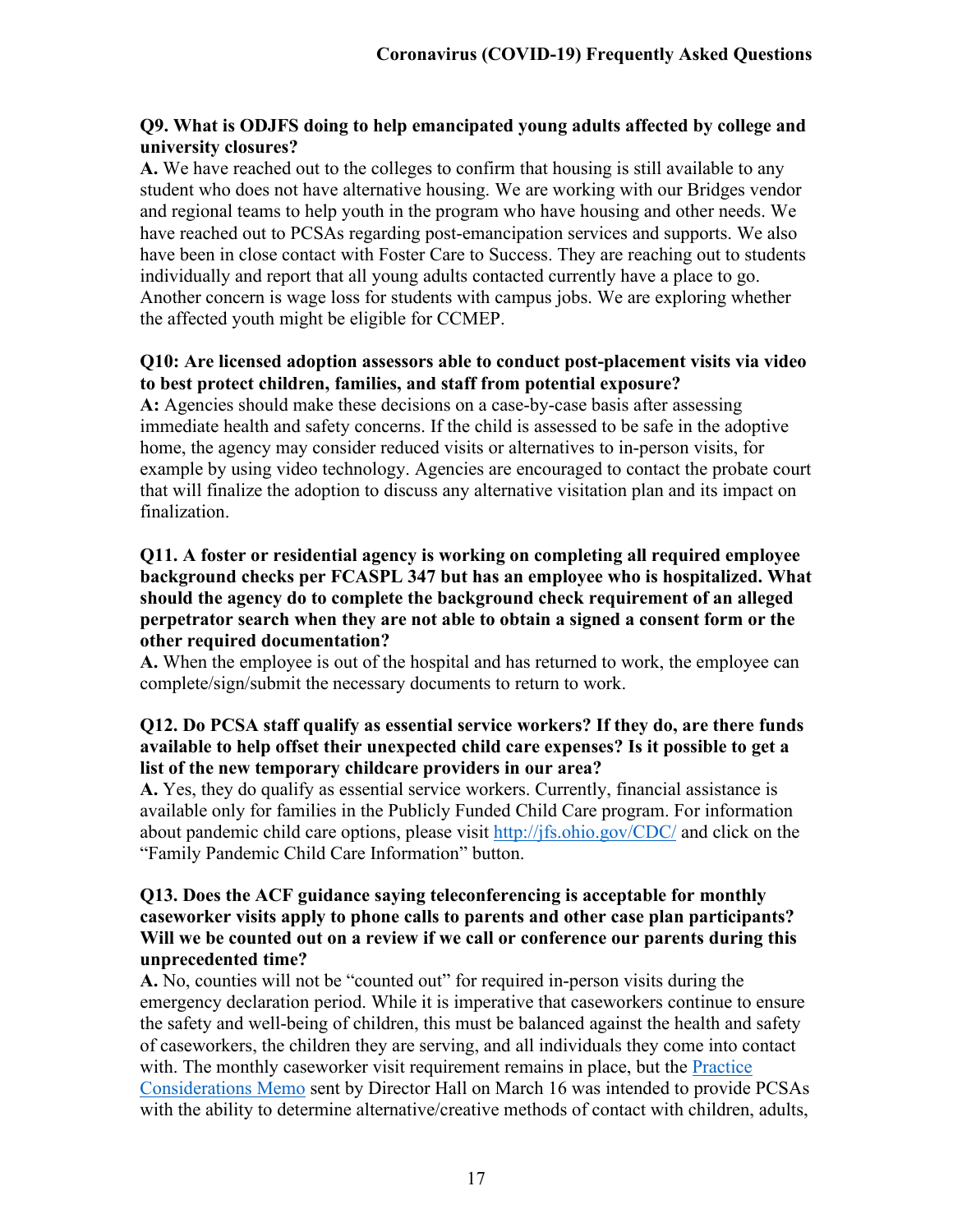and/or foster care providers when the safety and well-being of children have been assessed and are not compromised.

Alternative forms of contact – including Skype, Facetime, and phone calls – are acceptable in circumstances in which face-to-face visits are not possible, despite the agency's best efforts, due to COVID-19. If an agency uses alternative methods of communication under these limited, specified circumstances, caseworkers must conduct communications in accordance with the timeframe established. They also must closely assess the child's safety at each conference. In addition, we encourage agencies to consider immediate plans of action if a caseworker is not be able to reach a child via videoconference, or if the videoconference raises a concern about the child's safety or well-being. The contact type and reason should be well-documented in the case record (SACWIS). Scheduling conflicts are insufficient grounds for modifying this in-person requirement.

#### **Q14. Due to foster parent training sessions being canceled, can agencies recertify foster homes that may not have required hours?**

**A.** As you know, the certification and training requirements are in statute, so we are working to find emergency solutions to adjust training requirements as a result of the exigent circumstances. As a reminder, OAC 5101:2-5-13 (A) (9) states the following regarding good cause for a foster caregiver's failure to complete the continuing training:

*Each recommending agency shall establish and implement a policy regarding good cause for a foster caregiver's failure to complete the continuing training in accordance with rule [5101:2-5-33](http://codes.ohio.gov/oac/5101:2-5-33) of the Administrative Code. If the foster caregiver complies with the policy, as determined by the agency, ODJFS may renew the foster caregiver's foster home certificate. The agency shall submit the policy to the department and provide a copy to each foster home the agency recommends for certification or renewal. The policy shall include all the following:*

*(a) What constitutes good cause, including documented illness, critical emergencies, and lack of accessible training programs.*

*(b) Procedures for developing a scheduled corrective action plan that provides for prompt completion of the continuing training.*

*(c) Procedures for recommending revocation of the foster home certificate if the foster caregiver fails to comply with the corrective action plan.*

Reminder: A corrective action plan is required whenever an agency cites good cause. It is recommended that agencies establish flexible deadlines for when foster homes must complete required trainings. In addition, ongoing training methods can be flexible during this time. Trainings can be in-person, live synchronous, or through Foster Parent College.

#### **Q15. Due to foster parent training sessions being canceled, how should agencies address pre-service training requirements?**

**A.** Pre-service training hours cannot be waived. However, the training sessions can be flexible during this time. Trainings can be in-person, live synchronous, or through Foster Parent College. Regardless of which training method is used, agencies still are required to ensure that all training topics are met.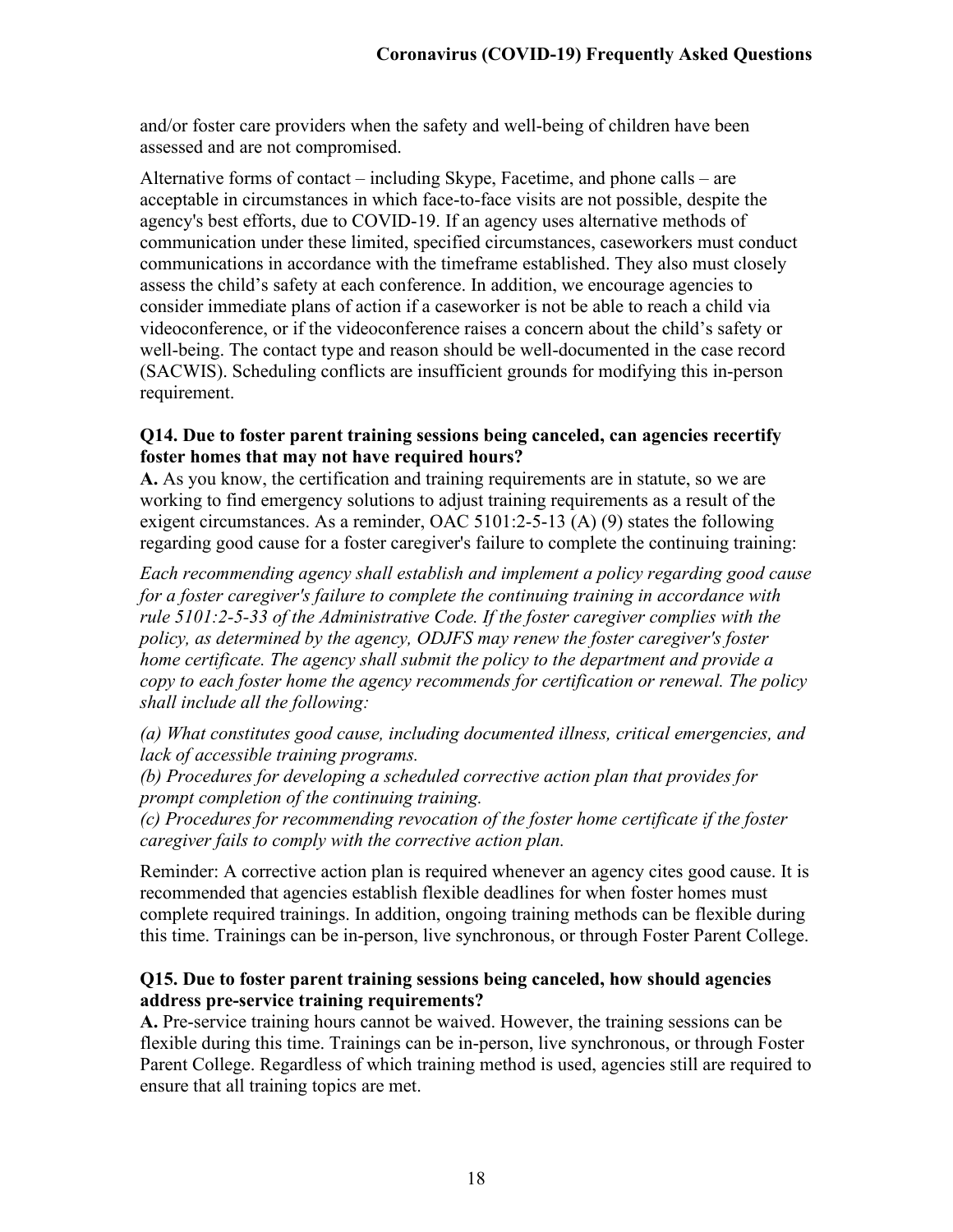## **Q16. Will all methods of foster parent training be eligible for stipend reimbursement?**

**A.** At this time, all instructor-led training sessions will be eligible for stipend reimbursement up to the required hours, per their certification. As you know, the certification and training requirements are in statute, so we working to find emergency solutions to adjust training requirements as a result of the exigent circumstances.

## **Q17. Do regional training centers have discretion to close their doors?**

**A.** Regional training centers (RTCs) are individually administered by each PCSA through subgrant agreements and will operate according to their PCSAs' emergency/disaster plans. However, ODJFS encourages RTCs to explore alternative training opportunities, such as live synchronous, online, or virtual training. Here are some RTC updates (predating Ohio's [Stay at Home Order\)](https://coronavirus.ohio.gov/wps/portal/gov/covid-19/home/public-health-orders/directors-order-to-stay-at-home):

- **SWORTC** (Clermont County) canceled all staff trainings in March.
- **NWORTC** (Lucas County) canceled all trainings through March 31.
- **WORTC** (Greene County) suspended face-to-face training through April 6.
- **NCORTC** (Cuyahoga County) suspended training through April 13, except for the current round of pre-service training; canceled caregiver and supervisor conferences and foster parent night out.
- **ECORTC** (Guernsey County) canceled all training through April 15; considering offering virtual training.
- **SEORTC** (Athens County) extended cancellations of workshops through April 15.
- **NEORTC** (Summit County) canceled all trainings through April 18; offers virtual coaching and is open to online training.
- **CORTC** (Franklin County) canceled all trainings through April 30.

## **Q18. Does ODJFS have resources to fund and/or ship safety supplies (such as screen masks, gloves, and cleaning supplies) to licensed residential facilities?**

**A.** We are exploring all options related to safety supplies. We have provided guidance to county staff to help them prepare for and conduct home visits. In addition, we encourage county agencies to work closely with their county health departments. For local contact information, visit [https://odh.ohio.gov/wps/portal/gov/odh/find-local-health-districts.](https://odh.ohio.gov/wps/portal/gov/odh/find-local-health-districts)

## **Q19. Can ODJFS provide children services staff with personal protective gear for home visits?**

**A.** We are exploring all options related to safety supplies. We have provided guidance to county staff to help them prepare for and conduct home visits. In addition, we encourage county agencies to work closely with their county health departments. For local contact information, visit [https://odh.ohio.gov/wps/portal/gov/odh/find-local-health-districts.](https://odh.ohio.gov/wps/portal/gov/odh/find-local-health-districts)

Last week, we issued a notification to provide maximum flexibility with some existing funding streams, to allow them to be utilized for COVID-19 supplies for staff and caregivers, such as masks, gloves, thermometers, cleaning supplies, etc. We also intend to ask communities to offer any support and assistance they can for front-line children services staff in the trenches – such as volunteer groups willing to make masks for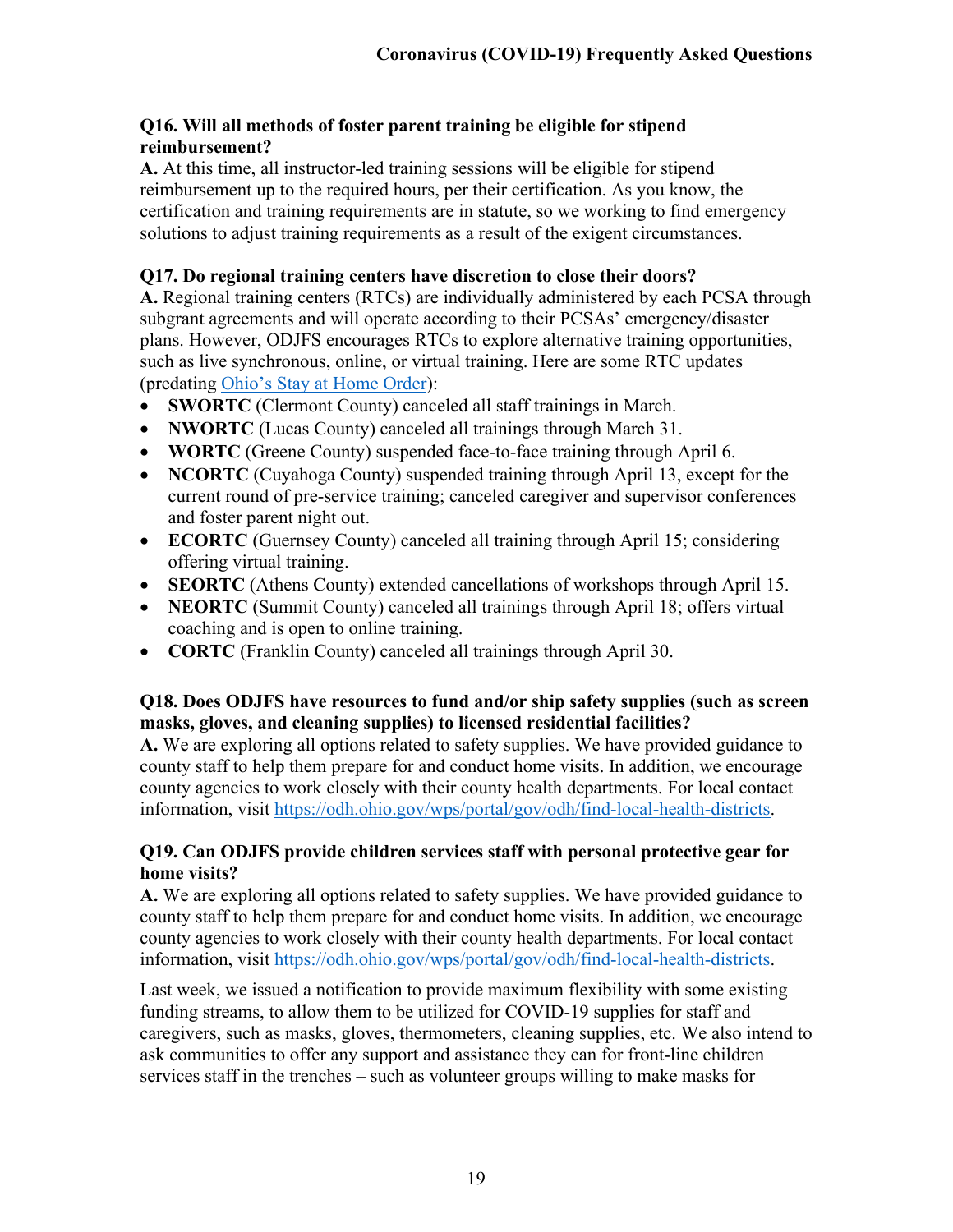caseworkers. We hope our statewide messaging may help raise local awareness and provide additional support during these difficult times.

#### **Q20. Can residential agencies refuse access to their facilities by PCSA staff, ODJFS staff, or a parent?**

**A.** Residential agencies can dictate restrictions but cannot prohibit access to youth. However, both agency staff and visitors can compromise to adjust visits to meet requirements and ensure safety.

#### **Q21. Should ODJFS and the custodial PCSA be notified if a youth, staff member, caregiver, or household member tests positive for COVID-19?**

**A.** Yes. Contact the OFC Help Desk via email [Help-Desk-OCF@jfs.ohio.gov](mailto:Help-Desk-OCF@jfs.ohio.gov) or telephone 1-866-886-3537, option 4. They will then notify the appropriate ODJFS staff so we can provide technical support and guidance.

We also we continue to work with PCSAO, the Children's Alliance, and private agencies to explore how we can provide additional support and assist with COVID-19 planning in the event of a positive test result from a staff person or a child to ensure we can continue to meet the needs of children, caregivers and agencies.

## **Q22. If parents are calling into meetings instead of coming to the agency, are we able to initial for them to indicate approval?**

**A.** If possible, obtain a signature via electronic means. If not possible, another option is to email the parent/party, attaching the necessary correspondence, and asking them to respond that they agree.

## **Q23. There are several foster care policy recommendations pending. Will announcements be made via Q&A?**

**A.** We will get information out as quickly as we can. We also will include it in the Q&A.

## **Q24. As workers are now utilizing videoconferencing to visit children in custody, should these still be labeled as face-to-face visits in SACWIS?**

**A.** County agencies should make the determination to utilize videoconferencing on a case-by-case basis, in accordance with the [Practice Consideration Memo](http://jfs.ohio.gov/ocomm/pdf/Practices-Consideration-Memo-2020-03-16.pdf) sent on March 16. Caseworkers should specify the type of contact that was made in the case narrative. Below is an example of how agencies could record these visits in SACWIS:

| Contact Type   Category |                                    | <b>Sub Category</b> | Location           |
|-------------------------|------------------------------------|---------------------|--------------------|
|                         | Face to Face   Parties to the Case | Caregiver, Mother,  | Neutral Offsite or |
|                         |                                    | Father, Child       | Other              |

#### **Q25. In cases where a family refuses a caseworker access to a home at the assessment/investigation level due to COVID-19 concerns, how should counties proceed?**

**A.** Counties should follow their current practices and policies. The [Practice](http://jfs.ohio.gov/ocomm/pdf/Practices-Consideration-Memo-2020-03-16.pdf)  [Considerations Memo](http://jfs.ohio.gov/ocomm/pdf/Practices-Consideration-Memo-2020-03-16.pdf) that Director Hall sent on March 16 prioritizes ensuring the safety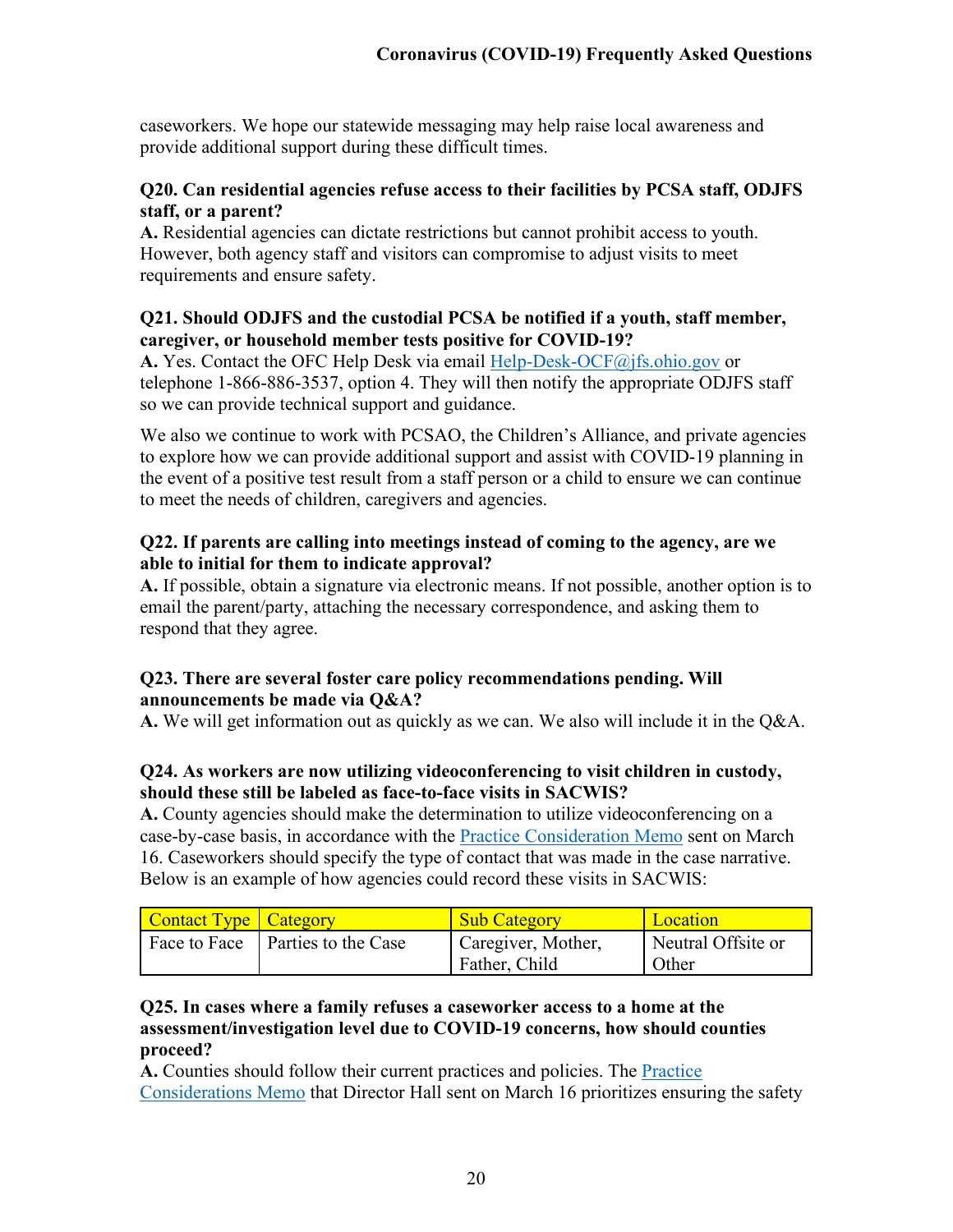and well-being of children and instructs county agencies to consider each situation on a case-by-case basis. If counties have consulted with their local prosecutor/legal counsel and have been advised that no further efforts are needed, counties should continue to document their justification in SACWIS.

#### **Q26. Will ODJFS be issuing guidance on practice expectations when agencies are impacted by staff illness due to COVID-19? Will there be rule changes allowing some leniency?**

**A.** As Director Hall stated in the [Practice Considerations Memo](http://jfs.ohio.gov/ocomm/pdf/Practices-Consideration-Memo-2020-03-16.pdf) sent on March 16, county agencies should use their own executive-level discretion to make decisions and adjust caseworker activities as necessary on a case-by-case basis and document those decisions. They also should utilize their local continuity of operations plans and emergency protocols and guidance to respond to crises and worker illness. While it is imperative that caseworkers continue to ensure the safety and well-being of children, this must be balanced with the health and safety of caseworkers and all individuals with whom they come into contact.

#### **Q27. In light of the guidance from the federal government regarding periodic reviews and permanency hearing delays not adversely affecting a child's Title IV-E eligibility, does this also allow for delays in the judicial determination on reasonable efforts?**

**A.** No. While the guidance from the Children's Bureau clarified that delays in the permanency hearings and periodic reviews won't have an impact on eligibility, reasonable efforts still must be made to make judicial determinations within the required timeframes in order for children to remain Title IV-E eligible. Additional guidance in the Child Welfare Policy Manual states that although the permanency hearing may serve as the mechanism for obtaining the judicial determination of reasonable efforts to finalize/achieve a permanency plan, there is no requirement that the judicial determination be made at a permanency hearing. Based on evidence provided by the Title IV-E agency, the court may make a determination without a formal hearing.

#### **Q28. How are we supposed to conduct home study safety audits for recertifications if we are concerned about social distancing and not being in client's homes? Can we wait until after the health crisis is over to conduct safety audits on new homes?**

**A.** As Director Hall stated in the [Practice Considerations Memo](http://jfs.ohio.gov/ocomm/pdf/Practices-Consideration-Memo-2020-03-16.pdf) sent on March 16, for home Studies and assessments, agencies should conduct as much information gathering as possible via phone/email, either after or before the initial walk-through of the home.

#### **Q29. Does the temporary 6.2% Federal Medicaid Assistance Percentage (FMAP) increase in the Families First Coronavirus Response Act apply to Title IV-E programs?**

*Update:* **A:** Yes, Ohio's FMAP rate has been retroactively increased to 69.22%, effective January 1, 2020. This rate will remain in effect until the last day of the calendar year quarter in which the public health emergency period ends. At that time, it will revert to 63.02%.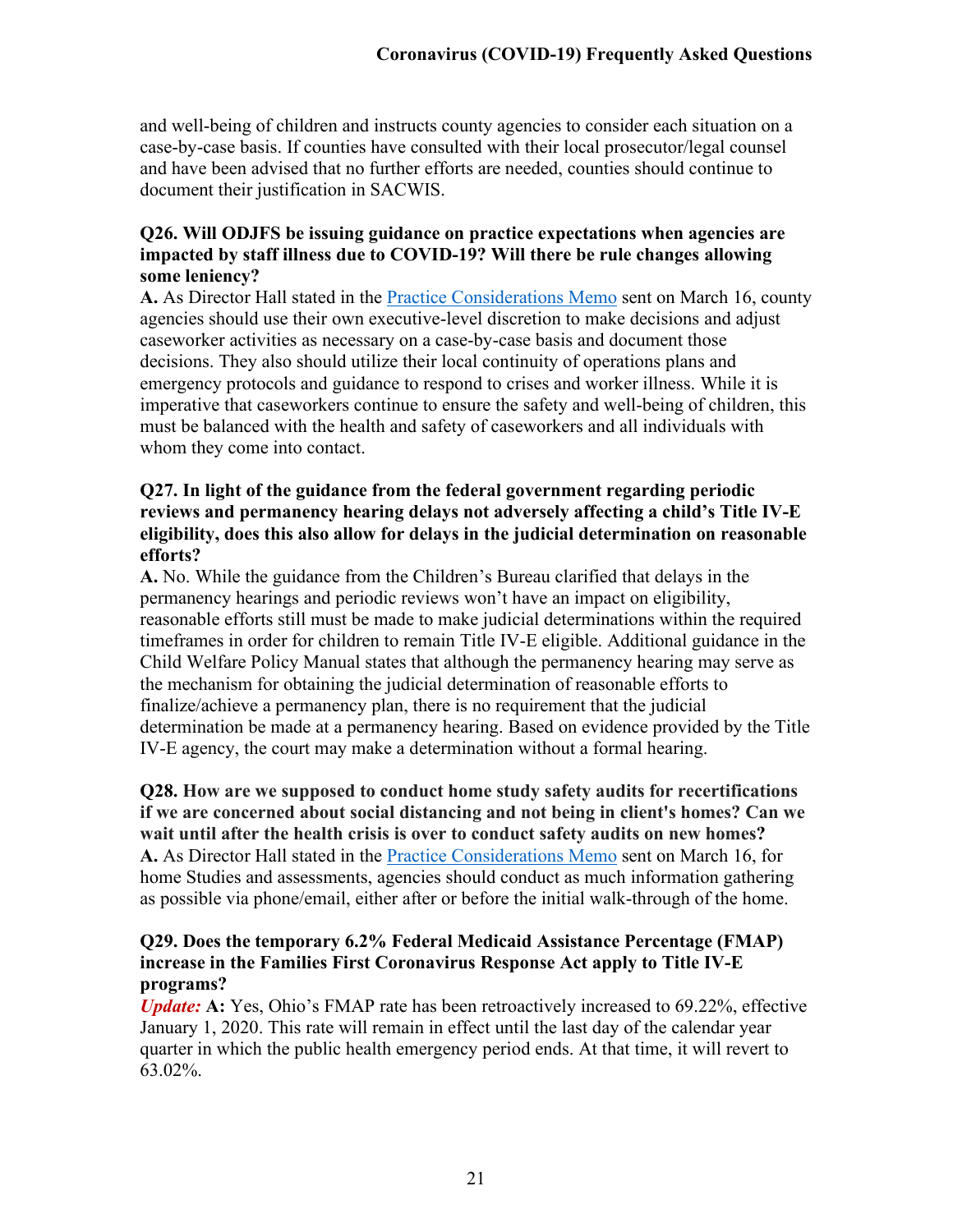# **Q30. Could the caseworker of record (primary worker) be more than one to allow teams to operate on different days or be available for emergencies when the caseworker of record becomes ill? We ask for this flexibility without making a case assignment in SACWIS as this need could change daily.**

**A:** Outside of caseworker visits to children in substitute care, which requires the primary caseworker to complete the majority of visits to the child, nothing in rule prevents another caseworker from completing casework activities on a case. Completion of a semiannual review does require participation by a caseworker who is familiar with the case. Activity logs can be added into SACWIS by anyone with the caseworker security. The SACWIS Help Desk may assist workers in identifying any obstacles to data entry.

# **Q31. In addition, could one county PCSA caseworker who is visiting a child in a CRC be permitted to visit children in the custody of other county PCSAs placed in the same residential facility? Obviously, such a visit would count toward the monthly requirement, with the worker noting any concerns. If that is allowable, could JFS assist in identifying the other counties that have children placed in the specified facility?**

**A:** ODJFS would be happy to assist in supporting these activities. If PCSAs are open to this kind of arrangement, they could notify OFC staff, and we will work to assist with coordination among/across PCSAs. SACWIS can generate a report upon request of all county children placed in a facility. Whenever possible, the primary caseworker should also reach out via virtual means to stay in contact with the youth.

# **Q32. Could PCSAs access "temporary workers," either from other JFS areas, or reactivate previous employees to assist in managing caseloads, emergencies, visits, waiving educational and training requirements, and expediting any needed background checks?**

**A:** According Ohio Revised Code (ORC) 5153.121, children services boards and JFS offices can share workers to perform job duties. With regard to reactivating past employees, ODJFS could ask the attorney general if it would expedite caseworker BCIs, but the PCSAs would still need to conduct them. Employees reactivated would need to meet the educational requirements. New employees can complete the 102 hours of inservices training in the course of a year. Rule also states that training can be waived if the rehired employee was previously employed by a PCSA within the past two years.

# **Q33. Has the Rapid Response Team been hired? We are assuming that the Governor's order freezing the hiring of new state employees may impact this team. If that assumption is correct and the fund is still available, could the workforce stabilization fund be used differently to assist PCSAs with workforce shortages due to COVID-19?**

**A:** This emergency crisis fund and the positions associated with it were already in progress prior to the Governor's order. We hope to have all these positions filled soon so we can support those counties most in need.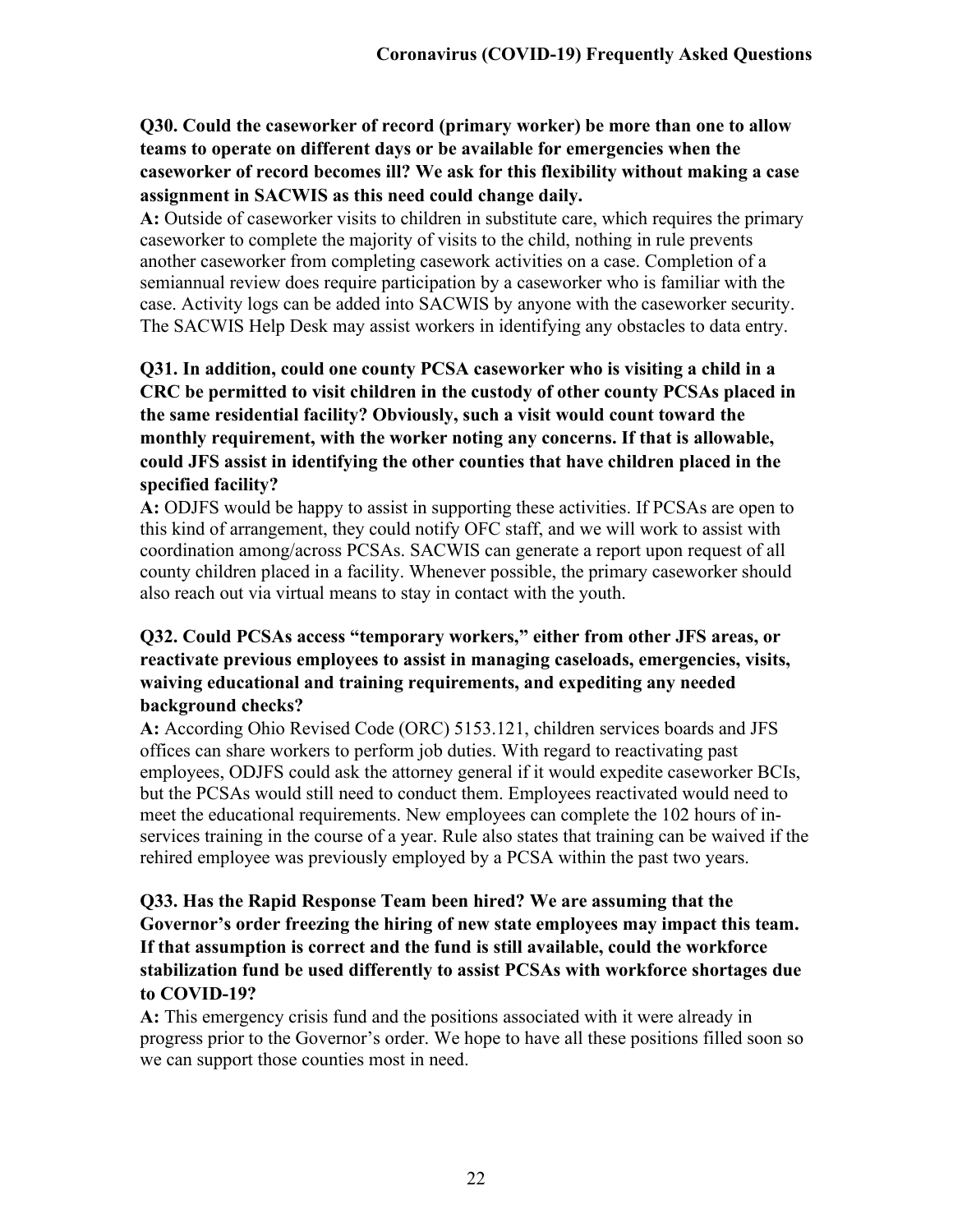**Q34. We acknowledge that PCSAs rely on local public health officials to advise what protective measures should be taken (and that such advice is evolving). We request that ODJFS/ODH share advice specific to the work of children services investigations and visits so that there is consistent and clear instruction throughout the state. To ensure caseworkers feel safe investigating abuse and neglect allegations, caseworkers primarily need sanitizer at this time, but we anticipate a time in the future when Personal Protective Equipment (PPE) will need to be available for investigating high-risk cases, transporting infected children in personal vehicles, etc. Given the shortage of PPE, what guidance can be offered to PCSAs for when PPE is absolutely necessary to have on hand for emergencies, if a worker should enter a home where a family member is ill, if a family member is ill but a child needs to be removed, and if a worker should transport a child that is either ill or been in contact with a family member who is ill? When should PCSAs request for law enforcement to step in if they are even willing to do so? We are already hearing that, beyond being stretched thin themselves, some local law enforcement agencies are refusing to go into homes.**

**A:** We are exploring all options related to safety supplies. We have provided guidance to county staff to help them prepare for and conduct home visits. In addition, we encourage county agencies to work closely with their county health departments. For local contact information, visit [https://odh.ohio.gov/wps/portal/gov/odh/find-local-health-districts.](https://odh.ohio.gov/wps/portal/gov/odh/find-local-health-districts)

**Q35. How should workers/agencies proceed when families who are the subject of a report refuse access to the home? If this is the case and the family refusing to even answer the door, does the PCSA continue to make two more attempts or can this be waived and documented, especially if a reduced workforce becomes a reality? With the lack of a petition of access, PCSAs will discuss with the prosecutor and file in court. With the court's reducing hearings, what other option is available to PCSAs to gain access?**

**A:** Counties should proceed to follow their current practices and policies when denied access during the assessment/investigation phase of a case. The [Practice Considerations](http://jfs.ohio.gov/ocomm/pdf/Practices-Consideration-Memo-2020-03-16.pdf)  [Memo](http://jfs.ohio.gov/ocomm/pdf/Practices-Consideration-Memo-2020-03-16.pdf) sent on March 16 prioritizes ensuring the safety and well-being of children and advises agencies to consider each situation on a case-by-case basis. If counties have consulted with their local prosecutor/legal counsel and have been advised that no further efforts are needed, counties should continue to document their justification in SACWIS.

**Q36. Some PCSAs are still conducting their own fingerprinting, which raises safety concerns. We have also heard that some law enforcement agencies have stopped providing fingerprinting services for the local PCSA, leaving the agency without the ability to fingerprint. Could there be guidance on how agencies should approach fingerprinting during this crisis, including how to proceed if fingerprints cannot be done on potential caregivers? Along those lines, we are requesting a waiver on kinship Rule 2-42-18 so that prospective kin caregivers do not need to be fingerprinted at this time.**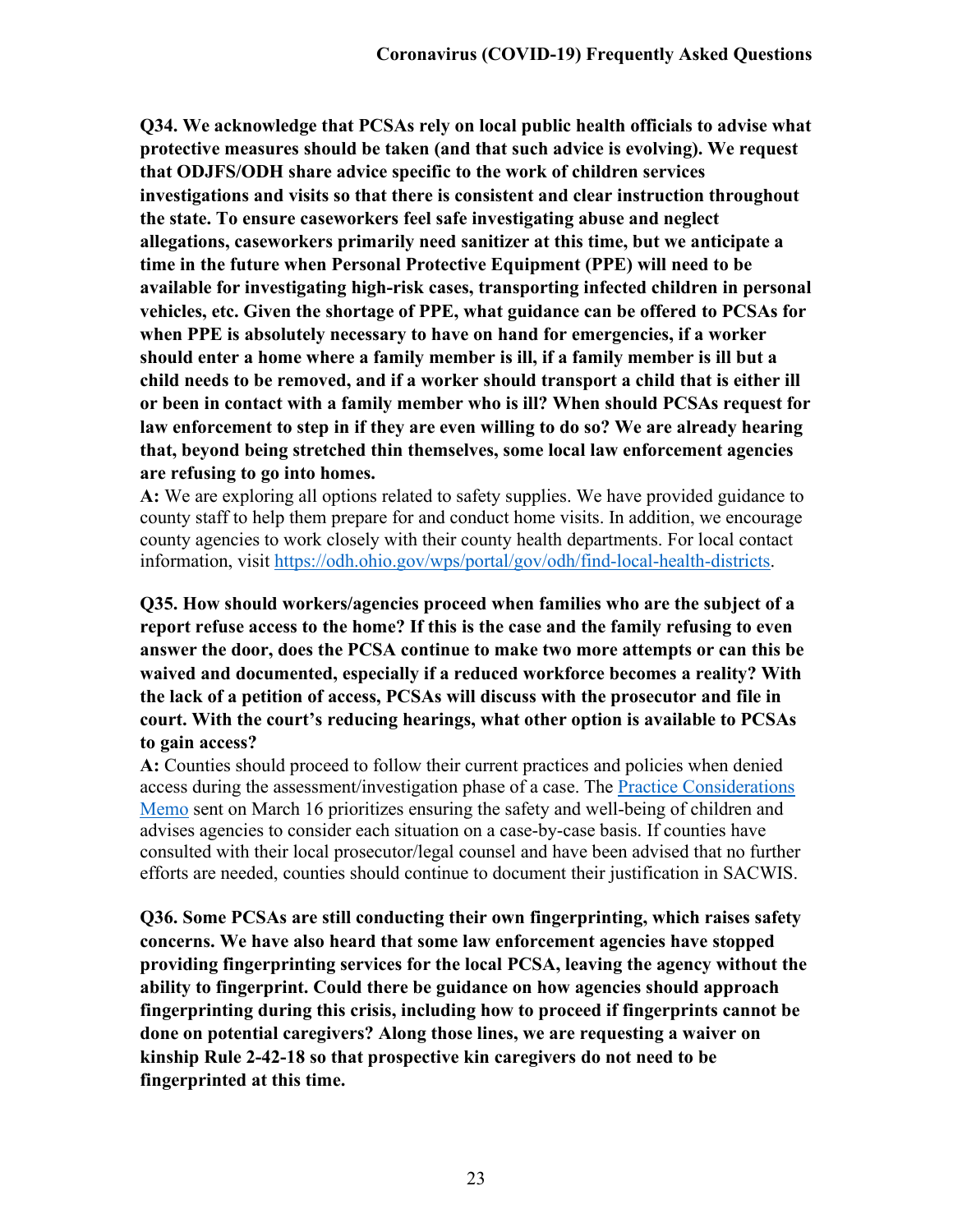**A:** As referenced in the Family, Children, and Adult Services Procedure Letter 348 [\[FCASPL 348 \(COVID-19 Pandemic Guidance\)\]](http://emanuals.jfs.ohio.gov/FamChild/FCASM/FCASPL/FCASPL-348.stm), released on March 30, criminal background checks are still required for all potential caregivers and adult household members. If families have the appropriate supplies, they may print the fingerprint form and complete their own fingerprints with an ink pad, then mail it in to BCI. The form and address can be found here: [https://www.ohioattorneygeneral.gov/Files/Forms/Forms-for-](https://www.ohioattorneygeneral.gov/Files/Forms/Forms-for-BCI-Criminal-Records-and-Background-Chec/Background-Check-Forms/BCI-fingerprint-card.aspx)[BCI-Criminal-Records-and-Background-Chec/Background-Check-Forms/BCI](https://www.ohioattorneygeneral.gov/Files/Forms/Forms-for-BCI-Criminal-Records-and-Background-Chec/Background-Check-Forms/BCI-fingerprint-card.aspx)[fingerprint-card.aspx.](https://www.ohioattorneygeneral.gov/Files/Forms/Forms-for-BCI-Criminal-Records-and-Background-Chec/Background-Check-Forms/BCI-fingerprint-card.aspx) BCI has also stated that several locations are still completing webchecks. Recommending agencies and families are urged to use the following link to locate webcheck services by county or zip code, if unable to complete the fingerprints manually at home: [https://www.ohioattorneygeneral.gov/Business/Services-for-](https://www.ohioattorneygeneral.gov/Business/Services-for-Business/WebCheck/Webcheck-Community-Listing)[Business/WebCheck/Webcheck-Community-Listing.](https://www.ohioattorneygeneral.gov/Business/Services-for-Business/WebCheck/Webcheck-Community-Listing)"

**Q37. PCSAs are looking for more guidance on what flexibility is available with respect to mandates that are not safety driven (e.g., paperwork compliance), particularly as staffing levels decline. Beyond documenting extraordinary situations – since almost every situation will be extraordinary – can ODJFS be more clear about what leeway PCSAs will be given, especially referring to the "Other Considerations" in the ODJFS Practice Considerations Memo? If there is not a safety impact, can ODJFS waive many of those other considerations, noting that as a state, we acknowledge being out of compliance with many of those CPOE/CFSR requirements?**

**A:** As referenced in [FCASPL 348,](http://emanuals.jfs.ohio.gov/FamChild/FCASM/FCASPL/FCASPL-348.stm) released on March 30, prior to COVID-19, ODJFS had initiated Phase 1 of the Child Protection Oversight and Evaluation 12 (CPOE-12), and technical assistance specialists had begun reaching out to counties scheduled for entrances from April through June 2020. Amid these unprecedented times, the office recognizes the need to temporarily suspend CPOE-12 activities until October 2020 to allow counties to prioritize the safety and well-being of the children and families under their jurisdiction. *The new period under review for CPOE -12 will not include the months during the pandemic.*

ODJFS further recognizes the need to offer support and provide guidance and ongoing technical assistance during this critical time. Technical assistant specialists will be in regular contact with their counties and ready to assist in various ways, and as always counties should reach out to their technical assistant specialists directly whenever needed. As indicated in Director Hall's [Practice](http://jfs.ohio.gov/ocomm/pdf/Practices-Consideration-Memo-2020-03-16.pdf) Considerations Memo dated March 16, child protection responsibilities include responding to reports of maltreatment to our most vulnerable citizens. Agencies still must assess safety during all phases of a case, including screening, assessment/investigation, and ongoing regardless of where children reside. Agencies should review the guidance provided in the memorandum for additional information.

**Q38. We appreciate that children services workers have been deemed essential for COVID-19. Prior to the pandemic, PCSAO drafted research on being considered first responders. Based on our understanding that you are interested in this**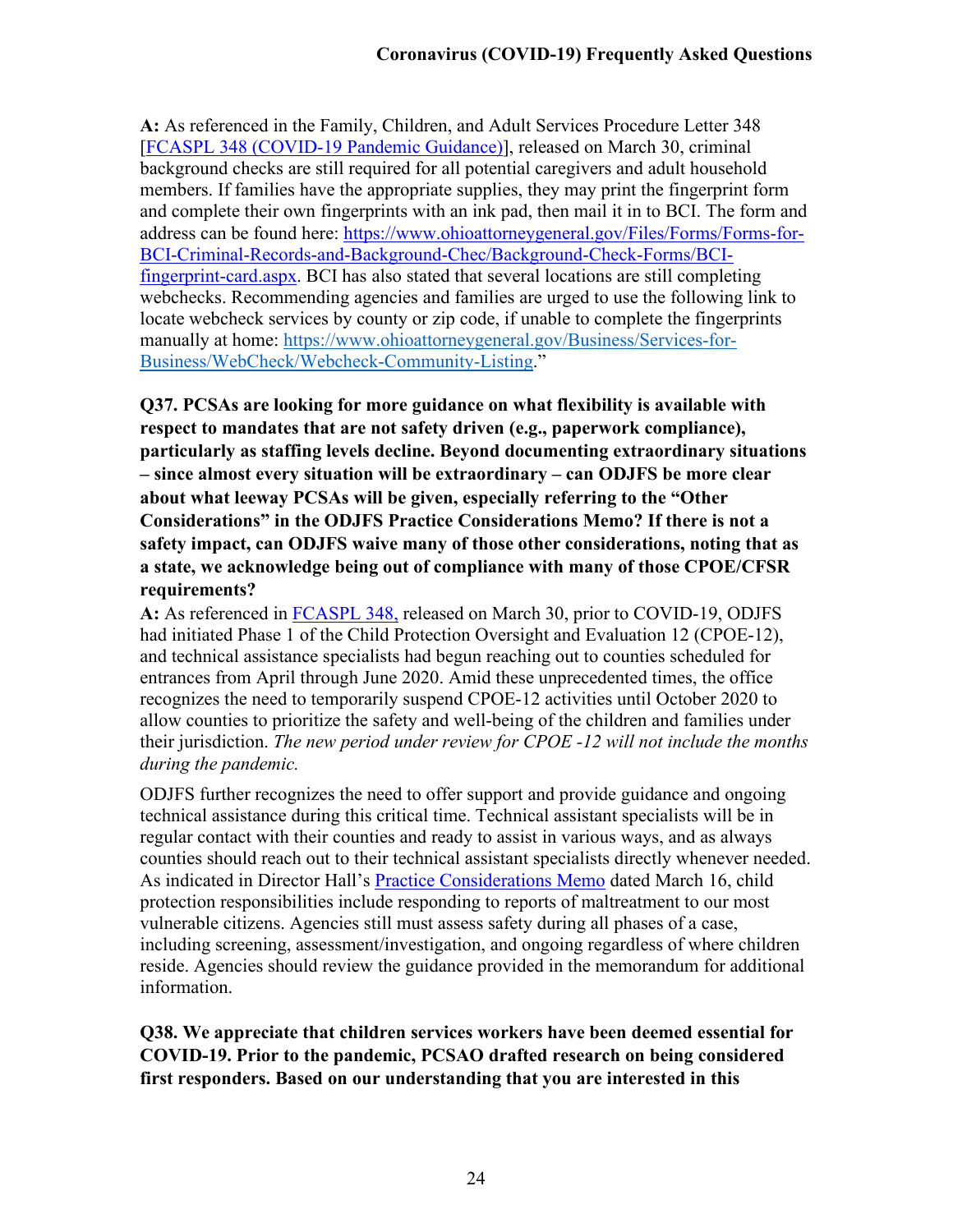#### **research, we want to share it with you. Could ODJFS review our findings and advise given the potential of unintended consequences?**

**A:** Thank you for sharing the summary of your research. We will review and are happy to have continued discussion on the issue.

**Q39. What type of emergency shelter care can the state make available so that workers do not have to provide overnight care to children? Without such shelter care, it will become more common for children to be brought to agency lobbies, which don't always have kitchen/bathing facilities and may not have staffing to supervise? What requirements can be waived under such circumstances? A:** We encourage agencies to reach out to their technical assistance and licensing specialists. We do not have a mechanism to provide agencies with emergency shelter. We encourage agencies to access available resources within their communities to find resources. We've tried to give maximum flexibility with other rules.

## **Q40. Can ODJFS authorize flexibility in staffing ratios for congregate care facilities so that they can continue to operate with staff reductions?**

**A:** As referenced in [FCASPL 348,](http://emanuals.jfs.ohio.gov/FamChild/FCASM/FCASPL/FCASPL-348.stm) released on March 30, ratios for residential staffing may be increased from 1:10 to 1:15 during the emergency. Ratios for infants and toddlers in residential parenting facilities may increase from 1:5 to 1:7 during the emergency. If residential facilities increase staffing ratios as permitted above, the facilities must notify the OFC Helpdesk at [HELP-DESK-OCF@jfs.ohio.gov.](mailto:HELP-DESK-OCF@jfs.ohio.gov)

## **Q41. Did the "Hotels.com" option in SACWIS get finalized? If not, could this go live so that agencies know where there are available beds for placement? Even if it is not real-time data, it would help to reduce the number of calls to providers seeking availabilities.**

**A:** The interactive mapping functionality requires a significant amount of development and is slated to be deployed by late 2020. The existing provider match functionality allows PCSAs to search for providers by availability characteristics and location. The SACWIS Knowledge Base article at the following link provides step-by-step instructions on how to perform this search and generate a report:

[https://jfskb.com/sacwis/index.php/administration/113-reports/310-using-provider-match](https://jfskb.com/sacwis/index.php/administration/113-reports/310-using-provider-match-and-generating-a-report)[and-generating-a-report](https://jfskb.com/sacwis/index.php/administration/113-reports/310-using-provider-match-and-generating-a-report) 

**Q42. How can ODJFS assist in identifying placements for JR6 referrals from the court? Can the state do more to encourage courts to limit these placements? For example, can the Stay at Home order be applied to children who are safely in a placement today (including detention) so that they remain there until the order is rescinded? (We recognize that there are legislative considerations.) How creative can PCSAs get when there are no longer traditional placements available? A:** The [Limited Placement Capacity Memo](http://jfs.ohio.gov/ocomm/pdf/Limited-Placement-Capacity.pdf) sent to judges on March 20 encouraged courts to partner with PCSAs when making decisions about child custody, removal, and discharges. Teens are most impacted by this concern, especially teens in juvenile detention facilities. The intent of the communication was to make courts aware of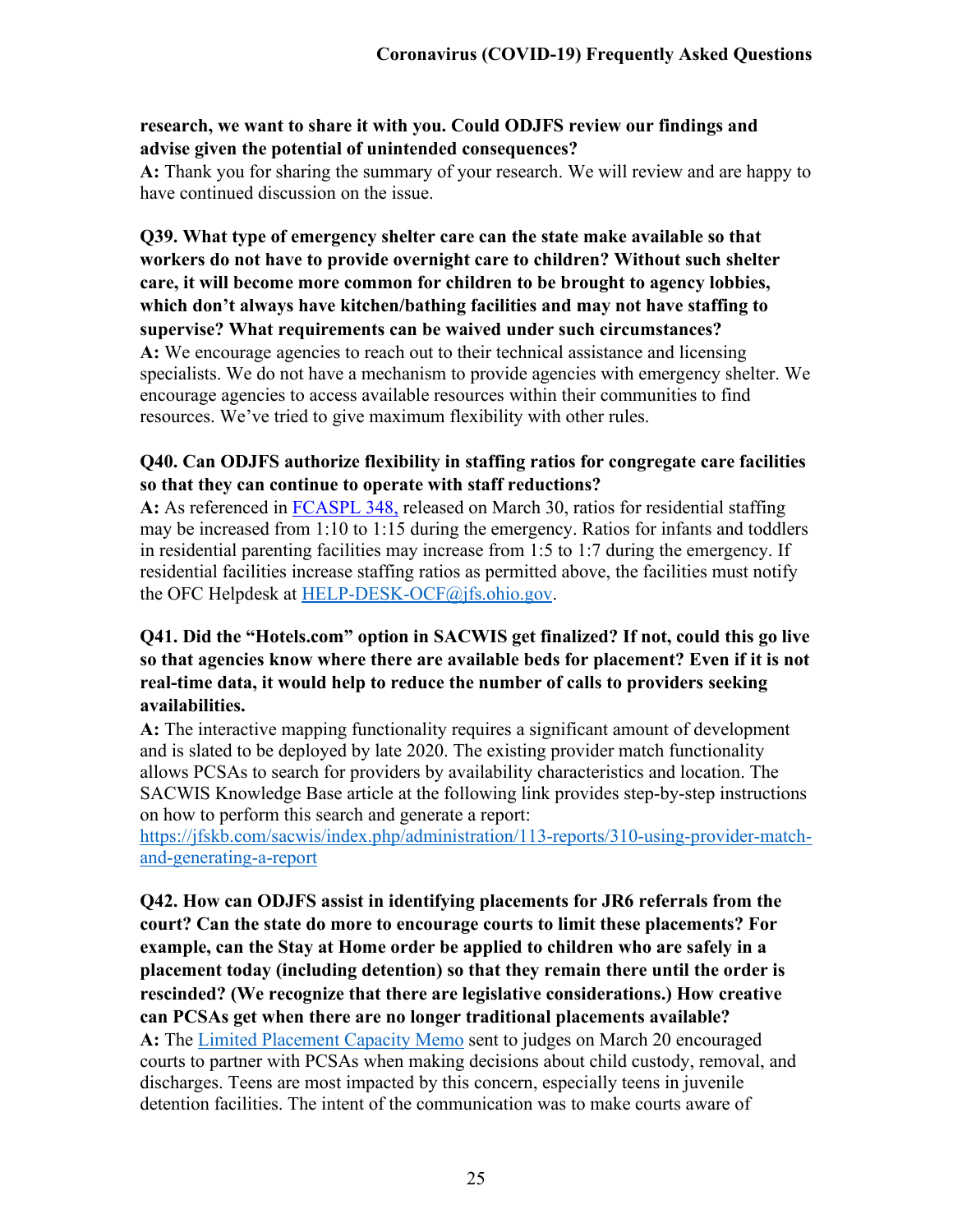PCSAs' limited placement resources and to respectfully request their consideration when making decisions regarding child custody, removal, and discharge. There are no new applicable laws or mandates. Residential agencies should continue to accept referrals and placements.

## **Q43. Can ODJFS and ODM create a process to identify or develop placement options for children in custody (as well as children who are in non-court-involved cases) who are exposed and must be quarantined or isolated?**

**A:** Agencies should follow the guidelines as dictated by the ODH and CDC for quarantining and isolation. We can have further discussion with you about this specific request.

# **Q44. Could PCSAs issue a temporary pandemic license to prospective foster parents who may only need a few additional training hours or to complete other non-safety items in order to finalize licensure?**

**A:** As referenced in [FCASPL 348,](http://emanuals.jfs.ohio.gov/FamChild/FCASM/FCASPL/FCASPL-348.stm) released on March 30, pre-service training hours cannot be waived. However, the training methods can be flexible during this time. Trainings can be delivered via live synchronous training and/or through Foster Parent College for preservice, up to the minimum hours required for their certification type. Regardless of which training method is used, agencies are still required to ensure that all training topics and hours are met. Guidance is available from each Ohio Child Welfare Training Program (OCWTP) regional training center regarding Foster Parent College preservice hours and topics. Training for adoptive-only families may still be waived, except for the hours of culture training.

The procedure letter also addresses adjusted protocols regarding other licensure requirements.

# **Q45. Would there be an opportunity to have a few ODJFS staff available and specifically on point to assist PCSAs in finding available placement options (foster homes, CRCs, GHs), especially if out-of-state placement is being considered and traveling may be impossible?**

**A:** ODJFS staff – including the technical assistance specialist, foster care licensing specialist, and multi-system youth team – have been and will be readily available to assist agencies who request assistance.

**Q46. Given new benefits and processes available through ODJFS, can foster parents and kinship caregivers (who, of course, don't have custody of the child) be given priority for receiving various supports should they experience job loss, loss of child care, exposure/diagnosis themselves or of an extended family member, or food insecurity with more children in the home?** 

**A:** We are exploring this issue.

**Q47. Could kinship caregivers without judicial custody temporarily be given power of attorney to make medical decisions for the children in their care, especially if they**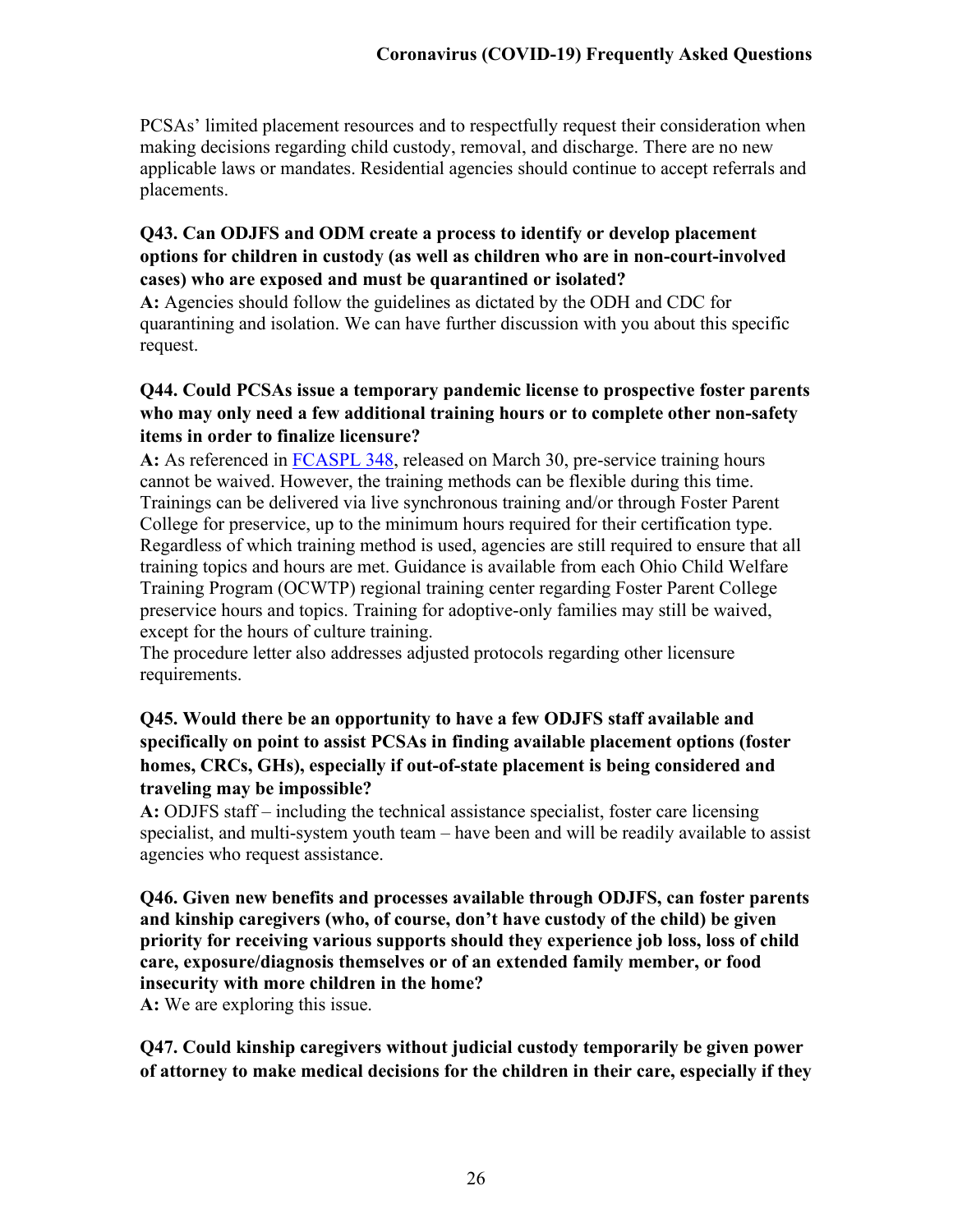# **become exposed? Could free legal assistance be provided to assist in drafting the POAs?**

**A:** We are exploring this issue.

# **Q48. Could respite rules be waived to allow non-licensed settings to care for children in care with foster families or kinship caregivers, especially if one becomes sick or needs assistance with the increased caregiving necessitated by the Stay At Home Order?**

**A:** ODJFS does not encourage agencies to place children in non-licensed settings. Safety is paramount, and the PCSAs should assess the setting. Agencies should identify other safe placement options, including kin, whenever possible**.**

# **Q49. Can ODJFS clarify and communicate that foster and kinship caregivers can use reasonable and prudent parenting practices to identify an unlicensed/unapproved caregiver to supervise children while they are at work if pandemic child care is not available?**

**A:** The existing reasonable and prudent parenting standards exist to allow children to participate in normalcy activities. OAC 5101:2-7-08 (B) states: "Alternative arrangements for the care of a foster child by someone other than the foster caregiver shall be approved by the recommending agency." These alternative arrangements must be in line with child care rules if the child care provider is a child care center or Type A or Type B family child care provider.

# **Q50. We would encourage the pandemic child care settings that have available slots for non-essential staff (first responders) to prioritize available slots for children at risk of abuse and neglect. County PCSAs often rely on daycare as a protective measure to ensure safety of the child. Could available slots be prioritized for child safety related cases?**

**A:** We are exploring this issue.

# **Q51. Can criminal background checks be waived during this time?**

**A:** As referenced in the Family, Children, and Adult Services Procedure Letter 348 [\[FCASPL 348 \(COVID-19 Pandemic Guidance\)\]](http://emanuals.jfs.ohio.gov/FamChild/FCASM/FCASPL/FCASPL-348.stm) released on March 30, criminal background checks still are required for all potential caregivers and adult household members. If families have the appropriate supplies, they may print the fingerprint form and complete their own fingerprints with an ink pad, then mail it in to BCI. The form and address can be found here: [https://www.ohioattorneygeneral.gov/Files/Forms/Forms-for-](https://www.ohioattorneygeneral.gov/Files/Forms/Forms-for-BCI-Criminal-Records-and-Background-Chec/Background-Check-Forms/BCI-fingerprint-card.aspx)[BCI-Criminal-Records-and-Background-Chec/Background-Check-Forms/BCI](https://www.ohioattorneygeneral.gov/Files/Forms/Forms-for-BCI-Criminal-Records-and-Background-Chec/Background-Check-Forms/BCI-fingerprint-card.aspx)[fingerprint-card.aspx.](https://www.ohioattorneygeneral.gov/Files/Forms/Forms-for-BCI-Criminal-Records-and-Background-Chec/Background-Check-Forms/BCI-fingerprint-card.aspx) BCI has also stated that several locations are still completing webchecks. Recommending agencies and families are urged to use the following link to locate webcheck services by county or zip code if they are unable to complete the fingerprints manually at home: [https://www.ohioattorneygeneral.gov/Business/Services](https://www.ohioattorneygeneral.gov/Business/Services-for-Business/WebCheck/Webcheck-Community-Listing)[for-Business/WebCheck/Webcheck-Community-Listing.](https://www.ohioattorneygeneral.gov/Business/Services-for-Business/WebCheck/Webcheck-Community-Listing)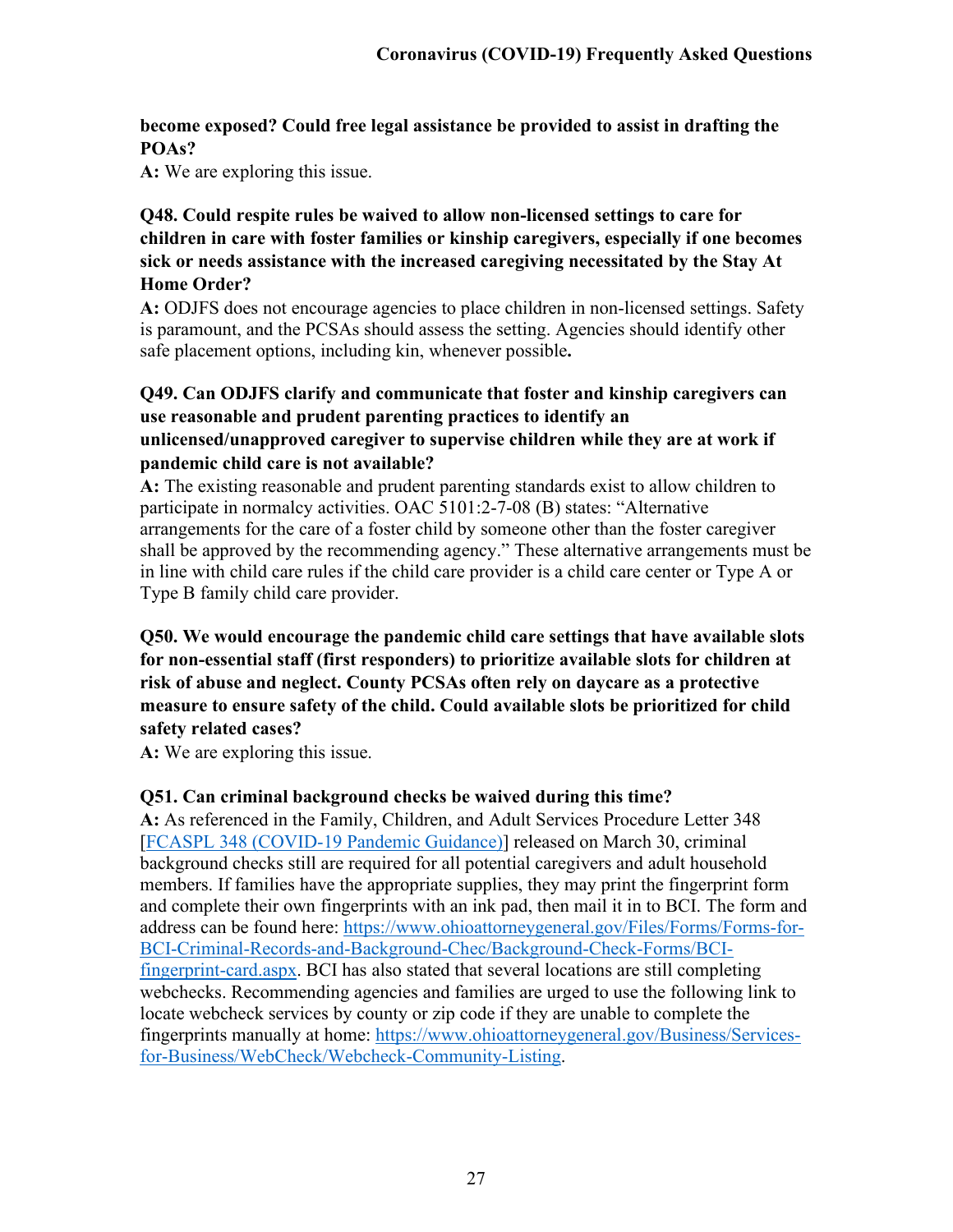# **Q52. Will orientation training requirements be waived to get staff in place more quickly?**

**A:** As referenced in [FCASPL 348](http://emanuals.jfs.ohio.gov/FamChild/FCASM/FCASPL/FCASPL-348.stm) released on March 30, prior to working alone with children, agencies must ensure the following during the emergency:

- All required background checks have been received.
- Staff have completed the initial orientation required by rule 5101:2-9-03.
- CPR and First Aid training have been completed. They may be completed online without certification at this time. Certification must be completed within 90 days after the emergency ends.
- The additional 24 hours of first-year training is still required; however, it no longer must be completed prior to working alone with children.
- If staff CPR and first aid certifications are due to expire, the training may be completed online without certification during this time. Certification must be completed within 90 days after the emergency ends.
- One person certified in CPR and first aid must still be on duty in a living unit at all times.

*Update:* Prior to staff members working alone with children during the emergency, agencies are required to ensure the following:

- All required background checks have been received.
- Staff have completed the initial orientation required by OAC 5101:2-9-03.
- CPR and first aid training have been completed. They may be completed online without certification at this time, but certifications must be completed within 90 days after the emergency ends.

The additional 20 hours of first-year training are still required; however, they no longer must be completed prior to working alone with children.

# **Q53. Will agency staff therapists be able to provide professional therapy services by teleconference/telehealth?**

**A:** The Ohio Department of Medicaid has issued guidance regarding telehealth: [https://medicaid.ohio.gov/Portals/0/For%20Ohioans/Telehealth/ODM-Telehealth-](https://medicaid.ohio.gov/Portals/0/For%20Ohioans/Telehealth/ODM-Telehealth-FAQs.pdf)[FAQs.pdf](https://medicaid.ohio.gov/Portals/0/For%20Ohioans/Telehealth/ODM-Telehealth-FAQs.pdf)

# **Q54. Will there be issues with payment for services provided via telehealth?**

**A:** The Ohio Department of Medicaid has issued the guidance regarding billing for telehealth:

[https://medicaid.ohio.gov/Portals/0/Resources/Publications/Guidance/BillingInstructions/](https://medicaid.ohio.gov/Portals/0/Resources/Publications/Guidance/BillingInstructions/TelemedicineBillingGuidance.pdf) [TelemedicineBillingGuidance.pdf](https://medicaid.ohio.gov/Portals/0/Resources/Publications/Guidance/BillingInstructions/TelemedicineBillingGuidance.pdf)

# **Q55. Will non-emergency medical appointments be allowed to be postponed, include Health Checks?**

**A:** The [Practice Considerations Memo](http://jfs.ohio.gov/ocomm/pdf/Practices-Consideration-Memo-2020-03-16.pdf) sent on March 16 provides the following guidance regarding medical and health requirements (such as the five-day medical screen):

• Gather as much health history as possible via interviews with parents, children, and others.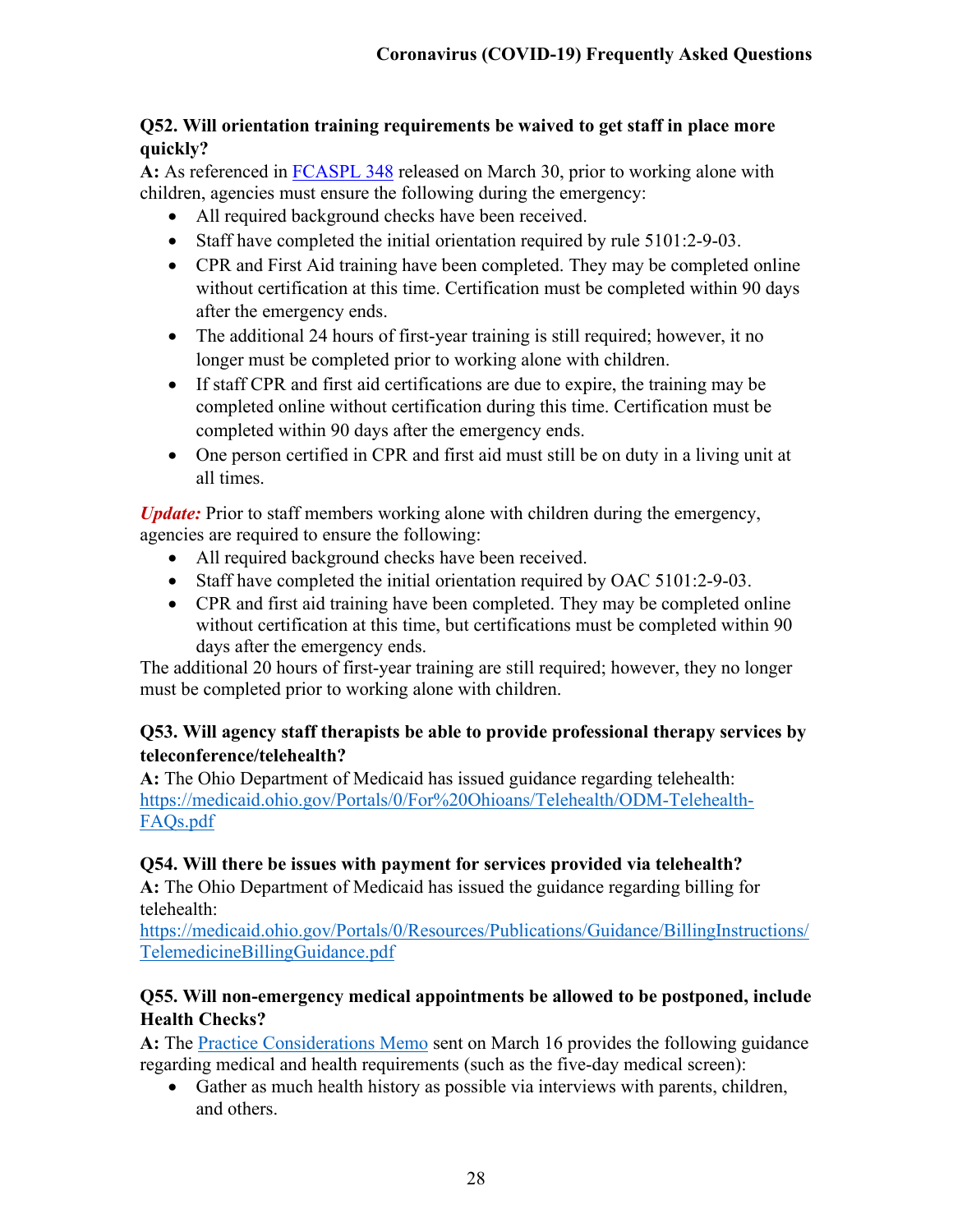- Assess the need for youth to be seen by medical professionals based on whether they are exhibiting symptoms of physical or mental health concerns.
- Reach out to medical professionals to determine whether telehealth or other alternatives are available.

## **Q56. Since there have been grocery shortages and limitations, can there be flexibility with adhering to menus of nutritionists?**

**A:** As referenced in [FCASPL 348](http://emanuals.jfs.ohio.gov/FamChild/FCASM/FCASPL/FCASPL-348.stm) released on March 30, residential facilities must do their best to meet the current requirements of Rule 5101:2-9-20 regarding food and nutrition. If any foods are not available because of a shortage in the community, the facility still must provide a nutritious meal to all residents.

# **Q57. Can home visits be suspended and conducted by telecommunications to stop the back-and-forth movement of youth, which would risk transmission of COVID-19?**

**A:** Agencies should review the [Practice Considerations Memo](http://jfs.ohio.gov/ocomm/pdf/Practices-Consideration-Memo-2020-03-16.pdf) sent on March 16 for guidance on home visits and visitation between youth and their family members.

# **Q58. Can we assess if there are children/youth who could be sent home with their families during this crisis for extended home visits to reduce youth placement numbers?**

**A:** Children/youth may be returned to the home pursuant to normal trial home visit procedures while the agency works with their court to terminate custody orders.

# **Q59. What should facilities do if they do not have the staff to maintain supervision ratios due to illness and/or staff quarantine (medical or self)?**

**A:** As referenced in [FCASPL 348](http://emanuals.jfs.ohio.gov/FamChild/FCASM/FCASPL/FCASPL-348.stm), released on March 30, the ratios for residential staffing may be increased from 1:10 to 1:15 during the emergency. Ratios for infants and toddlers in residential parenting facilities may increase from 1:5 to 1:7 during the emergency. If residential facilities increase staffing ratios as permitted above, the facilities must notify the OFC Helpdesk at [HELP-DESK-OCF@jfs.ohio.gov.](mailto:HELP-DESK-OCF@jfs.ohio.gov)

# **Q60. Can foster parents implement Reasonable and Prudent Parenting Standards to use alternative child care if centers are shut down or the parent needs to continue to work?**

**A:** The existing reasonable and prudent parenting standards exist to allow children to participate in normalcy activities. OAC 5101:2-7-08 (B) states: "Alternative arrangements for the care of a foster child by someone other than the foster caregiver shall be approved by the recommending agency." These alternative arrangements must be in line with child care rules if the child care provider is a child care center or Type A or Type B family home provider.

#### **Q61. If foster parents have to pay their daycare provider to hold their daycare spots during the pandemic, would the daycare costs be reimbursable?**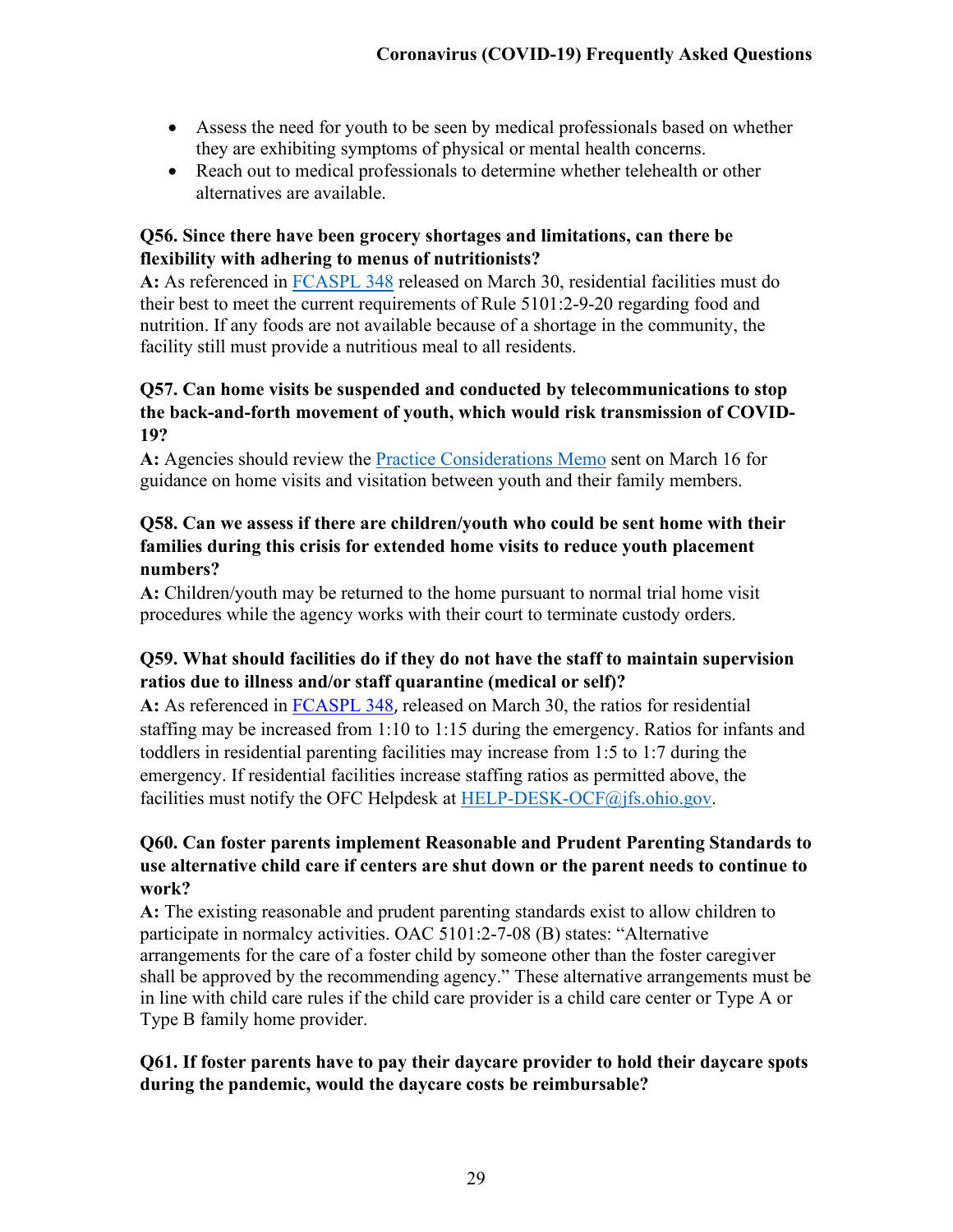**A:** The custodial agency should determine the need for child care holds and the best way to assist foster parents with maintaining child care beds for use again once the pandemic guidelines are lifted. The agency may ask the foster parent to provide documentation that the child care requires payment to hold the "beds," the amount, and the number of days. This is an allowable cost, although a unique one, and is similar to placement bed holds. This would be considered a temporary need due to pandemic requirements.

#### **Q62. Should foster parents applying for unemployment benefits add their foster children as dependents?**

**A:** No, the only dependents that may be claimed for the purposes of unemployment are natural children, stepchildren, and adopted children.

#### **Q63. What is ODJFS doing for Bridges participants who are ineligible because of the pandemic?**

**A:** We are doing everything we can to maintain all participants in the program during this time and enroll new ones, as well. It is our intention to be as flexible with programmatic requirements as we can while still adhering to the federal expectations of extended foster care. On March 25, we informed the Child and Family Health Collaborative of Ohio, which is administering Bridges, that both initial and ongoing eligibility requirements have been waived so we can maintain and continue to enroll participants in the program. Emancipated young adults who choose not to enroll can receive supports from their PCSA through post-emancipation services.

#### **Q64. Some foundations have expressed an interest in helping Bridges participants. What should we tell them?**

**A:** That is wonderful; we certainly welcome their assistance. It may be helpful to know that we sent COVID-19 guidance to all Bridges provider agencies on March 25 and to directors on April 6. We will continue to follow up with the providers to answer any questions.

#### **Q65. What are expectations surrounding good-faith efforts? For visits where we are unable to conduct face-to-face visits due to the provided COVID-19 home visiting flow chart, and must conduct the monthly visit by phone or Skype, what are the expectations for attempts? Would we be expected to make three separate attempts at phone contact on three separate days?**

**A:** Due to the pandemic, we understand it may not be possible to meet good-faith effort expectations. These are unprecedented times, and we ask that each agency assess the safety, risk, and needs of each child and family they are working with. We advise agencies to continue to make the necessary attempts (via alternative contact, such as phone, Skype, etc.). If the attempts are not successful and/or safety remains a concern, please consider other means (such as safety child checks) that can be done to assess immediate safety, as you normally would.

#### **Q66. I was unable to find anything in rule regarding length of pre-placement visits. We have approved a home study for a relative of a child in our custody. However, we are unable to officially place the child with the relative without a court hearing,**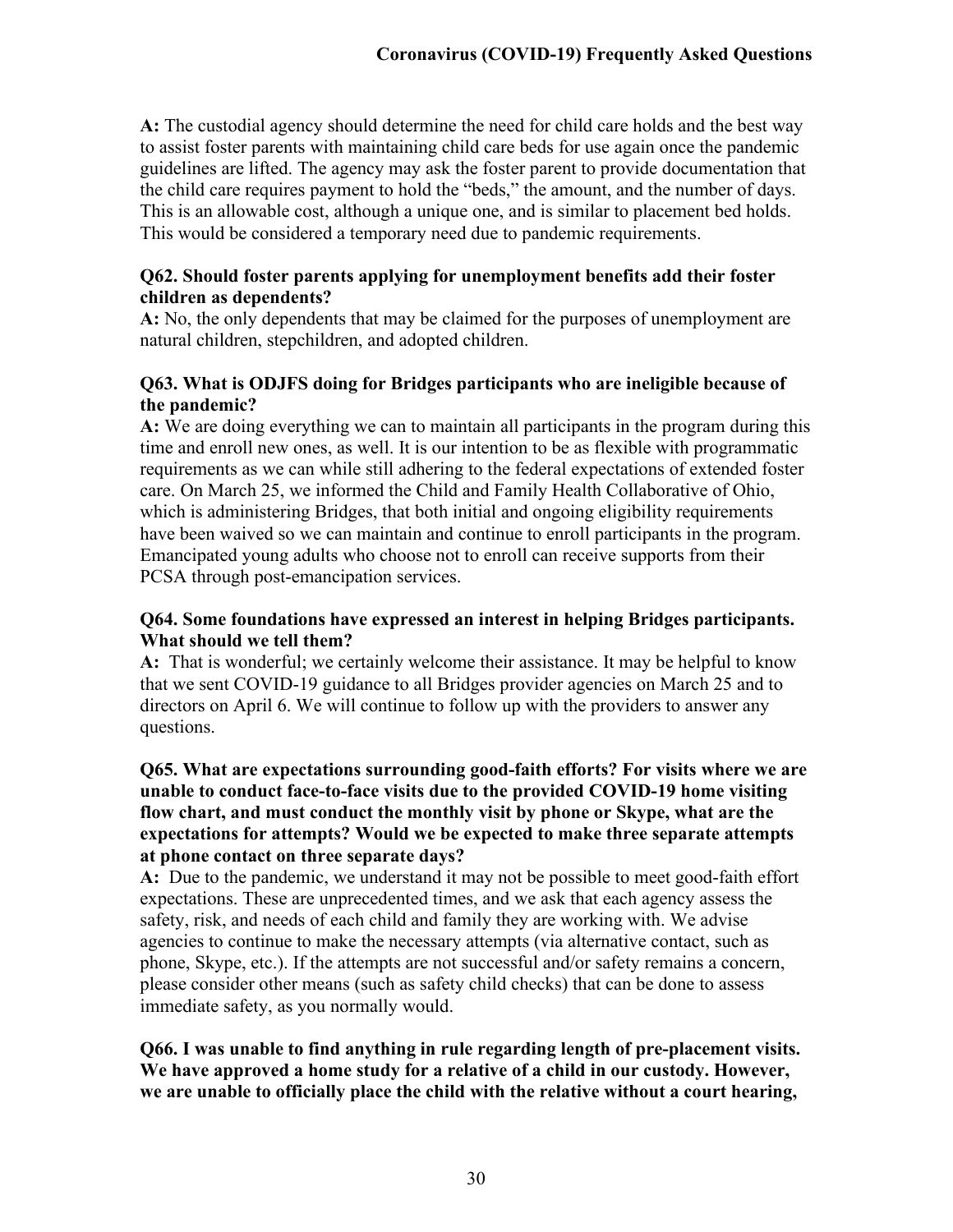**and due to the COVID-19 pandemic, our hearings are being continued. If our agency is in agreement, are we permitted by rule to have an extended pre-placement visit with the relative, including up to 30 days or more? If so, if the child is on a preplacement visit with the relative for a month or more, are we required to complete a monthly visit with the foster parents? We will be monitoring the pre-placement visit with the relative to ensure the child's safety.**

**A:** Since the relative has an approved home study, placing the child on a "pre-placement visit" so as not to delay permanency is appropriate. Under normal conditions, visits should occur in the placement home if there is a possibility the child may return. In these unprecedented times, please refer to the practice guidance regarding alternative forms of contact with the placement home, such as phone or video conferencing. Additionally, counties that require a court order to change placements may want to consider reaching out to their courts to discuss a temporary change in this process (until the pandemic is over) so placement changes, especially ones to less restrictive homes, are not delayed.

### **Q67. Will the state make a formal recommendation for continuing unsupervised visitation for parents involved with child welfare who are working toward reunification?**

**A:** Agencies need to continue to balance health and safety while also taking into consideration case-specific needs, assessing permanency, and making decisions in the best interest of the child. If a family is at the point of having unsupervised visits, agencies should still conduct and document case-by-case assessments for any immediate safety and health concerns for the children, the parent(s), and the current caregiver(s) that would justify limiting outside exposure. If there are no known concerns, the unsupervised visits should continue. In order to limit additional people being involved, the caregiver should be encouraged to provide transportation to and from the visit and keep to the Ohio Department of Health's social distancing guidelines. Agencies also should re-assess whether some children/youth may be returned to the home, pursuant to normal trial home visit procedures, if the child's safety would not be jeopardized, while the agency works with its court to terminate custody orders.

#### **Q68. Are in-person safety audits for foster or adoptive homes still required for initial certification/approval and initial kinship home assessments, recertification/updates, and amendments for address changes?**

*Update:* **A:** In-person safety audits are still required for initial certification/approvals, initial kinship home assessments, and amendments for address changes, as indicated in [Procedure Letter 348,](http://emanuals.jfs.ohio.gov/FamChild/FCASM/FCASPL/FCASPL-348.stm) issued on March 30. The letter addresses adjusted protocols regarding licensure requirements for foster and adoptive licensure requirements.

The specific guidance regarding safety audits for initial home studies is as follows: "If a safety audit has not been conducted yet for an initial home study or kinship assessment, the worker must take appropriate precautions with social distancing, gloves, not touching household items, etc., and complete the safety audit/physical check of the home as quickly as possible and leave the home."

For address change amendments on currently certified/approved foster and adoptive homes, this is the guidance: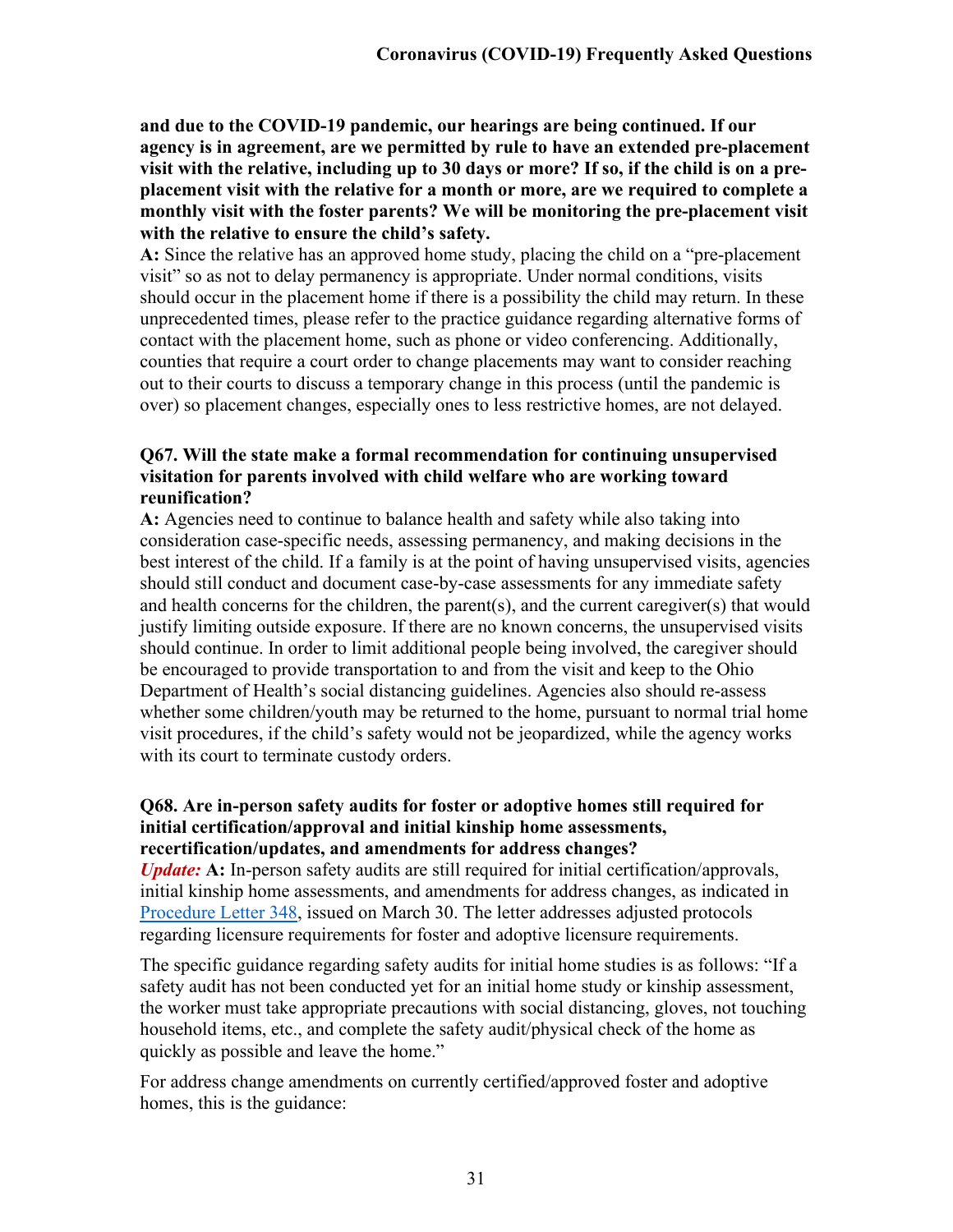- If a safety audit cannot be conducted in person during this time period, the recommending agency can utilize virtual technology to do a virtual walk-through safety audit of the home to ensure there are no current safety concerns as long as the questions on the safety audit can be answered.
- If a virtual walk-through is conducted in lieu of an in-person safety audit, an inperson safety audit must be done in no more than 30 days after the emergency ends. Please request the fire inspection as soon as possible.
	- o **SACWIS TA:** Enter the date the fire inspection is scheduled. If the fire inspector will not give a definitive date at this time, enter the date the fire inspector was contacted.

For recertifications, the letter also addresses the passage of House Bill 197, which includes language to allow ODJFS to extend all certifications and approvals. ODJFS will extend all foster care recertifications and adoption updates scheduled to expire in March, April, May, and June until September 30, 2020. ODJFS and the SACWIS team will implement data fixes to extend affected foster care and adoption spans.

If an agency wants to continue with a recertification/update and the safety audit cannot be conducted in person during this time period, the recommending agency can utilize virtual technology to do a virtual walk-through safety audit of the home to ensure there are no safety concerns, as long as the questions on the safety audit can be answered. If a virtual walk-through is conducted in lieu of an in-person safety audit, an in-person safety audit must be conducted in no more than 90 days after the emergency ends.

**SACWIS TA:** Use the following fields in the activity log:

- Contact Type: Meetings
- Category: (whatever type of home this is for example, Foster Home Applicant, Foster/Adoptive Applicant, etc.)

Sub-Category: Critical/Safety Issues

## **Q69. Can a foster or adoptive home transfer move forward even if a homestudy assessor cannot do the safety audit in person during the emergency order?**

**A:** If a safety audit cannot be conducted in person during this time period, the new recommending agency can utilize virtual technology to do a virtual walk-through safety audit of the home to ensure there are no safety concerns, as long as the questions on the safety audit can be answered. If a virtual walk-through is conducted in lieu of an inperson safety audit, an in-person safety audit must be conducted in no more than 90 days after the emergency ends.

#### **Q70. We have a residential staff member applicant who will have direct contact with children but is unable to be seen in person by a medical professional at this time. Can we still hire them?**

**A:** New applicants must have a JFS1390, "ODJFS Medical Statement for Child Care Staff in Residential Facilities," completed by a licensed physician, physician assistant, clinical nurse specialist, certified nurse practitioner, or certified nurse-midwife as outlined in ORC 5103.0327 and ORC 3107.02. However, the form may be completed electronically. If the medical professional is comfortable completing the form based on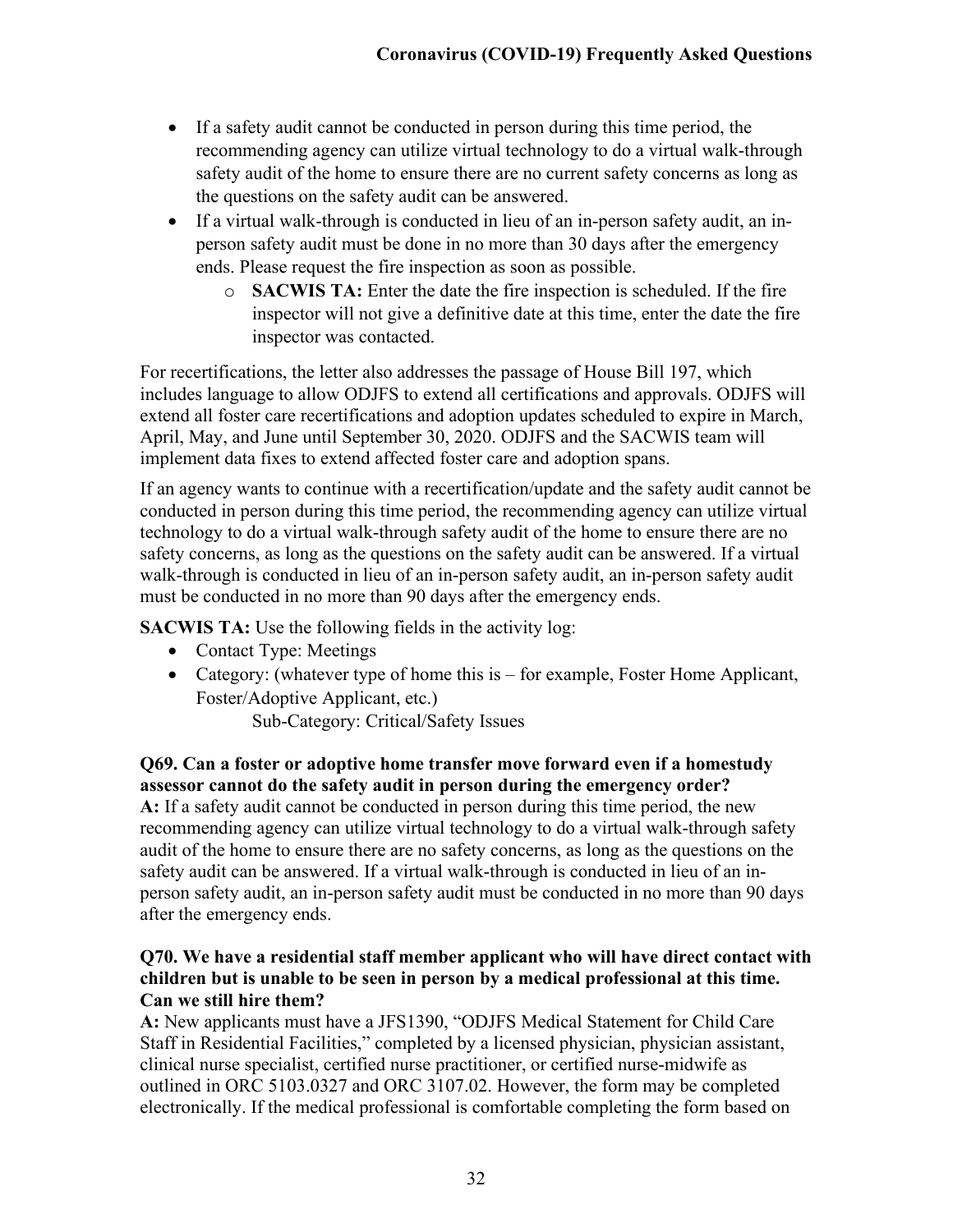their current knowledge of the individual, that is permissible. If the medical professional is willing to complete an assessment via telehealth to complete the form, that is permissible, as well.

## **Q71. If a foster care agency feels that a foster home qualifies for the good-cause training policy, how should we capture this documentation?**

**A:** Per PL 348, foster parents can complete ongoing training requirements via live synchronous or online training up to the minimum hours required for their certification type. Regardless of which training method is used, trainings must be approved by the recommending agency in order to receive credit.

Per HB 197, all recertifications and updates due in March, April, May, and June will be extended to September 30. If an agency wants to continue with a recertification/update at this time, they may do so but are not required to. If an agency decides to proceed with recertification of the home, and the training hours cannot be completed in time, here are the steps for documenting good cause:

- **Step 1:** Document in the recertification (1385) how the home qualifies and the agency's requirements under the CAP (training topics, number of hours, time to complete the training). In the corrective action plan, we recommend all agencies give the foster parents the entire next certification period to complete the required training, in addition to that certification period's training requirements.
- **Step 2:** Ensure that the foster family's ITNA is updated accordingly.
- **Step 3:** Once the family completes the required training as identified in the CAP, the agency should record this information in an activity log on the foster home provider record. Use the following fields in the activity log:
	- o Contact Type: Meetings
	- o Category: (whatever type of home this is…i.e. Foster Home applicant, Foster/Adoptive Applicant, etc.)
	- o Sub-Category: Trainings
- **Step 4:** When the agency completes the subsequent JFS1385, it should document all of the training that the home completed during the past two years, including topics, hours, and dates.

## **Q72. We are trying to get a new facility certified, but fire inspectors are not conducting fire inspections right now. What should we do?**

**A:** Fire inspections are required prior to initial certification for any new facilities. Please request the fire inspection as soon as possible. The inspectors will complete them as they are able.

#### **Q73. We are required to have an annual fire inspection conducted for our facilities, but fire inspectors are not conducting fire inspections right now. What should we do?**

**A:** Document the date you made the request, as well as your steps to follow the directive provided in the fire inspector's response. The inspectors will complete the inspections as they are able.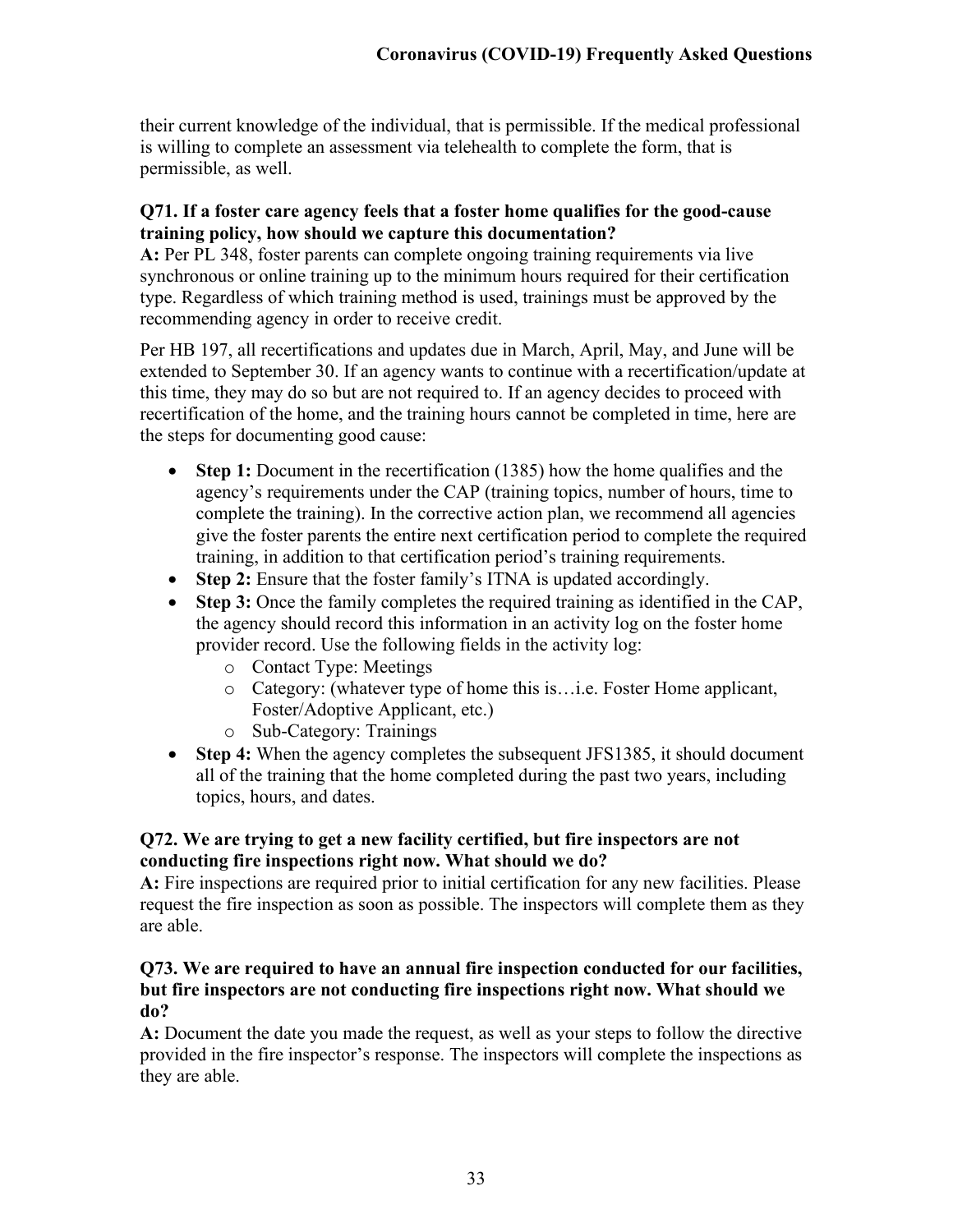**Q74. According to PL 348, "ODJFS and the SACWIS team will implement data fixes to extend affected foster care and adoption spans, to support HB 197 of the 133rd Ohio General Assembly, which includes language to allow ODJFS to extend all certifications and approvals." Do agencies need to contact OFC to have homes extended in SACWIS?**

**A:** No, agencies do not need to contact the Help Desk. OFC will run a weekly data fix that will identify any foster and/or adoptive spans that are scheduled to expire the following week. The spans for these homes will then be extended to September 30. These will be done weekly to allow recommending agencies the opportunity to recertify/update or close homes if they are able to complete those activities for these home prior to expiration.

#### **Q75: What are my options if I hire a new staff member who has an LSW, but can't complete Assessor Tier One training due to COVID-19? Is she able to complete some tasks under my supervision?**

**A:** ORC 3107.014 (A)(3) requires individuals to begin Accessor Tier One training prior to performing assessor duties, as outlined in OAC 5101:2-48-06 (A). However, the regional training centers are actively working to convert their assessor training sessions to virtual live synchronous training. Agencies can reach out to them for more information.

#### **Q76: Procedure Letter 348 states that residential agencies can increase staffing ratios from 1:10 to 1:15 during the COVID-19 crisis. Does this mean that residential agencies can increase their youth capacity up to 15 by just notifying the OFC Helpdesk?**

**A:** No. If an agency wants to increase youth capacity within its residential facility, it still must notify the licensing specialist and submit an amendment to increase capacity. This process ensures that there are adequate beds and space for the youth, that age and gender access is addressed, and that group homes do not accept more youth than allowed per rule (10 beds). Staff will prioritize addressing these amendment requests. We recognize that placement availability and decisions are high priority.

# *New:* **Q77: Can training for new workers be suspended?**

**A:** The current OAC requirements for caseworker and supervisor CORE training allow for one year to complete the required courses. The emergency period is not expected to last for a year. However, if an employee cannot complete the training in a year because of the pandemic, we recommend that you document this in their file, along with the plan to address the issue once the emergency is over.

In addition, IHS and the RTCs have identified the development of virtual CORE 2 (engagement), CORE 4 (safety and risk), and CORE 6 (case planning) training as priorities. This work has already begun, and OFC has emphasized the importance of making this training available to PCSAs as quickly as possible. OCWTP also is compiling a list of available non-CORE online trainings for PCSAs and posting it on their website.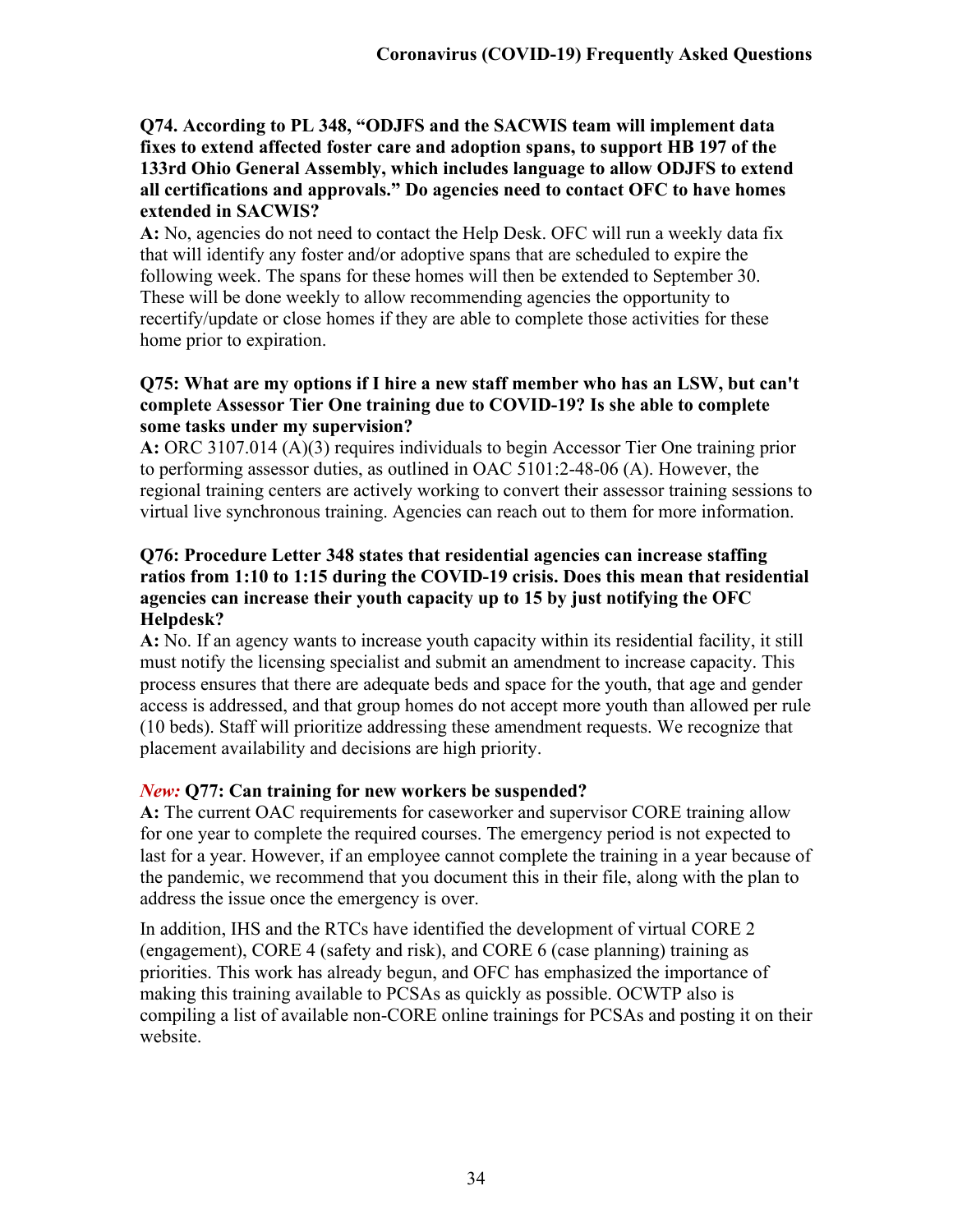#### *New:* **Q78: How should we manage case-closing letters during this time? No one is working at our building so printing and signing letters is an issue.**

**A:** There seems to be county variance in sending/receiving mail correspondence. Many agencies are using Adobe Acrobat to electronically sign and send communications when possible. It is recommended that agencies verbally communicate the information in caseclosure letters with families and follow up with electronic communication, such as email, if possible. The communication method should be documented in SACWIS, and formal case-closure letters should be sent as soon as possible.

#### *New:* **Q79: Now that caseworkers are working remotely, is there a way to quickly access rules and forms without being on the Innerweb?**

A: The e-manuals link, [http://emanuals.jfs.ohio.gov/index.stm,](http://emanuals.jfs.ohio.gov/index.stm) can be accessed via the internet to obtain rules and forms.

#### *New:* **Q80: All vehicles used for transporting children living at residential facilities must be inspected and approved by the Ohio State Highway Patrol annually. At this time, the Highway Patrol is unable to conduct inspections, so can we waive this requirement?**

**A:** The Ohio Department of Public Safety has canceled all vehicle inspections due to the COVID-19 emergency and has published this information at

[services.dps.ohio.gov/VehicleInspection.](https://services.dps.ohio.gov/VehicleInspection) Please contact the Ohio Department of Public Safety within 30 days of the emergency order ending to schedule vehicle inspection appointments.

#### *New:* **Q81: For homes that are not scheduled to expire until after the emergency order ends, are foster caregivers allowed to take online and live synchronous training up to the maximum amount for their license type, and have those training hours count toward recertification?**

**A:** Yes. Per PL 348, all currently certified foster parents are able to complete ongoing training requirements via live synchronous or online training up to the minimum hours required for their certification type during the emergency order. Regardless of which training method is used, trainings must be approved by the recommending agency in order to receive credit.

#### *New:* **Q82: If a foster parent is working on training hours to upgrade to Treatment Foster Care, are they able to take trainings online or does it have to be live synchronous training?**

**A:** Yes, foster parents upgrading to a higher level of care can participate in online or live synchronous training to meet the training requirement.

#### *New:* **Q83: Fire inspections are required prior to the initial certification of foster homes, group homes and children's residential centers. When the fire inspector is willing to do a virtual inspection due to COVID-19 restrictions, are virtual inspections acceptable for licensing?**

**A:** Yes, if the home or facility has the electronic capability, and if the fire department agrees to complete the inspection in this manner, it is acceptable. The fire inspector will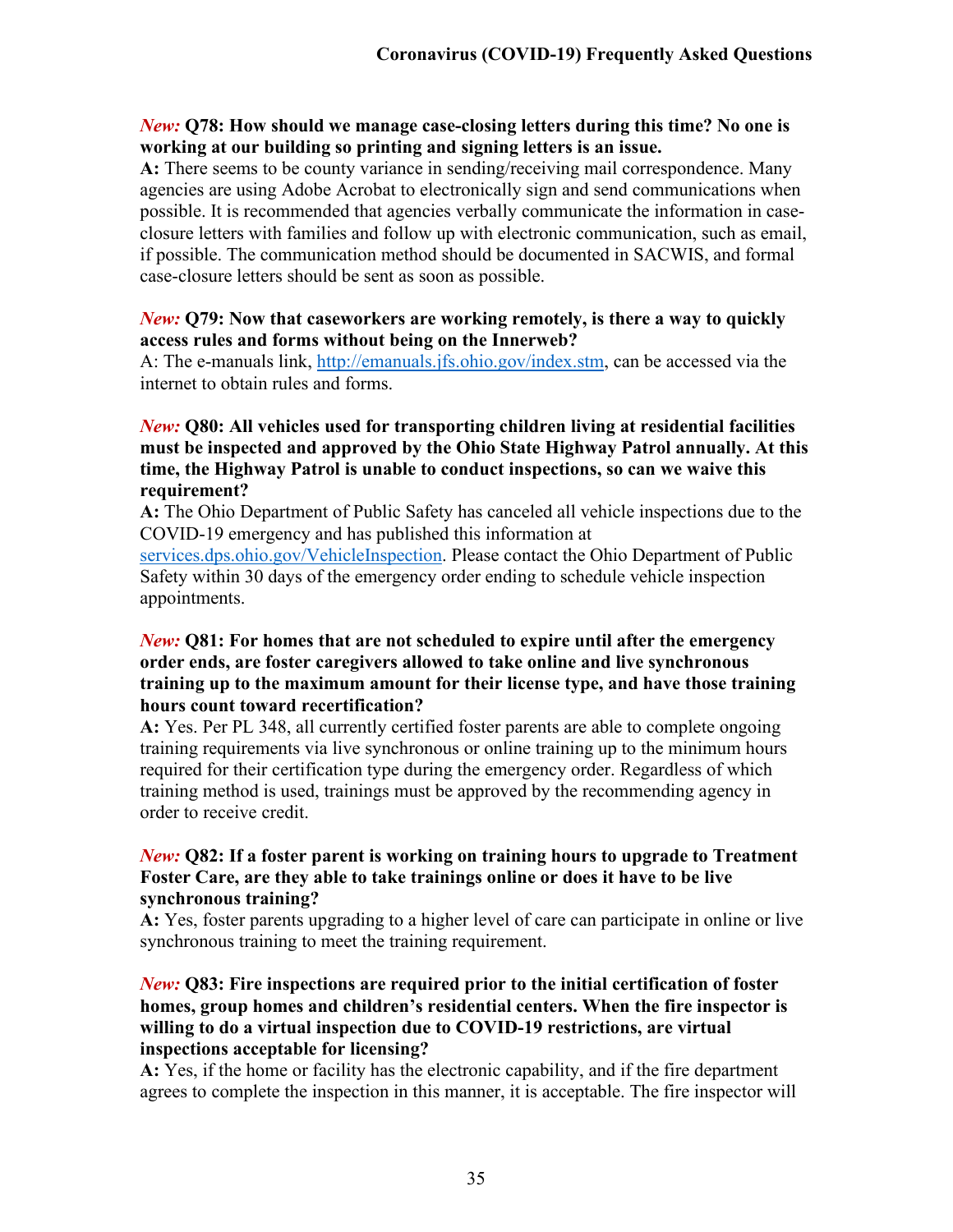advise of any areas requiring correction and discuss how to provide evidence of correction before the inspection is approved. A written copy of the inspection must be provided to the facility or recommending agency upon completion.

# <span id="page-35-0"></span>**Child Support**

#### **Q1. Would it be possible to extend the hours of SETS access? Many county employees are challenged by school closures and may need to adjust their schedules.**

**A.** SETS is now available 6 a.m. to 8 p.m. Monday through Friday and 8 a.m. to 4 p.m. on Saturday. Please note that special maintenance or jobs may limit some Saturday hours, but notice will be provided in advance.

### **Q2. With the Governor's order, will there be guidance for parents who share custody or have court-ordered visitation? How should parents with these types of agreements go forward?**

**A.** Unfortunately, Child Support has no jurisdiction in custody or visitation matters. Visitation is established by either by a juvenile or domestic court. If possible, parents in these situations should work together to establish visitation details that comply with health and safety guidelines. The Supreme Court of Ohio is advising parents to work with their former spouse, attorney, or Legal Aid Society and the court of jurisdiction to determine how to proceed in situations concerning shared custody arrangements. Southeastern Ohio Legal Services issued a [press release](http://cms.revize.com/revize/athenscounty/COC/SEOLS%20Visitation%20Guidelines%20Quarantine.png) on this topic.

#### **Q3. What should CSEAs consider the essential child support functions to be?**

**A.** Each county will have to make that determination on a case-by-case basis. For guidance, see the [Practice Considerations Memo](http://jfs.ohio.gov/ocomm/pdf/Children-Services-Practices-Consideration-Memo-2020-03-16.pdf) sent by Director Hall on March 16.

# **Q4. Will CSEAs be exempted from the 20% budget cuts?**

**A.** There are no proposed cuts to county allocations or the federal funding participation for county operations in the child support program.

#### *New:* **Q5. How will HB 917 and the tolling provision affect child support actions or proceedings?**

**A.** Any CSEA action or proceeding that establishes a timeframe in which a client is allowed or required to do any of the following must be tolled until the tolling period has expired if the party has failed to respond or file an objection:

- Raise an objection to an administrative order, a default determination, or an enforcement action;
- Provide information in a support establishment, review and adjustment, or termination action;
- Appear at an administrative hearing.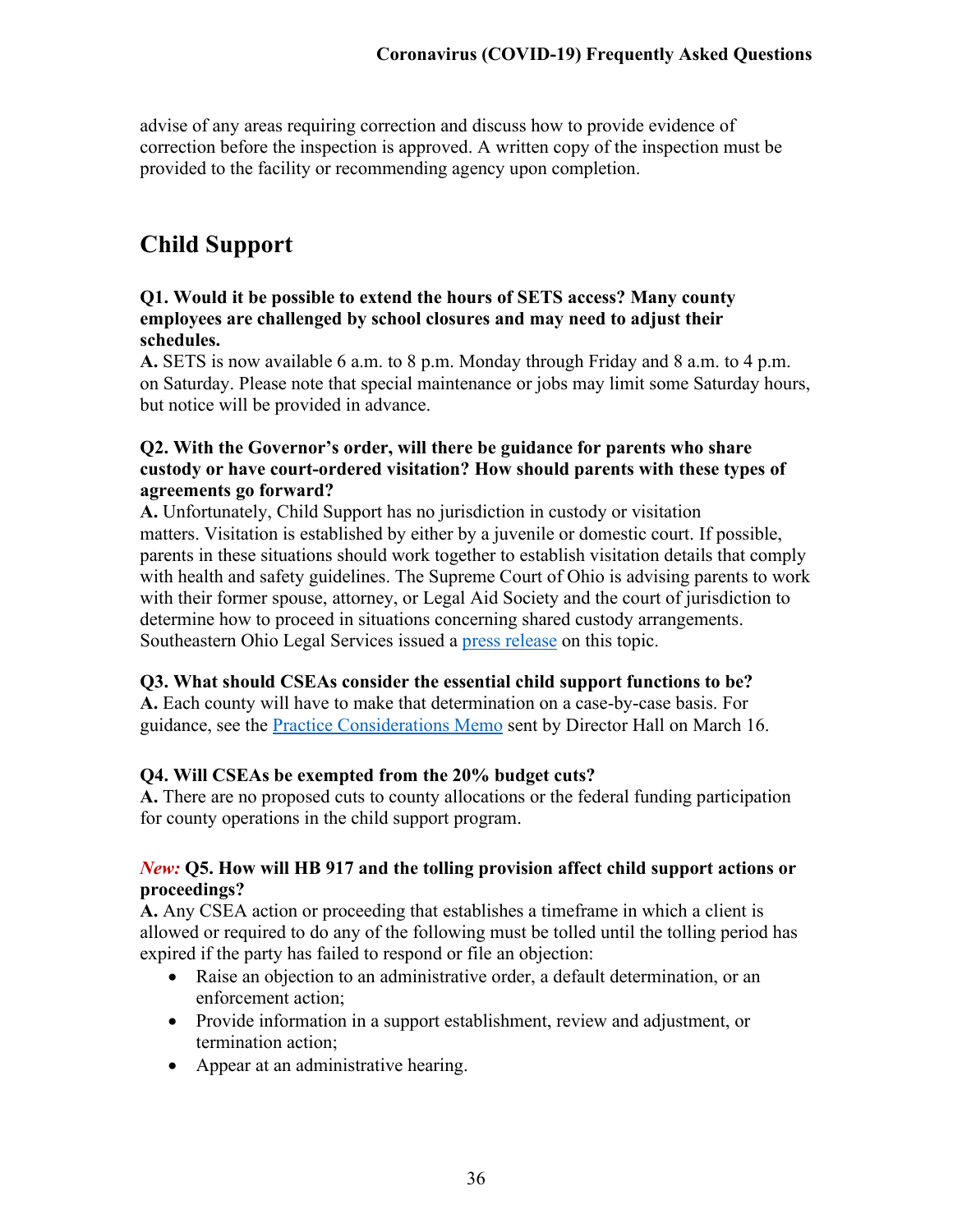#### *New:* **Q6. Will this cause a delay in completion of child support actions or proceedings?**

**A.** We anticipate that this will create many delays in child support actions being completed. However, the intent is to provide parties with assurances that they will have the opportunity to address these actions without risk to their health and well-being during this crisis. If there is voluntary cooperation with the process, the action can be completed. If not, then the action cannot be completed until the tolling period ends and the limitation period has concluded.

#### *New:* **Q7. Will federal stimulus payments be subject to the IRS offset process for child support debt?**

**A.** The federal Office of Child Support Enforcement has notified states that stimulus payments will be intercepted for child support debt. These payments will be co-mingled with existing IRS tax offset payments and will have no unique identifier.

Noncustodial parents whose arrears have been certified with the IRS as meeting the minimum requirements for offset will have their stimulus payments offset up to the amount of the child support debt. For single individuals, this will not exceed the \$1,200 payment. For joint filers in which one party may owe a child support debt, the IRS will offset the amount up to the delinquent child support amount. This could potentially include the entire stimulus check for a family.

Current spouses can file an "Injured Spouse" claim to have the IRS determine what portion of the stimulus check belongs to them. The IRS will then send a payment to the injured spouse directly and retract the funds from us. When the Office of Child Support receives an offset that involves a joint return, it is required to hold those funds for up to six months to allow for the injured spouse claim to be processed. In addition, some of these offsets will be used to pay arrearages owed to the state.

If your clients have questions about this process, you can refer them to the Office of Child Support's home page. Please instruct them to click on the "Your Child Support and the Economic Impact Payments" button.

# <span id="page-36-0"></span>**General Information**

**Q1. Is there information available about how best to disinfect a public facility? A.** Yes. You can find guidance on the U.S. Centers for Disease Control and Prevention website at [https://www.cdc.gov/coronavirus/2019](https://www.cdc.gov/coronavirus/2019-ncov/community/organizations/businesses-employers.html) [ncov/community/organizations/businesses-employers.html.](https://www.cdc.gov/coronavirus/2019-ncov/community/organizations/businesses-employers.html)

**Q2. Will the state provide funding for cleaning and sanitation supplies, or purchase bulk quantities of supplies that could be distributed to counties? A.** At this point no, but we may consider doing so in the future.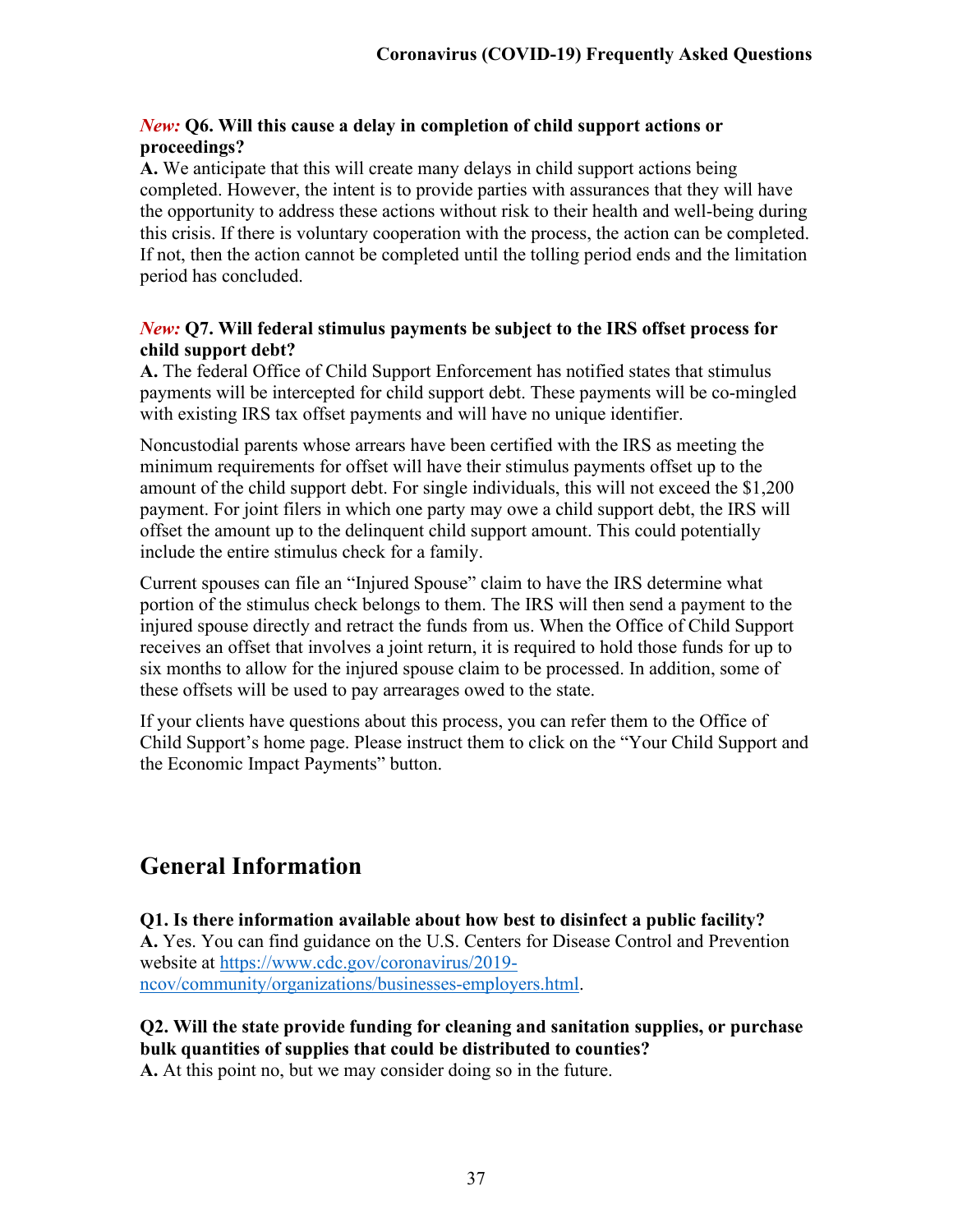#### **Q3. Do public meeting laws allow virtual meetings to be held in place of in-person meetings?**

**A.** Yes, meetings may be conducted by electronic means, as long as the public is notified and can participate.

#### **Q4. If state staff are stationed in a non-state-owned building that closes because of the coronavirus, where should they report for work?**

**A.** The department has a Continuity of Operations Plan that determines where state employees should report for work in the event of facility closures. We will ensure all staff know their alternate work locations.

## **Q5. Is the Ohio Department of Health sharing information with county health departments?**

**A.** Yes, they are. We encourage county agencies and local workforce development boards to work closely with their county health departments. For local contact information, visit [https://odh.ohio.gov/wps/portal/gov/odh/find-local-health-districts.](https://odh.ohio.gov/wps/portal/gov/odh/find-local-health-districts)

## **Q6. Can the state help with technology to allow county staff to work from home, if needed?**

**A.** To assist counties with some of the basics regarding technology, we built a knowledge base that is accessible on SharePoint. It includes Surface Pro basics, information about Skype, VPN set up, and other helpful tips. We will continue to add updates to this site as needs arise. Counties can access it on the County Operations User Experience (UX) Portal.

In addition, ODJFS is allowing state-issued mobile devices and desktop personal computers (PCs or towers) to be taken home to perform job functions. This will support county staff to telework as appropriate. This includes the personal computer, tower, monitor, keyboard, and other peripherals needed to perform job functions. Please note, the desktop PCs do not have the capability of connecting to a wireless network and will be required to connect directly to the employee's internet outlet with the patch cable currently utilized to connect to the desktop PC at the workstation. For more information, please see the memo that was sent to local directors on March 17.

Note that certain applications will not be accessible without Virtual Private Network (VPN) access, regardless of whether you have a Surface Pro, tablet, or desktop computer. County operations staff will be working with TPOCs to identify those in need of VPN access.

#### **Q7. Can the call tree for counties with shared services be amended to include an initial message asking clients to continue to utilize the phone and online systems, even if the wait times might be longer than usual, to reduce the risk of COVID-19 exposure in county agency lobbies?**

**A.** The tech team has added the following message to the call tree: "Please continue to utilize the phone and online systems for application, re-application, and other related activities, even if the wait times might be longer than usual. This will assist in reducing the risk of COVID-19 exposure and transmission in county agency lobbies. We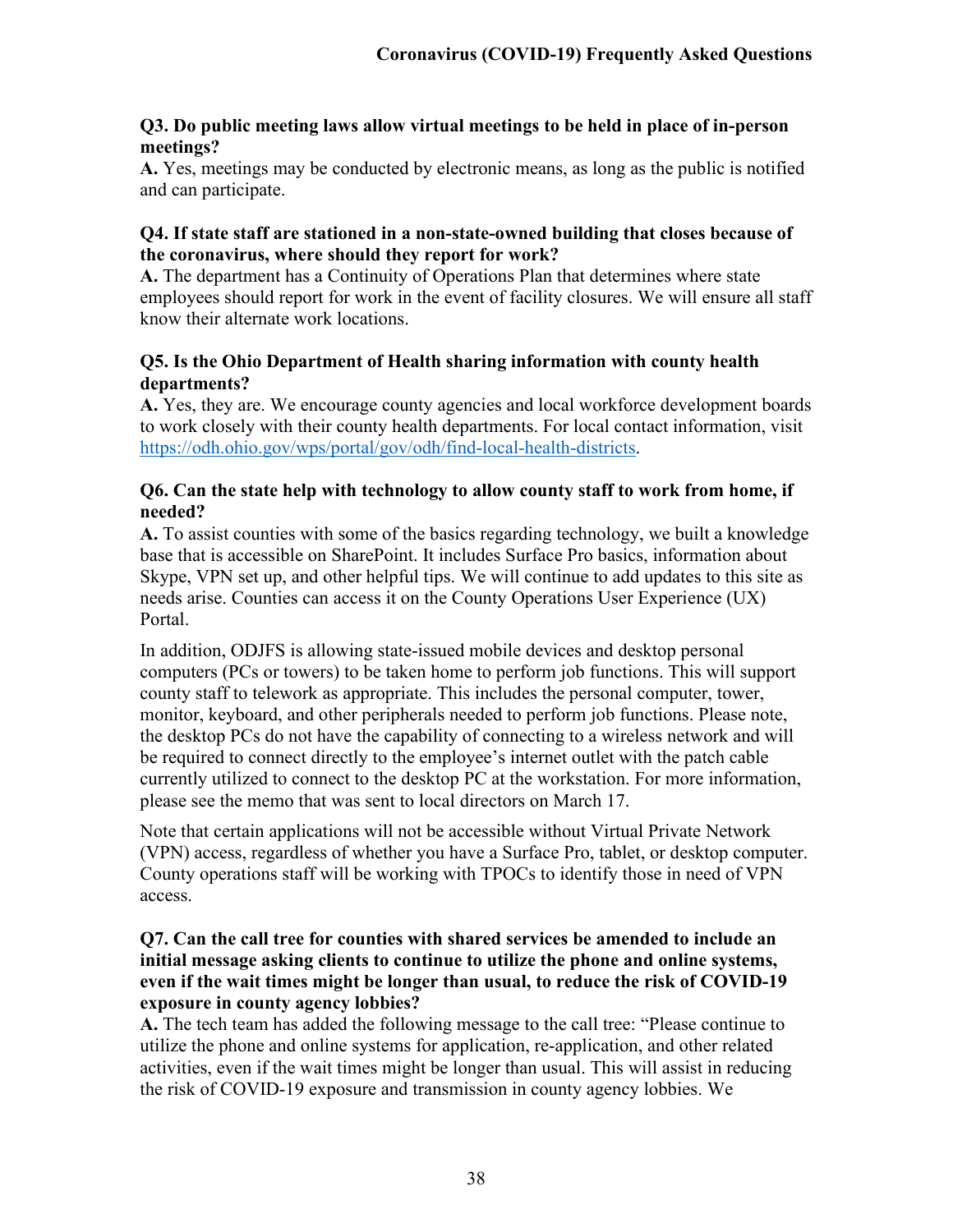appreciate your patience." This message is available to callers in both English and Spanish.

#### **Q8. Has ODJFS considered temporarily suspending state hearings for cases in which people are already getting benefits, to help counties focus on mission-critical activities.**

**A.** The Bureau of State Hearings intends to continue the business of state hearings but is considering all options in prioritizing scheduling. We recognize that counties are struggling to maintain staff levels and complete essential duties. We will be flexible and work with counties to schedule a reasonable number of hearings that will allow us to continue to process appeals but also not overwhelm county agencies. County agencies should reach out to Bureau of State Hearings to discuss any scheduling concerns.

#### **Q9. Can ODJFS provide assistance with telephones for remote workers?**

**A.** Under Ohio's state-supervised, county-administered operating model, county entities are the provider for telephone technology. When considering how to adapt a work-fromhome strategy for phone calls, it is recommended that counties consult their internal IT expertise or their telephone providers for best-fit solutions to best match work-fromhome scenarios. The most simplistic guidance for all phones is to forward all calls from the desk phone to the end-user home phone or mobile phone. Some phone solutions have technology called "follow me" calling, which may be offered by some phone providers. This technology can deliver calls to desktop phone devices regardless of their network presence on or off the ODJFS network. Please consult your phone provider to see if this service is available.

Cisco Finesse users and shared service users will require a VPN token for Finesse functions to work successfully. We are exploring technologies that incorporate Soft Phone clients that will work in conjunction with Finesse to enable calls without a handset. However, at this time the solution is still being reviewed and engineered before we can declare this option as a feasible alternative.

#### **Q10. We have heard that our allocations could be cut 20%. Is this true?**

**A.** The federal and GRF line items that support maintenance of effort for TANF, Child Care, and Medicaid will be exempt from this cut. In addition, the Governor has very clearly emphasized that we are not impacting payroll or contemplating layoffs.

#### **Q11. Can we still enter into contracts and make purchases?**

**A.** ODJFS has received guidance from both DAS and OBM to immediately freeze new requests for contractual services, except for services that are necessary for the emergency response. In addition, fiscal year 2021 requests must be mission-critical. This applies to contracts and purchases made by ODJFS for, or on behalf of, our local partners.

#### **Q12. Could someone get a big internet provider to agree to provide internet services for county JFS staff to advance the telework concept?**

**A.** The Office of Information Services has been advising staff members needing internet services during the teleworking period to leverage the major companies that are offering free and/or discounted solutions to the public at the present time. Several leaders in the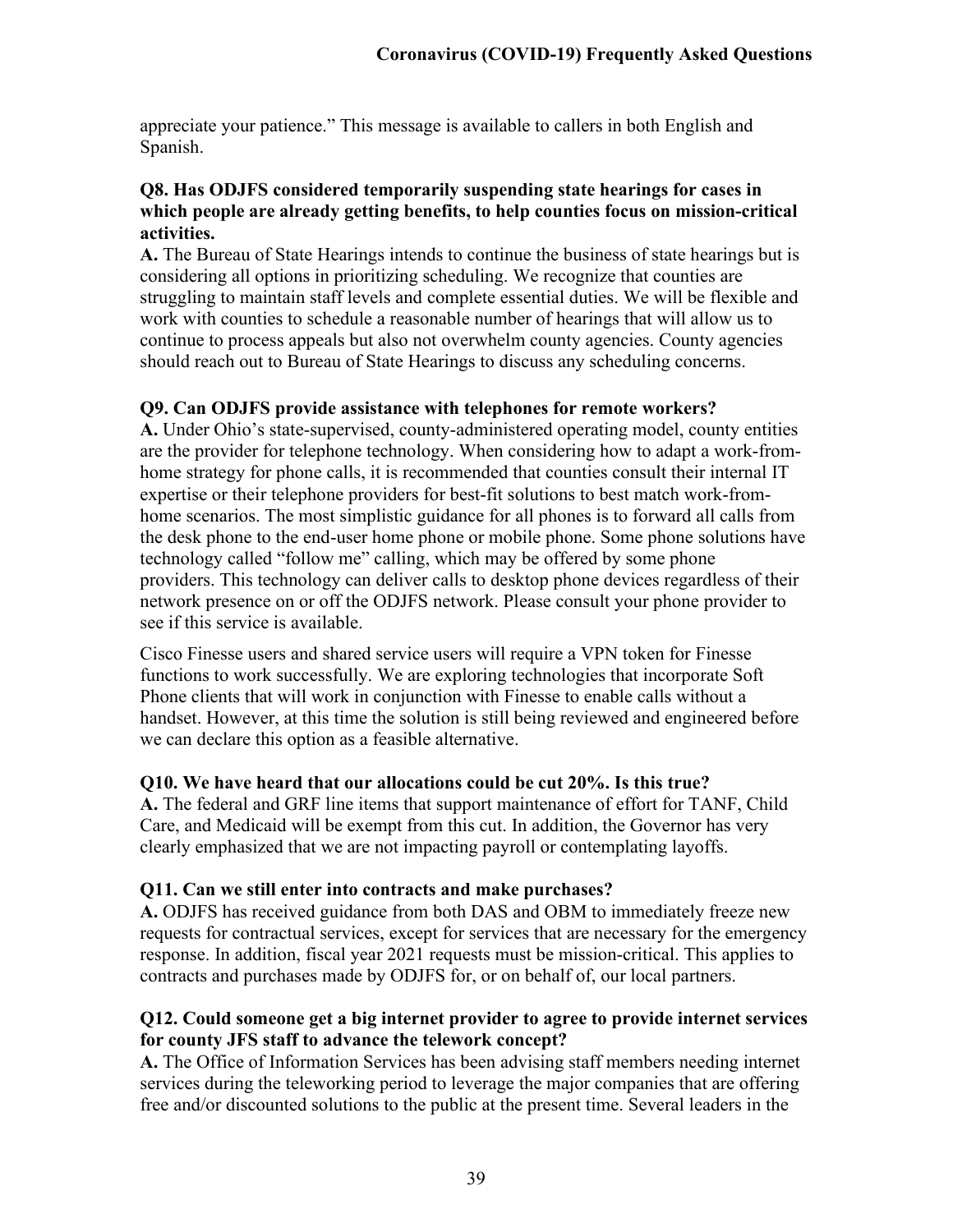technology field are offering high broadband home internet access and/or hotspot capabilities to anyone needing them. Employees can reach out to AT&T, Comcast, Spectrum, T-Mobile, and several other major companies for additional information.

## **Q13. What if county staff working from home have no access to the state system to get the RMS notifications?**

**A.** The RMS system is web-based so if they have access to their email to see that they have a notification, then they should be able to go into the system and complete the notification. If they can't access their email or the system, then the county RMS coordinator can complete the "hit" for the worker. However, they would have to contact the worker at home to see what they were working on.

The ODJFS Office of Fiscal and Monitoring Services established several new program activity RMS codes, to facilitate the tracking of COVID activities. Please see Q15 below.

## **Q14. Counties working from home (and in the office) could use different work hours. Any consideration to RMS changes? We can't change hours with RMS remaining the same.**

**A.** Schedules in the RMS system cannot be changed in the middle of an RMS quarter. The system can have only one sample. However, counties can and should make any schedule changes outside the RMS system that meet their agencies' needs. The RMS does not limit this. In addition, the ODJFS Office of Fiscal and Monitoring Services established several new program activity RMS codes, to facilitate the tracking of COVID activities. Please see Q15 below.

## **Q15. What RMS code should counties select if they have staff working remotely due to COVID-19?**

**A.** ODJFS Office of Fiscal and Monitoring Services established several new program activity RMS codes, to facilitate the tracking of COVID activities:

# **For the IM & SS Cost Pools**

999/921 COVID-19 Not working – To be used when an RMS participant is not working due to the COVID-19 emergency.

997/920 COVID-19 – When an RMS participant is working remotely and does not have another valid RMS activity to use. NOT to be used when the Participant is working on a specific program or programs, for example, TANF, SNAP, Medicaid, Children Services or APS case management, or when common to several (997) is appropriate. Also NOT used when the activities such as workforce activities that would normally fall under Nonreimbursable (998). Generally used in instances when participants are working from home due to COVID-19.

# **For CSEA Cost Pool**

999/921 COVID-19 Not Working – To be used when an RMS participant is not working due to the COVID-19 emergency.

997/920 COVID-19 – When an RMS participant is working remotely and does not have another valid RMS activity to use. NOT to be used when the Participant is working on a